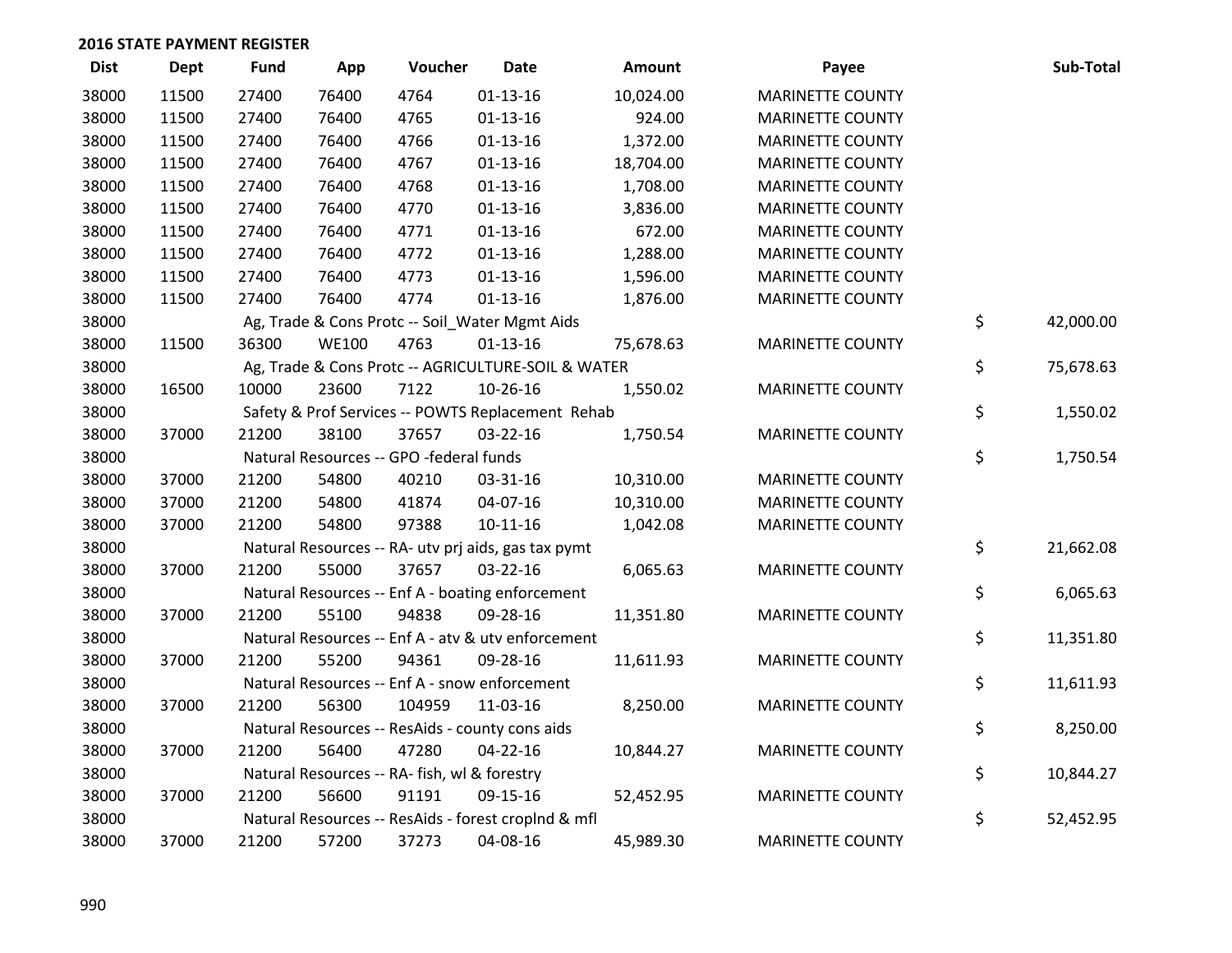| <b>Dist</b> | <b>Dept</b> | <b>Fund</b> | App   | Voucher                                             | <b>Date</b>    | Amount     | Payee                   | Sub-Total        |
|-------------|-------------|-------------|-------|-----------------------------------------------------|----------------|------------|-------------------------|------------------|
| 38000       | 37000       | 21200       | 57200 | 73819                                               | $07-12-16$     | 7,350.00   | <b>MARINETTE COUNTY</b> |                  |
| 38000       | 37000       | 21200       | 57200 | 73820                                               | $07-12-16$     | 1,886.92   | <b>MARINETTE COUNTY</b> |                  |
| 38000       |             |             |       | Natural Resources -- ResAids - cnty forst & admin   |                |            |                         | \$<br>55,226.22  |
| 38000       | 37000       | 21200       | 57400 | 92225                                               | 09-16-16       | 61,787.50  | <b>MARINETTE COUNTY</b> |                  |
| 38000       |             |             |       | Natural Resources -- RA- cnty snow trail & area aid |                |            |                         | \$<br>61,787.50  |
| 38000       | 37000       | 21200       | 57500 | 19075                                               | $01 - 07 - 16$ | 61,787.50  | <b>MARINETTE COUNTY</b> |                  |
| 38000       | 37000       | 21200       | 57500 | 40054                                               | 03-31-16       | 29,139.73  | <b>MARINETTE COUNTY</b> |                  |
| 38000       | 37000       | 21200       | 57500 | 84663                                               | 08-17-16       | 61,787.50  | <b>MARINETTE COUNTY</b> |                  |
| 38000       | 37000       | 21200       | 57500 | 92332                                               | 09-22-16       | 14,055.96  | <b>MARINETTE COUNTY</b> |                  |
| 38000       |             |             |       | Natural Resources -- RA- snowmobile trail areas     |                |            |                         | \$<br>166,770.69 |
| 38000       | 37000       | 21200       | 57600 | 40212                                               | 03-31-16       | 62,177.00  | <b>MARINETTE COUNTY</b> |                  |
| 38000       | 37000       | 21200       | 57600 | 41880                                               | 04-07-16       | 53,213.25  | <b>MARINETTE COUNTY</b> |                  |
| 38000       | 37000       | 21200       | 57600 | 96965                                               | 10-04-16       | 11,710.00  | <b>MARINETTE COUNTY</b> |                  |
| 38000       | 37000       | 21200       | 57600 | 96966                                               | 10-04-16       | 72,487.00  | <b>MARINETTE COUNTY</b> |                  |
| 38000       | 37000       | 21200       | 57600 | 101624                                              | $10-27-16$     | 10,271.50  | <b>MARINETTE COUNTY</b> |                  |
| 38000       | 37000       | 21200       | 57600 | 106035                                              | $11 - 10 - 16$ | 59,027.55  | <b>MARINETTE COUNTY</b> |                  |
| 38000       | 37000       | 21200       | 57600 | 106071                                              | $11 - 14 - 16$ | 10,310.00  | <b>MARINETTE COUNTY</b> |                  |
| 38000       |             |             |       | Natural Resources -- RA- atv prj aids, gas tax pymt |                |            |                         | \$<br>279,196.30 |
| 38000       | 37000       | 21200       | 58400 | 47978                                               | 05-23-16       | 15.00      | <b>MARINETTE COUNTY</b> |                  |
| 38000       | 37000       | 21200       | 58400 | 90500                                               | 09-15-16       | 373.00     | <b>MARINETTE COUNTY</b> |                  |
| 38000       |             |             |       | Natural Resources -- ResAids - pymt in lieu tax fed |                |            |                         | \$<br>388.00     |
| 38000       | 37000       | 21200       | 58900 | 102430                                              | 11-18-16       | 11,152.14  | <b>MARINETTE COUNTY</b> |                  |
| 38000       |             |             |       | Natural Resources -- Resource aids - distribution o |                |            |                         | \$<br>11,152.14  |
| 38000       | 37000       | 21200       | 66300 | 33473                                               | 03-01-16       | 3,750.00   | <b>MARINETTE COUNTY</b> |                  |
| 38000       |             |             |       | Natural Resources -- EA - lake protection           |                |            |                         | \$<br>3,750.00   |
| 38000       | 37000       | 21200       | 67800 | 39120                                               | 03-23-16       | 76,677.44  | <b>MARINETTE COUNTY</b> |                  |
| 38000       | 37000       | 21200       | 67800 | 50994                                               | 05-10-16       | 5,000.00   | <b>MARINETTE COUNTY</b> |                  |
| 38000       |             |             |       | Natural Resources -- EA - invasive aqu & lake mon   |                |            |                         | \$<br>81,677.44  |
| 38000       | 37000       | 36300       | TF100 | 40158                                               | 03-31-16       | 150,000.00 | <b>MARINETTE COUNTY</b> |                  |
| 38000       | 37000       | 36300       | TF100 | 59058                                               | 06-07-16       | 150,000.00 | <b>MARINETTE COUNTY</b> |                  |
| 38000       | 37000       | 36300       | TF100 | 59496                                               | 06-07-16       | 150,000.00 | <b>MARINETTE COUNTY</b> |                  |
| 38000       | 37000       | 36300       | TF100 | 59855                                               | 06-08-16       | 150,000.00 | <b>MARINETTE COUNTY</b> |                  |
| 38000       |             |             |       | Natural Resources -- DNR-NONPOINT SOURCE            |                |            |                         | \$<br>600,000.00 |
| 38000       | 39500       | 21100       | 18500 | 33576                                               | 10-03-16       | 2,288.04   | <b>MARINETTE COUNTY</b> |                  |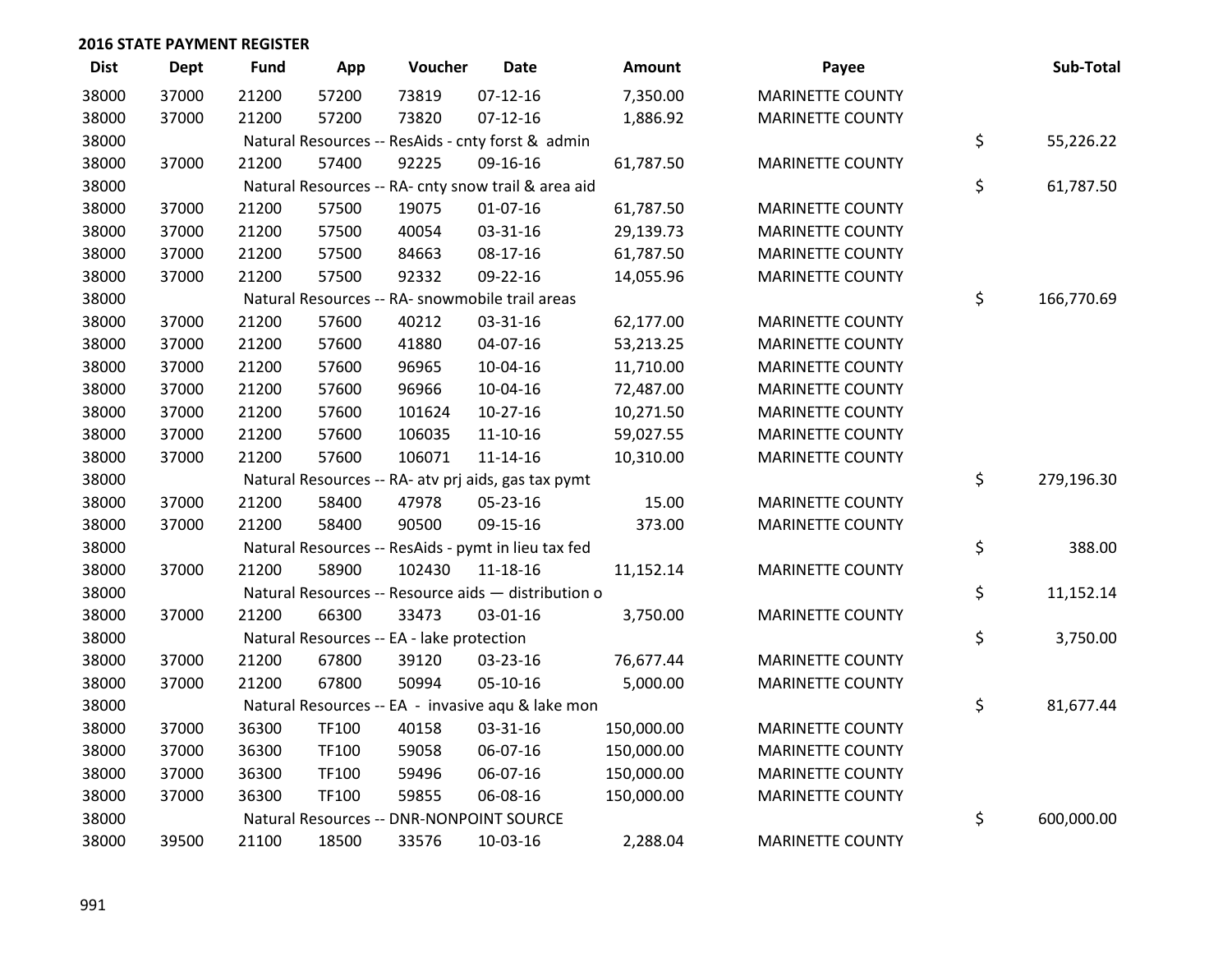| <b>Dist</b> | <b>Dept</b> | <b>Fund</b> | App   | Voucher                                       | <b>Date</b>    | Amount     | Payee                      | Sub-Total        |
|-------------|-------------|-------------|-------|-----------------------------------------------|----------------|------------|----------------------------|------------------|
| 38000       | 39500       | 21100       | 18500 | 33611                                         | 10-03-16       | 2,028.33   | <b>MARINETTE COUNTY</b>    |                  |
| 38000       | 39500       | 21100       | 18500 | 35808                                         | $10-12-16$     | 3,145.44   | <b>MARINETTE COUNTY</b>    |                  |
| 38000       | 39500       | 21100       | 18500 | 35841                                         | $10-12-16$     | 2,140.20   | <b>MARINETTE COUNTY</b>    |                  |
| 38000       | 39500       | 21100       | 18500 | 58843                                         | 12-06-16       | 4,281.38   | <b>MARINETTE COUNTY</b>    |                  |
| 38000       | 39500       | 21100       | 18500 | 58876                                         | 12-06-16       | 2,503.28   | <b>MARINETTE COUNTY</b>    |                  |
| 38000       | 39500       | 21100       | 18500 | 60499                                         | 12-13-16       | 43.54      | <b>MARINETTE COUNTY</b>    |                  |
| 38000       | 39500       | 21100       | 18500 | 60584                                         | 12-13-16       | 732.10     | <b>MARINETTE COUNTY</b>    |                  |
| 38000       | 39500       | 21100       | 18500 | 60622                                         | 12-14-16       | 4,668.49   | <b>MARINETTE COUNTY</b>    |                  |
| 38000       |             |             |       | Transportation -- Hwy Sfty Loc Aid Ffd        |                |            |                            | \$<br>21,830.80  |
| 38000       | 39500       | 21100       | 19000 | 147                                           | 07-05-16       | 661,397.14 | <b>MARINETTE COUNTY</b>    |                  |
| 38000       | 39500       | 21100       | 19000 | 29101                                         | 10-03-16       | 330,698.60 | <b>MARINETTE COUNTY</b>    |                  |
| 38000       |             |             |       | Transportation -- Trans Aids To Co.-Sf        |                |            |                            | \$<br>992,095.74 |
| 38000       | 39500       | 21100       | 16800 | 88038                                         | 05-06-16       | 128,922.00 | <b>COUNTY OF MARINETTE</b> |                  |
| 38000       |             |             |       | Transportation -- Eldly&Disa Co/Aid Sf        |                |            |                            | \$<br>128,922.00 |
| 38000       | 39500       | 21100       | 17000 | 75890                                         | 03-09-16       | 70,498.82  | TREAS MARINETTE CO         |                  |
| 38000       |             |             |       | <b>Transportation -- County Forest Aids</b>   |                |            |                            | \$<br>70,498.82  |
| 38000       | 39500       | 21100       | 18500 | 70605                                         | $01 - 11 - 16$ | 1,496.39   | TREAS MARINETTE CO         |                  |
| 38000       | 39500       | 21100       | 18500 | 72210                                         | $01 - 28 - 16$ | 2,546.37   | TREAS MARINETTE CO         |                  |
| 38000       | 39500       | 21100       | 18500 | 75937                                         | 03-09-16       | 2,268.78   | TREAS MARINETTE CO         |                  |
| 38000       | 39500       | 21100       | 18500 | 75937                                         | 03-09-16       | 2,480.24   | TREAS MARINETTE CO         |                  |
| 38000       | 39500       | 21100       | 18500 | 80349                                         | 04-28-16       | 2,509.44   | TREAS MARINETTE CO         |                  |
| 38000       | 39500       | 21100       | 18500 | 83179                                         | 05-31-16       | 2,299.20   | TREAS MARINETTE CO         |                  |
| 38000       | 39500       | 21100       | 18500 | 83179                                         | 05-31-16       | 2,479.93   | TREAS MARINETTE CO         |                  |
| 38000       | 39500       | 21100       | 18500 | 85647                                         | 06-24-16       | 1,379.85   | TREAS MARINETTE CO         |                  |
| 38000       | 39500       | 21100       | 18500 | 85647                                         | 06-24-16       | 2,836.70   | TREAS MARINETTE CO         |                  |
| 38000       | 39500       | 21100       | 18500 | 87745                                         | $07-15-16$     | 3,956.46   | TREAS MARINETTE CO         |                  |
| 38000       |             |             |       | Transportation -- Hwy Sfty Loc Aid Ffd        |                |            |                            | \$<br>24,253.36  |
| 38000       | 39500       | 21100       | 19000 | 74038                                         | $01 - 04 - 16$ | 330,698.57 | <b>COUNTY OF MARINETTE</b> |                  |
| 38000       |             |             |       | Transportation -- Trans Aids To Co.-Sf        |                |            |                            | \$<br>330,698.57 |
| 38000       | 41000       | 10000       | 11600 | 92306                                         | 11-29-16       | 37,880.00  | <b>MARINETTE COUNTY</b>    |                  |
| 38000       |             |             |       | Corrections -- Reimbursing counties for proba |                |            |                            | \$<br>37,880.00  |
| 38000       | 41000       | 10000       | 30200 | 17890                                         | $01 - 04 - 16$ | 920.00     | <b>MARINETTE COUNTY</b>    |                  |
| 38000       | 41000       | 10000       | 30200 | 21619                                         | $01 - 20 - 16$ | 868.00     | <b>MARINETTE COUNTY</b>    |                  |
| 38000       |             |             |       | Corrections -- Community intervention program |                |            |                            | \$<br>1,788.00   |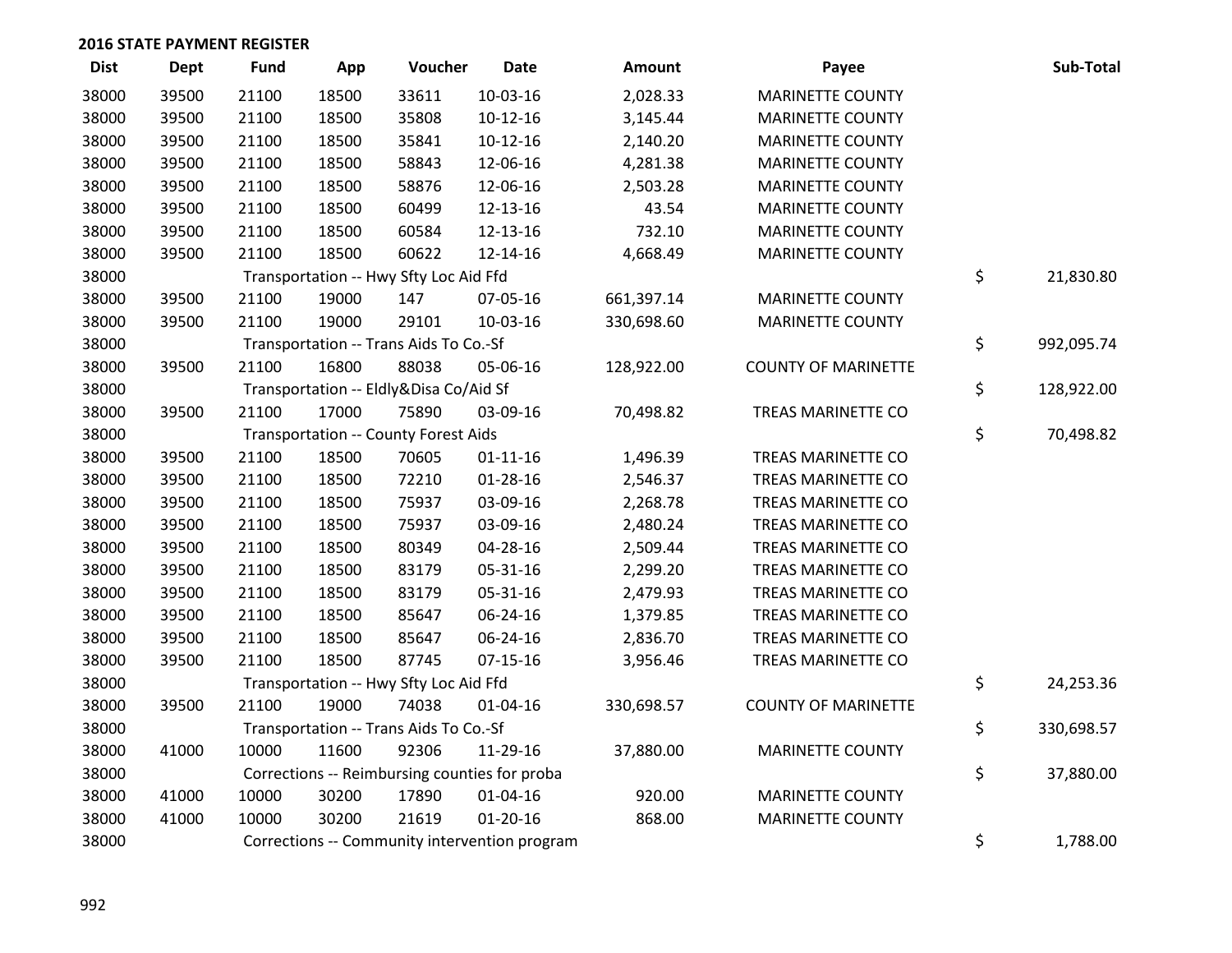| <b>Dist</b> | <b>Dept</b> | <b>Fund</b> | App   | Voucher                                           | <b>Date</b>    | Amount     | Payee                   | Sub-Total          |
|-------------|-------------|-------------|-------|---------------------------------------------------|----------------|------------|-------------------------|--------------------|
| 38000       | 41000       | 10000       | 31300 | 26739                                             | 02-05-16       | 32,595.00  | <b>MARINETTE COUNTY</b> |                    |
| 38000       | 41000       | 10000       | 31300 | 34402                                             | 03-09-16       | 7,275.00   | <b>MARINETTE COUNTY</b> |                    |
| 38000       | 41000       | 10000       | 31300 | 48650                                             | $05 - 12 - 16$ | 32,725.00  | <b>MARINETTE COUNTY</b> |                    |
| 38000       |             |             |       | Corrections -- Community youth and family aid     |                |            |                         | \$<br>72,595.00    |
| 38000       | 43500       | 10000       | 10700 | 82359                                             | $10-21-16$     | 234.99     | <b>MARINETTE COUNTY</b> |                    |
| 38000       |             |             |       | Health Services -- Public health dispensaries and |                |            |                         | \$<br>234.99       |
| 38000       | 43500       | 10000       | 00000 | 90613                                             | $01 - 02 - 16$ | 32,965.00  | <b>MARINETTE CO</b>     |                    |
| 38000       | 43500       | 10000       | 00000 | 90614                                             | $01 - 04 - 16$ | 86,130.00  | MARINETTE CO            |                    |
| 38000       | 43500       | 10000       | 00000 | 90616                                             | 02-01-16       | 124,118.00 | MARINETTE CO            |                    |
| 38000       | 43500       | 10000       | 00000 | 90618                                             | 03-01-16       | 147,261.00 | <b>MARINETTE CO</b>     |                    |
| 38000       | 43500       | 10000       | 00000 | 90622                                             | $04 - 01 - 16$ | 319,971.00 | MARINETTE CO            |                    |
| 38000       | 43500       | 10000       | 00000 | 90624                                             | 05-02-16       | 149,721.00 | MARINETTE CO            |                    |
| 38000       | 43500       | 10000       | 00000 | 90627                                             | 06-01-16       | 67,742.00  | MARINETTE CO            |                    |
| 38000       | 43500       | 10000       | 00000 | 90628                                             | 06-29-16       | 70,572.00  | <b>MARINETTE CO</b>     |                    |
| 38000       | 43500       | 10000       | 00000 | 90700                                             | $07 - 01 - 16$ | 84,218.00  | <b>MARINETTE CO</b>     |                    |
| 38000       | 43500       | 10000       | 00000 | 90701                                             | 08-01-16       | 68,737.00  | <b>MARINETTE CO</b>     |                    |
| 38000       | 43500       | 10000       | 00000 | 90702                                             | 09-01-16       | 55,426.00  | <b>MARINETTE CO</b>     |                    |
| 38000       | 43500       | 10000       | 00000 | 90704                                             | $10-01-16$     | 46,314.00  | <b>MARINETTE CO</b>     |                    |
| 38000       | 43500       | 10000       | 00000 | 90705                                             | $11 - 01 - 16$ | 73,869.00  | <b>MARINETTE CO</b>     |                    |
| 38000       | 43500       | 10000       | 00000 | 90706                                             | 12-01-16       | 87,558.00  | MARINETTE CO            |                    |
| 38000       |             |             |       | Health Services -- State/Fed Aids                 |                |            |                         | \$<br>1,414,602.00 |
| 38000       | 45500       | 10000       | 20200 | 7554                                              | 03-10-16       | 939.97     | <b>MARINETTE COUNTY</b> |                    |
| 38000       | 45500       | 10000       | 20200 | 10393                                             | 05-27-16       | 462.54     | <b>MARINETTE COUNTY</b> |                    |
| 38000       |             |             |       | Justice -- Officer training reimbursement         |                |            |                         | \$<br>1,402.51     |
| 38000       | 45500       | 10000       | 22100 | 14329                                             | $07 - 22 - 16$ | 2,440.00   | <b>MARINETTE COUNTY</b> |                    |
| 38000       |             |             |       | Justice -- Crime laboratories, DNA                |                |            |                         | \$<br>2,440.00     |
| 38000       | 45500       | 10000       | 23100 | 7554                                              | 03-10-16       | 2,917.60   | <b>MARINETTE COUNTY</b> |                    |
| 38000       | 45500       | 10000       | 23100 | 10393                                             | 05-27-16       | 2,001.60   | <b>MARINETTE COUNTY</b> |                    |
| 38000       | 45500       | 10000       | 23100 | 20996                                             | 12-16-16       | 8,480.00   | <b>MARINETTE COUNTY</b> |                    |
| 38000       |             |             |       | Justice -- Law enforcement train, local           |                |            |                         | \$<br>13,399.20    |
| 38000       | 45500       | 10000       | 25100 | 10018                                             | 05-19-16       | 2,310.09   | <b>MARINETTE COUNTY</b> |                    |
| 38000       | 45500       | 10000       | 25100 | 15713                                             | 08-24-16       | 4,847.89   | <b>MARINETTE COUNTY</b> |                    |
| 38000       |             |             |       | Justice -- Federal aid, local assistance          |                |            |                         | \$<br>7,157.98     |
| 38000       | 45500       | 10000       | 27100 | 6255                                              | $02 - 12 - 16$ | 45,340.00  | <b>MARINETTE COUNTY</b> |                    |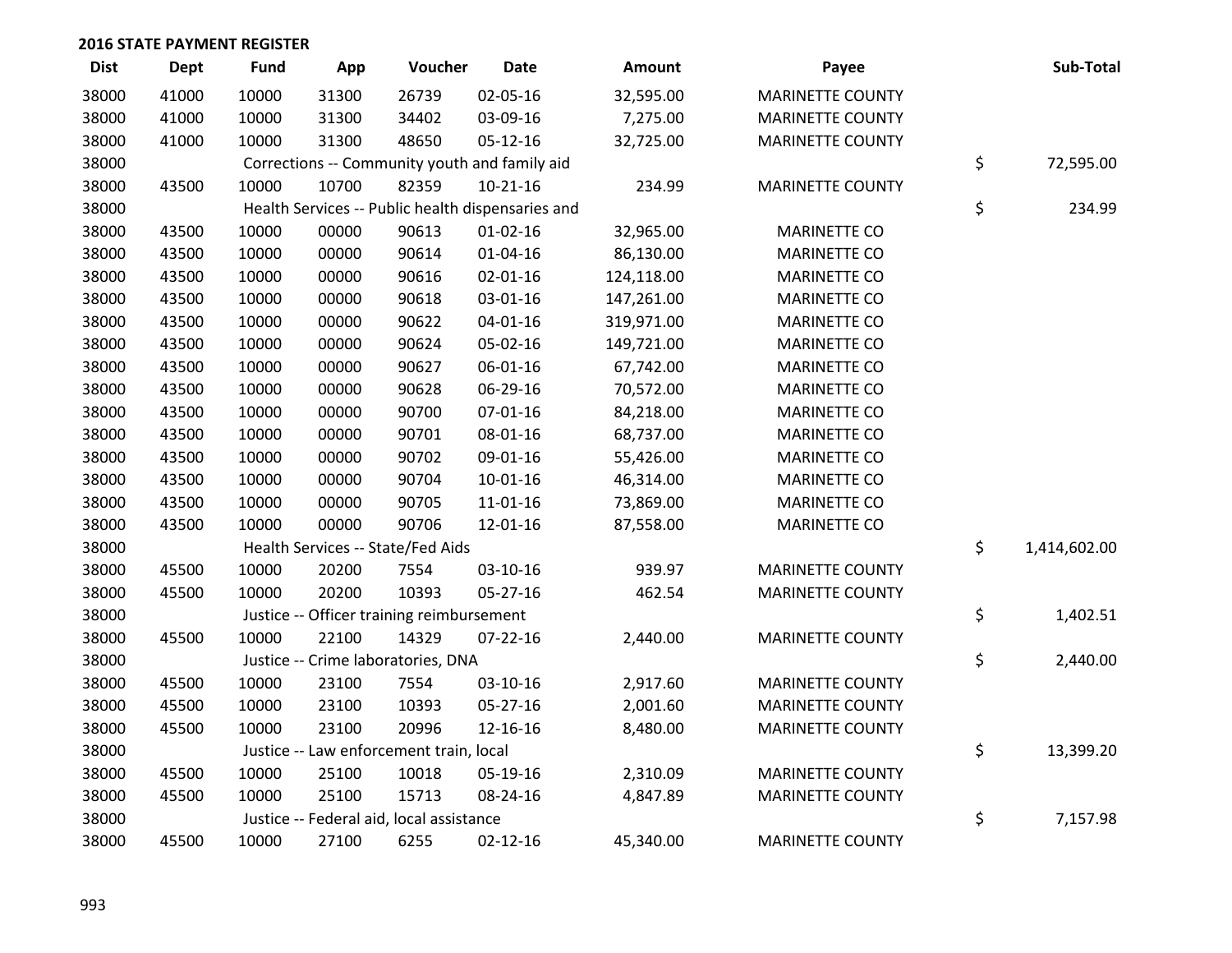| <b>Dist</b> | Dept  | <b>Fund</b> | App   | Voucher                                           | <b>Date</b>                                       | <b>Amount</b> | Payee                   | Sub-Total        |
|-------------|-------|-------------|-------|---------------------------------------------------|---------------------------------------------------|---------------|-------------------------|------------------|
| 38000       | 45500 | 10000       | 27100 | 13570                                             | $07-12-16$                                        | 34,474.00     | <b>MARINETTE COUNTY</b> |                  |
| 38000       | 45500 | 10000       | 27100 | 14961                                             | 08-04-16                                          | 32,020.00     | <b>MARINETTE COUNTY</b> |                  |
| 38000       | 45500 | 10000       | 27100 | 19282                                             | $11 - 14 - 16$                                    | 25,220.00     | <b>MARINETTE COUNTY</b> |                  |
| 38000       |       |             |       | Justice -- Alt prosecution alcohol drugs          |                                                   |               |                         | \$<br>137,054.00 |
| 38000       | 45500 | 10000       | 53200 | 7613                                              | 03-14-16                                          | 16,614.27     | <b>MARINETTE COUNTY</b> |                  |
| 38000       | 45500 | 10000       | 53200 | 14443                                             | 07-22-16                                          | 14,708.57     | <b>MARINETTE COUNTY</b> |                  |
| 38000       |       |             |       | Justice -- Crime victim witness assist            |                                                   |               |                         | \$<br>31,322.84  |
| 38000       | 46500 | 10000       | 30800 | 6676                                              | 03-01-16                                          | 381.00        | <b>MARINETTE COUNTY</b> |                  |
| 38000       | 46500 | 10000       | 30800 | 16166                                             | 10-06-16                                          | 7,924.31      | <b>MARINETTE COUNTY</b> |                  |
| 38000       |       |             |       |                                                   | Military Affairs -- Emergency response equipment  |               |                         | \$<br>8,305.31   |
| 38000       | 46500 | 10000       | 33700 | 12941                                             | 07-20-16                                          | 7,649.00      | <b>MARINETTE COUNTY</b> |                  |
| 38000       | 46500 | 10000       | 33700 | 18617                                             | 12-06-16                                          | 7,649.00      | <b>MARINETTE COUNTY</b> |                  |
| 38000       |       |             |       | Military Affairs -- Local emer planning grants    |                                                   |               |                         | \$<br>15,298.00  |
| 38000       | 46500 | 10000       | 34200 | 5052                                              | $01 - 27 - 16$                                    | 25,428.50     | <b>MARINETTE COUNTY</b> |                  |
| 38000       | 46500 | 10000       | 34200 | 5602                                              | 02-04-16                                          | 7,980.50      | <b>MARINETTE COUNTY</b> |                  |
| 38000       | 46500 | 10000       | 34200 | 11437                                             | $06-17-16$                                        | 1,820.00      | <b>MARINETTE COUNTY</b> |                  |
| 38000       | 46500 | 10000       | 34200 | 13880                                             | 08-16-16                                          | 25,297.38     | <b>MARINETTE COUNTY</b> |                  |
| 38000       | 46500 | 10000       | 34200 | 18687                                             | 12-06-16                                          | 25,297.37     | <b>MARINETTE COUNTY</b> |                  |
| 38000       |       |             |       | Military Affairs -- Federal aid, local assistance |                                                   |               |                         | \$<br>85,823.75  |
| 38000       | 48500 | 15200       | 12700 | 7798                                              | 03-07-16                                          | 570.00        | <b>MARINETTE COUNTY</b> |                  |
| 38000       | 48500 | 15200       | 12700 | 13982                                             | 06-30-16                                          | 430.00        | <b>MARINETTE COUNTY</b> |                  |
| 38000       |       |             |       | Veterans Affairs -- Grants to counties            |                                                   |               |                         | \$<br>1,000.00   |
| 38000       | 48500 | 58200       | 26700 | 7798                                              | 03-07-16                                          | 2,565.00      | <b>MARINETTE COUNTY</b> |                  |
| 38000       | 48500 | 58200       | 26700 | 13982                                             | 06-30-16                                          | 1,935.00      | <b>MARINETTE COUNTY</b> |                  |
| 38000       |       |             |       | Veterans Affairs -- County grants                 |                                                   |               |                         | \$<br>4,500.00   |
| 38000       | 48500 | 58200       | 28000 | 21158                                             | $11 - 25 - 16$                                    | 2,509.06      | <b>MARINETTE COUNTY</b> |                  |
| 38000       |       |             |       |                                                   | Veterans Affairs -- Veterans transportation grant |               |                         | \$<br>2,509.06   |
| 38000       | 48500 | 58300       | 37000 | 7798                                              | 03-07-16                                          | 2,565.00      | <b>MARINETTE COUNTY</b> |                  |
| 38000       | 48500 | 58300       | 37000 | 13982                                             | 06-30-16                                          | 1,935.00      | <b>MARINETTE COUNTY</b> |                  |
| 38000       |       |             |       | Veterans Affairs -- County grants                 |                                                   |               |                         | \$<br>4,500.00   |
| 38000       | 50500 | 10000       | 15500 | 9590                                              | 01-29-16                                          | 9,206.00      | <b>MARINETTE COUNTY</b> |                  |
| 38000       | 50500 | 10000       | 15500 | 12800                                             | 03-02-16                                          | 8,436.00      | <b>MARINETTE COUNTY</b> |                  |
| 38000       | 50500 | 10000       | 15500 | 15248                                             | 03-30-16                                          | 3,642.00      | <b>MARINETTE COUNTY</b> |                  |
| 38000       | 50500 | 10000       | 15500 | 17672                                             | 04-29-16                                          | 14,715.00     | <b>MARINETTE COUNTY</b> |                  |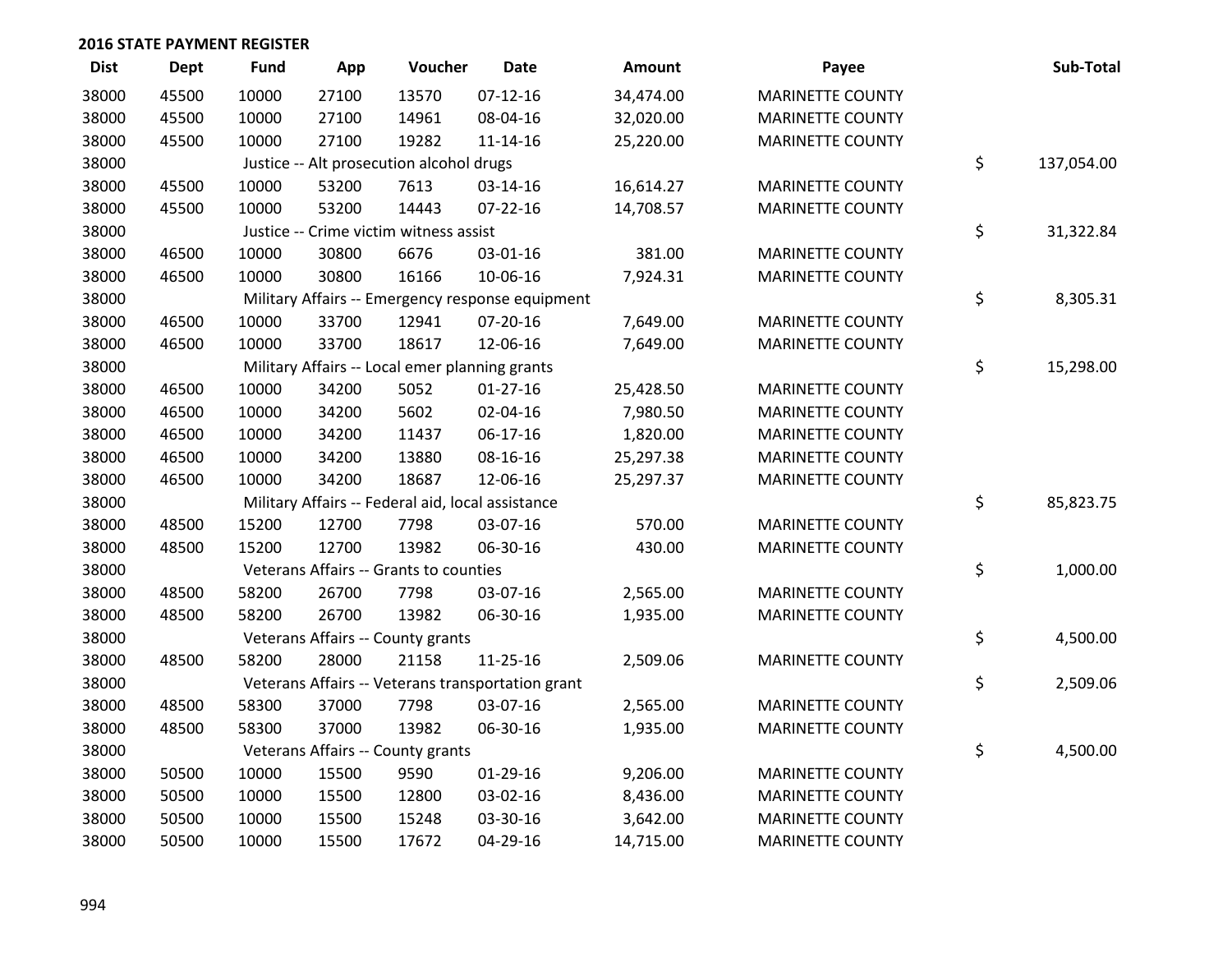| <b>Dist</b> | <b>Dept</b> | <b>Fund</b> | App                    | Voucher                                         | <b>Date</b>    | <b>Amount</b> | Payee                   | Sub-Total          |
|-------------|-------------|-------------|------------------------|-------------------------------------------------|----------------|---------------|-------------------------|--------------------|
| 38000       | 50500       | 10000       | 15500                  | 20758                                           | 06-01-16       | 4,295.00      | <b>MARINETTE COUNTY</b> |                    |
| 38000       | 50500       | 10000       | 15500                  | 23222                                           | 06-30-16       | 12,407.00     | <b>MARINETTE COUNTY</b> |                    |
| 38000       | 50500       | 10000       | 15500                  | 26082                                           | 07-29-16       | 12,592.00     | <b>MARINETTE COUNTY</b> |                    |
| 38000       | 50500       | 10000       | 15500                  | 28805                                           | 09-01-16       | 6,455.00      | <b>MARINETTE COUNTY</b> |                    |
| 38000       | 50500       | 10000       | 15500                  | 31040                                           | 09-29-16       | 831.00        | <b>MARINETTE COUNTY</b> |                    |
| 38000       | 50500       | 10000       | 15500                  | 36209                                           | 11-30-16       | 13,100.00     | <b>MARINETTE COUNTY</b> |                    |
| 38000       | 50500       | 10000       | 15500                  | 38782                                           | 12-29-16       | 12,064.00     | <b>MARINETTE COUNTY</b> |                    |
| 38000       |             |             |                        | Administration -- Federal aid, local assistance |                |               |                         | \$<br>97,743.00    |
| 38000       | 50500       | 23500       | 37100                  | 9590                                            | 01-29-16       | 5,992.00      | <b>MARINETTE COUNTY</b> |                    |
| 38000       | 50500       | 23500       | 37100                  | 12800                                           | 03-02-16       | 6,134.00      | <b>MARINETTE COUNTY</b> |                    |
| 38000       | 50500       | 23500       | 37100                  | 15248                                           | 03-30-16       | 8,164.00      | <b>MARINETTE COUNTY</b> |                    |
| 38000       | 50500       | 23500       | 37100                  | 17672                                           | 04-29-16       | 5,685.00      | <b>MARINETTE COUNTY</b> |                    |
| 38000       | 50500       | 23500       | 37100                  | 20758                                           | 06-01-16       | 5,923.00      | <b>MARINETTE COUNTY</b> |                    |
| 38000       | 50500       | 23500       | 37100                  | 28805                                           | 09-01-16       | 7,464.00      | <b>MARINETTE COUNTY</b> |                    |
| 38000       | 50500       | 23500       | 37100                  | 31040                                           | 09-29-16       | 3,054.00      | <b>MARINETTE COUNTY</b> |                    |
| 38000       | 50500       | 23500       | 37100                  | 33866                                           | 10-31-16       | 3,278.00      | <b>MARINETTE COUNTY</b> |                    |
| 38000       | 50500       | 23500       | 37100                  | 35190                                           | 11-16-16       | 8,279.00      | <b>MARINETTE COUNTY</b> |                    |
| 38000       | 50500       | 23500       | 37100                  | 36209                                           | 11-30-16       | 8,599.00      | <b>MARINETTE COUNTY</b> |                    |
| 38000       | 50500       | 23500       | 37100                  | 38782                                           | 12-29-16       | 7,861.00      | <b>MARINETTE COUNTY</b> |                    |
| 38000       |             |             |                        | Administration -- Low-income assistance grants  |                |               |                         | \$<br>70,433.00    |
| 38000       | 50500       | 26900       | 16600                  | 13230                                           | 03-23-16       | 1,000.00      | <b>MARINETTE COUNTY</b> |                    |
| 38000       | 50500       | 26900       | 16600                  | 13435                                           | 03-24-16       | 25,640.00     | <b>MARINETTE COUNTY</b> |                    |
| 38000       | 50500       | 26900       | 16600                  | 18441                                           | 05-10-16       | 25,000.00     | <b>MARINETTE COUNTY</b> |                    |
| 38000       |             |             | Administration -- Land |                                                 |                |               |                         | \$<br>51,640.00    |
| 38000       | 83500       | 10000       | 10500                  | 6300                                            | 07-25-16       | 240,451.63    | <b>MARINETTE COUNTY</b> |                    |
| 38000       | 83500       | 10000       | 10500                  | 13822                                           | 11-21-16       | 843,665.47    | <b>MARINETTE COUNTY</b> |                    |
| 38000       |             |             |                        | Revenue -- County and Municipal Aid             |                |               |                         | \$<br>1,084,117.10 |
| 38000       | 83500       | 10000       | 10900                  | 7230                                            | $07 - 25 - 16$ | 32,987.00     | <b>MARINETTE COUNTY</b> |                    |
| 38000       |             |             |                        | Revenue -- State Aid, Tax Exempt Proprty        |                |               |                         | \$<br>32,987.00    |
| 38000       | 83500       | 10000       | 11000                  | 13822                                           | 11-21-16       | 556,611.78    | <b>MARINETTE COUNTY</b> |                    |
| 38000       |             |             |                        | Revenue -- Public Utility Distribution          |                |               |                         | \$<br>556,611.78   |
| 38000       | 83500       | 10000       | 30200                  | 5048                                            | 07-25-16       | 1,810,644.64  | <b>MARINETTE COUNTY</b> |                    |
| 38000       | 83500       | 10000       | 30200                  | 5192                                            | $07 - 25 - 16$ | 5,792,334.88  | <b>MARINETTE COUNTY</b> |                    |
| 38000       |             |             |                        | Revenue -- School Lvy Tx/First Dollar Cr        |                |               |                         | \$<br>7,602,979.52 |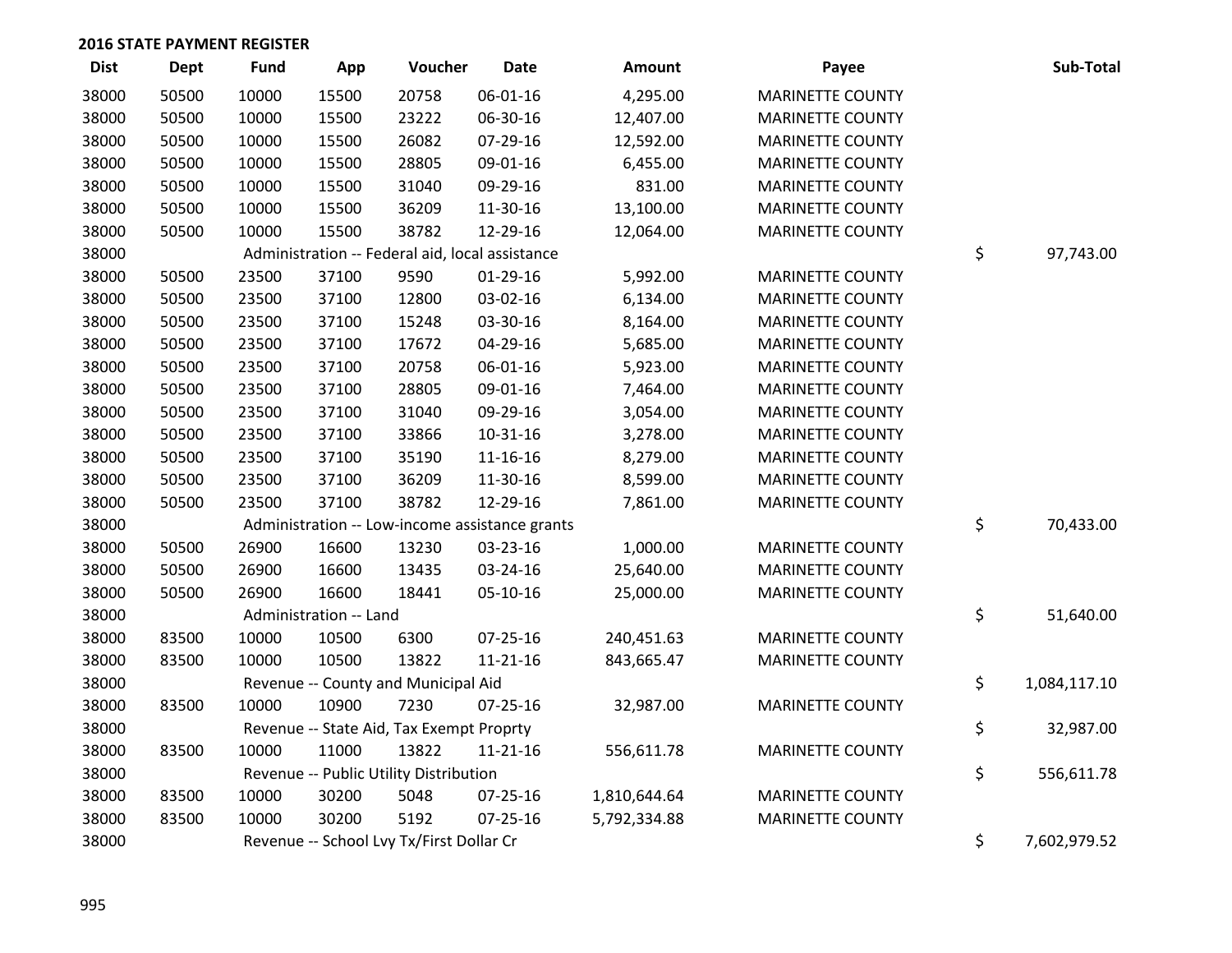| <b>Dist</b> | <b>Dept</b> | <b>Fund</b> | App                                  | Voucher                                             | <b>Date</b>    | Amount       | Payee                   | Sub-Total           |
|-------------|-------------|-------------|--------------------------------------|-----------------------------------------------------|----------------|--------------|-------------------------|---------------------|
| 38000       | 83500       | 52100       | 36300                                | 3451                                                | 03-28-16       | 1,191,741.62 | <b>MARINETTE COUNTY</b> |                     |
| 38000       |             |             |                                      | Revenue -- Lottery & Gaming Credit                  |                |              |                         | \$<br>1,191,741.62  |
| 38000       |             |             | <b>District Total Appropriations</b> |                                                     |                |              |                         | \$<br>15,601,531.09 |
| 38002       | 16500       | 10000       | 22500                                | 4256                                                | 06-27-16       | 2,541.02     | <b>TOWN OF AMBERG</b>   |                     |
| 38002       |             |             |                                      | Safety & Prof Services -- Fire dues distribution    |                |              |                         | \$<br>2,541.02      |
| 38002       | 37000       | 10000       | 50300                                | 30483                                               | $02 - 17 - 16$ | 5,309.05     | <b>TOWN OF AMBERG</b>   |                     |
| 38002       | 37000       | 10000       | 50300                                | 30484                                               | $02 - 17 - 16$ | 31,857.66    | <b>TOWN OF AMBERG</b>   |                     |
| 38002       | 37000       | 10000       | 50300                                | 30485                                               | $02 - 17 - 16$ | 998.91       | <b>TOWN OF AMBERG</b>   |                     |
| 38002       | 37000       | 10000       | 50300                                | 30486                                               | $02 - 17 - 16$ | 6,718.22     | <b>TOWN OF AMBERG</b>   |                     |
| 38002       | 37000       | 10000       | 50300                                | 45384                                               | $04 - 21 - 16$ | 1,485.79     | <b>TOWN OF AMBERG</b>   |                     |
| 38002       | 37000       | 10000       | 50300                                | 45387                                               | $04 - 21 - 16$ | 39.25        | <b>TOWN OF AMBERG</b>   |                     |
| 38002       | 37000       | 10000       | 50300                                | 45389                                               | $04 - 21 - 16$ | 8.74         | <b>TOWN OF AMBERG</b>   |                     |
| 38002       |             |             |                                      | Natural Resources -- Aids in lieu of taxes - gener  |                |              |                         | \$<br>46,417.62     |
| 38002       | 37000       | 21200       | 16600                                | 63612                                               | 06-20-16       | 3,003.92     | <b>TOWN OF AMBERG</b>   |                     |
| 38002       |             |             |                                      | Natural Resources -- Gen program ops-state funds-FR |                |              |                         | \$<br>3,003.92      |
| 38002       | 37000       | 21200       | 57100                                | 63612                                               | 06-20-16       | 4,516.74     | <b>TOWN OF AMBERG</b>   |                     |
| 38002       |             |             |                                      | Natural Resources -- ResAids - cnty forst, cl & mfl |                |              |                         | \$<br>4,516.74      |
| 38002       | 37000       | 21200       | 57900                                | 45385                                               | $04 - 21 - 16$ | 890.43       | <b>TOWN OF AMBERG</b>   |                     |
| 38002       | 37000       | 21200       | 57900                                | 45386                                               | $04 - 21 - 16$ | 425.95       | <b>TOWN OF AMBERG</b>   |                     |
| 38002       | 37000       | 21200       | 57900                                | 45388                                               | $04 - 21 - 16$ | 0.80         | <b>TOWN OF AMBERG</b>   |                     |
| 38002       |             |             |                                      | Natural Resources -- Aids in lieu of taxes - sum s  |                |              |                         | \$<br>1,317.18      |
| 38002       | 37000       | 21200       | 58900                                | 102431                                              | 11-18-16       | 2,167.36     | <b>TOWN OF AMBERG</b>   |                     |
| 38002       |             |             |                                      | Natural Resources -- Resource aids - distribution o |                |              |                         | \$<br>2,167.36      |
| 38002       | 37000       | 27400       | 67000                                | 55547                                               | 05-27-16       | 3,113.99     | <b>TOWN OF AMBERG</b>   |                     |
| 38002       |             |             |                                      | Natural Resources -- Fin asst for responsible units |                |              |                         | \$<br>3,113.99      |
| 38002       | 39500       | 21100       | 19100                                | 1143                                                | 07-05-16       | 46,374.12    | <b>TOWN OF AMBERG</b>   |                     |
| 38002       | 39500       | 21100       | 19100                                | 30215                                               | 10-03-16       | 46,374.12    | <b>TOWN OF AMBERG</b>   |                     |
| 38002       | 39500       | 21100       | 19100                                | 76962                                               | 01-04-16       | 46,374.12    | <b>TOWN OF AMBERG</b>   |                     |
| 38002       | 39500       | 21100       | 19100                                | 84962                                               | 04-04-16       | 46,374.12    | <b>TOWN OF AMBERG</b>   |                     |
| 38002       |             |             |                                      | Transportation -- Trns Aids To Mnc.-Sf              |                |              |                         | \$<br>185,496.48    |
| 38002       | 83500       | 10000       | 10500                                | 6275                                                | 07-25-16       | 7,415.44     | <b>TOWN OF AMBERG</b>   |                     |
| 38002       | 83500       | 10000       | 10500                                | 13797                                               | $11 - 21 - 16$ | 26,700.41    | <b>TOWN OF AMBERG</b>   |                     |
| 38002       |             |             |                                      | Revenue -- County and Municipal Aid                 |                |              |                         | \$<br>34,115.85     |
| 38002       | 83500       | 10000       | 10900                                | 8170                                                | $07 - 25 - 16$ | 62.00        | TOWN OF AMBERG          |                     |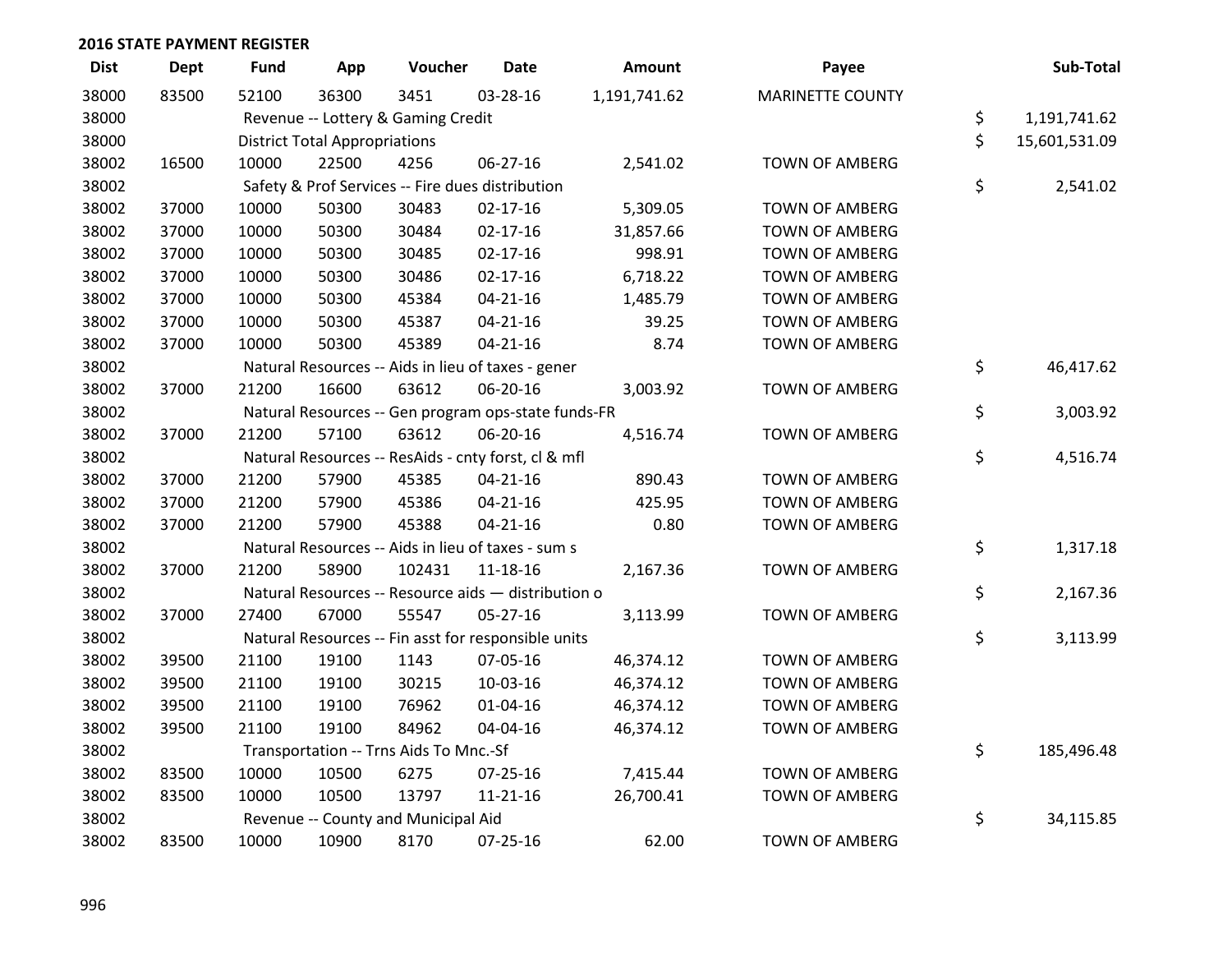| <b>Dist</b> | <b>Dept</b> | <b>Fund</b> | App                                  | Voucher                                  | Date                                                | <b>Amount</b> | Payee                 | Sub-Total        |
|-------------|-------------|-------------|--------------------------------------|------------------------------------------|-----------------------------------------------------|---------------|-----------------------|------------------|
| 38002       |             |             |                                      | Revenue -- State Aid, Tax Exempt Proprty |                                                     |               |                       | \$<br>62.00      |
| 38002       | 83500       | 10000       | 11000                                | 13797                                    | 11-21-16                                            | 23,403.71     | <b>TOWN OF AMBERG</b> |                  |
| 38002       |             |             |                                      | Revenue -- Public Utility Distribution   |                                                     |               |                       | \$<br>23,403.71  |
| 38002       |             |             | <b>District Total Appropriations</b> |                                          |                                                     |               |                       | \$<br>306,155.87 |
| 38004       | 16500       | 10000       | 22500                                | 4257                                     | $06 - 27 - 16$                                      | 3,338.74      | TOWN OF ATHELSTANE    |                  |
| 38004       |             |             |                                      |                                          | Safety & Prof Services -- Fire dues distribution    |               |                       | \$<br>3,338.74   |
| 38004       | 37000       | 10000       | 50300                                | 30494                                    | $02 - 17 - 16$                                      | 1,395.22      | TOWN OF ATHELSTANE    |                  |
| 38004       | 37000       | 10000       | 50300                                | 30495                                    | $02 - 17 - 16$                                      | 12,263.57     | TOWN OF ATHELSTANE    |                  |
| 38004       | 37000       | 10000       | 50300                                | 45420                                    | $04 - 21 - 16$                                      | 11.70         | TOWN OF ATHELSTANE    |                  |
| 38004       | 37000       | 10000       | 50300                                | 45421                                    | $04 - 21 - 16$                                      | 137.39        | TOWN OF ATHELSTANE    |                  |
| 38004       | 37000       | 10000       | 50300                                | 45422                                    | $04 - 21 - 16$                                      | 187.40        | TOWN OF ATHELSTANE    |                  |
| 38004       |             |             |                                      |                                          | Natural Resources -- Aids in lieu of taxes - gener  |               |                       | \$<br>13,995.28  |
| 38004       | 37000       | 21200       | 16600                                | 63613                                    | 06-20-16                                            | 2,576.22      | TOWN OF ATHELSTANE    |                  |
| 38004       |             |             |                                      |                                          | Natural Resources -- Gen program ops-state funds-FR |               |                       | \$<br>2,576.22   |
| 38004       | 37000       | 21200       | 57100                                | 63613                                    | 06-20-16                                            | 13,303.91     | TOWN OF ATHELSTANE    |                  |
| 38004       |             |             |                                      |                                          | Natural Resources -- ResAids - cnty forst, cl & mfl |               |                       | \$<br>13,303.91  |
| 38004       | 37000       | 21200       | 57900                                | 45418                                    | $04 - 21 - 16$                                      | 826.24        | TOWN OF ATHELSTANE    |                  |
| 38004       | 37000       | 21200       | 57900                                | 45419                                    | $04 - 21 - 16$                                      | 49.35         | TOWN OF ATHELSTANE    |                  |
| 38004       |             |             |                                      |                                          | Natural Resources -- Aids in lieu of taxes - sum s  |               |                       | \$<br>875.59     |
| 38004       | 37000       | 21200       | 58900                                | 102432                                   | 11-18-16                                            | 1,032.12      | TOWN OF ATHELSTANE    |                  |
| 38004       | 37000       | 21200       | 58900                                | 102433                                   | 11-18-16                                            | 950.88        | TOWN OF ATHELSTANE    |                  |
| 38004       |             |             |                                      |                                          | Natural Resources -- Resource aids - distribution o |               |                       | \$<br>1,983.00   |
| 38004       | 39500       | 21100       | 19100                                | 1144                                     | 07-05-16                                            | 54,697.68     | TOWN OF ATHELSTANE    |                  |
| 38004       | 39500       | 21100       | 19100                                | 30216                                    | 10-03-16                                            | 54,697.68     | TOWN OF ATHELSTANE    |                  |
| 38004       | 39500       | 21100       | 19100                                | 76963                                    | $01 - 04 - 16$                                      | 54,697.68     | TOWN OF ATHELSTANE    |                  |
| 38004       | 39500       | 21100       | 19100                                | 84963                                    | 04-04-16                                            | 54,697.68     | TOWN OF ATHELSTANE    |                  |
| 38004       |             |             |                                      | Transportation -- Trns Aids To Mnc.-Sf   |                                                     |               |                       | \$<br>218,790.72 |
| 38004       | 83500       | 10000       | 10500                                | 6276                                     | $07 - 25 - 16$                                      | 2,020.96      | TOWN OF ATHELSTANE    |                  |
| 38004       | 83500       | 10000       | 10500                                | 13798                                    | $11 - 21 - 16$                                      | 11,452.14     | TOWN OF ATHELSTANE    |                  |
| 38004       |             |             |                                      | Revenue -- County and Municipal Aid      |                                                     |               |                       | \$<br>13,473.10  |
| 38004       | 83500       | 10000       | 10900                                | 8171                                     | $07 - 25 - 16$                                      | 3.00          | TOWN OF ATHELSTANE    |                  |
| 38004       |             |             |                                      | Revenue -- State Aid, Tax Exempt Proprty |                                                     |               |                       | \$<br>3.00       |
| 38004       |             |             | <b>District Total Appropriations</b> |                                          |                                                     |               |                       | \$<br>268,339.56 |
| 38006       | 16500       | 10000       | 22500                                | 4258                                     | 06-27-16                                            | 4,304.42      | <b>TOWN OF BEAVER</b> |                  |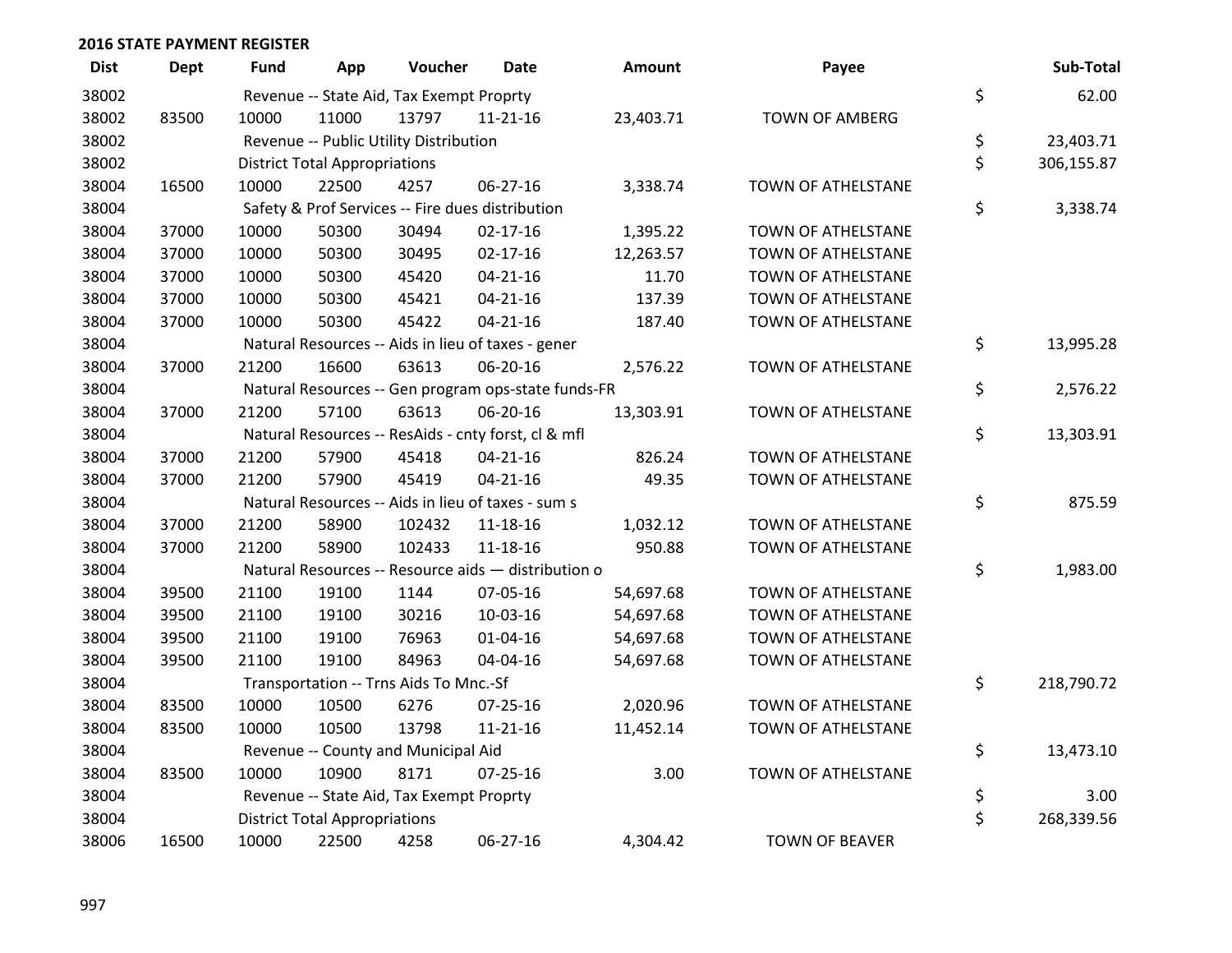| <b>Dist</b> | <b>Dept</b> | <b>Fund</b> | App                                  | Voucher                                  | <b>Date</b>                                         | Amount    | Payee                  | Sub-Total        |
|-------------|-------------|-------------|--------------------------------------|------------------------------------------|-----------------------------------------------------|-----------|------------------------|------------------|
| 38006       |             |             |                                      |                                          | Safety & Prof Services -- Fire dues distribution    |           |                        | \$<br>4,304.42   |
| 38006       | 37000       | 10000       | 50300                                | 30470                                    | $02 - 17 - 16$                                      | 6,787.21  | <b>TOWN OF BEAVER</b>  |                  |
| 38006       | 37000       | 10000       | 50300                                | 45345                                    | $04 - 21 - 16$                                      | 291.52    | <b>TOWN OF BEAVER</b>  |                  |
| 38006       |             |             |                                      |                                          | Natural Resources -- Aids in lieu of taxes - gener  |           |                        | \$<br>7,078.73   |
| 38006       | 37000       | 21200       | 16600                                | 63614                                    | 06-20-16                                            | 897.00    | <b>TOWN OF BEAVER</b>  |                  |
| 38006       |             |             |                                      |                                          | Natural Resources -- Gen program ops-state funds-FR |           |                        | \$<br>897.00     |
| 38006       | 37000       | 21200       | 57100                                | 63614                                    | 06-20-16                                            | 439.38    | <b>TOWN OF BEAVER</b>  |                  |
| 38006       |             |             |                                      |                                          | Natural Resources -- ResAids - cnty forst, cl & mfl |           |                        | \$<br>439.38     |
| 38006       | 37000       | 21200       | 57900                                | 45346                                    | $04 - 21 - 16$                                      | 660.79    | <b>TOWN OF BEAVER</b>  |                  |
| 38006       |             |             |                                      |                                          | Natural Resources -- Aids in lieu of taxes - sum s  |           |                        | \$<br>660.79     |
| 38006       | 37000       | 21200       | 58900                                | 102434                                   | $11 - 18 - 16$                                      | 2,486.46  | <b>TOWN OF BEAVER</b>  |                  |
| 38006       |             |             |                                      |                                          | Natural Resources -- Resource aids - distribution o |           |                        | \$<br>2,486.46   |
| 38006       | 37000       | 27400       | 67000                                | 55639                                    | $05 - 27 - 16$                                      | 5,914.51  | <b>TOWN OF BEAVER</b>  |                  |
| 38006       |             |             |                                      |                                          | Natural Resources -- Fin asst for responsible units |           |                        | \$<br>5,914.51   |
| 38006       | 39500       | 21100       | 19100                                | 1145                                     | 07-05-16                                            | 44,001.46 | <b>TOWN OF BEAVER</b>  |                  |
| 38006       | 39500       | 21100       | 19100                                | 30217                                    | 10-03-16                                            | 44,001.48 | <b>TOWN OF BEAVER</b>  |                  |
| 38006       | 39500       | 21100       | 19100                                | 76964                                    | $01 - 04 - 16$                                      | 44,001.46 | <b>TOWN OF BEAVER</b>  |                  |
| 38006       | 39500       | 21100       | 19100                                | 84964                                    | 04-04-16                                            | 44,001.46 | <b>TOWN OF BEAVER</b>  |                  |
| 38006       |             |             |                                      | Transportation -- Trns Aids To Mnc.-Sf   |                                                     |           |                        | \$<br>176,005.86 |
| 38006       | 83500       | 10000       | 10500                                | 6277                                     | 07-25-16                                            | 6,008.05  | <b>TOWN OF BEAVER</b>  |                  |
| 38006       | 83500       | 10000       | 10500                                | 13799                                    | $11 - 21 - 16$                                      | 25,314.40 | <b>TOWN OF BEAVER</b>  |                  |
| 38006       |             |             |                                      | Revenue -- County and Municipal Aid      |                                                     |           |                        | \$<br>31,322.45  |
| 38006       | 83500       | 10000       | 10900                                | 8172                                     | $07 - 25 - 16$                                      | 45.00     | <b>TOWN OF BEAVER</b>  |                  |
| 38006       |             |             |                                      | Revenue -- State Aid, Tax Exempt Proprty |                                                     |           |                        | \$<br>45.00      |
| 38006       | 83500       | 10000       | 11000                                | 13799                                    | $11 - 21 - 16$                                      | 8,757.39  | <b>TOWN OF BEAVER</b>  |                  |
| 38006       |             |             |                                      | Revenue -- Public Utility Distribution   |                                                     |           |                        | \$<br>8,757.39   |
| 38006       |             |             | <b>District Total Appropriations</b> |                                          |                                                     |           |                        | \$<br>237,911.99 |
| 38008       | 16500       | 10000       | 22500                                | 5208                                     | 07-06-16                                            | 2,773.86  | TOWN OF BEECHER        |                  |
| 38008       |             |             |                                      |                                          | Safety & Prof Services -- Fire dues distribution    |           |                        | \$<br>2,773.86   |
| 38008       | 37000       | 10000       | 50300                                | 30729                                    | $02 - 17 - 16$                                      | 3,639.72  | <b>TOWN OF BEECHER</b> |                  |
| 38008       | 37000       | 10000       | 50300                                | 30730                                    | $02 - 17 - 16$                                      | 22,103.95 | <b>TOWN OF BEECHER</b> |                  |
| 38008       | 37000       | 10000       | 50300                                | 30731                                    | $02 - 17 - 16$                                      | 6,021.75  | <b>TOWN OF BEECHER</b> |                  |
| 38008       | 37000       | 10000       | 50300                                | 30732                                    | $02 - 17 - 16$                                      | 16,898.12 | <b>TOWN OF BEECHER</b> |                  |
| 38008       | 37000       | 10000       | 50300                                | 46309                                    | $04 - 21 - 16$                                      | 233.68    | <b>TOWN OF BEECHER</b> |                  |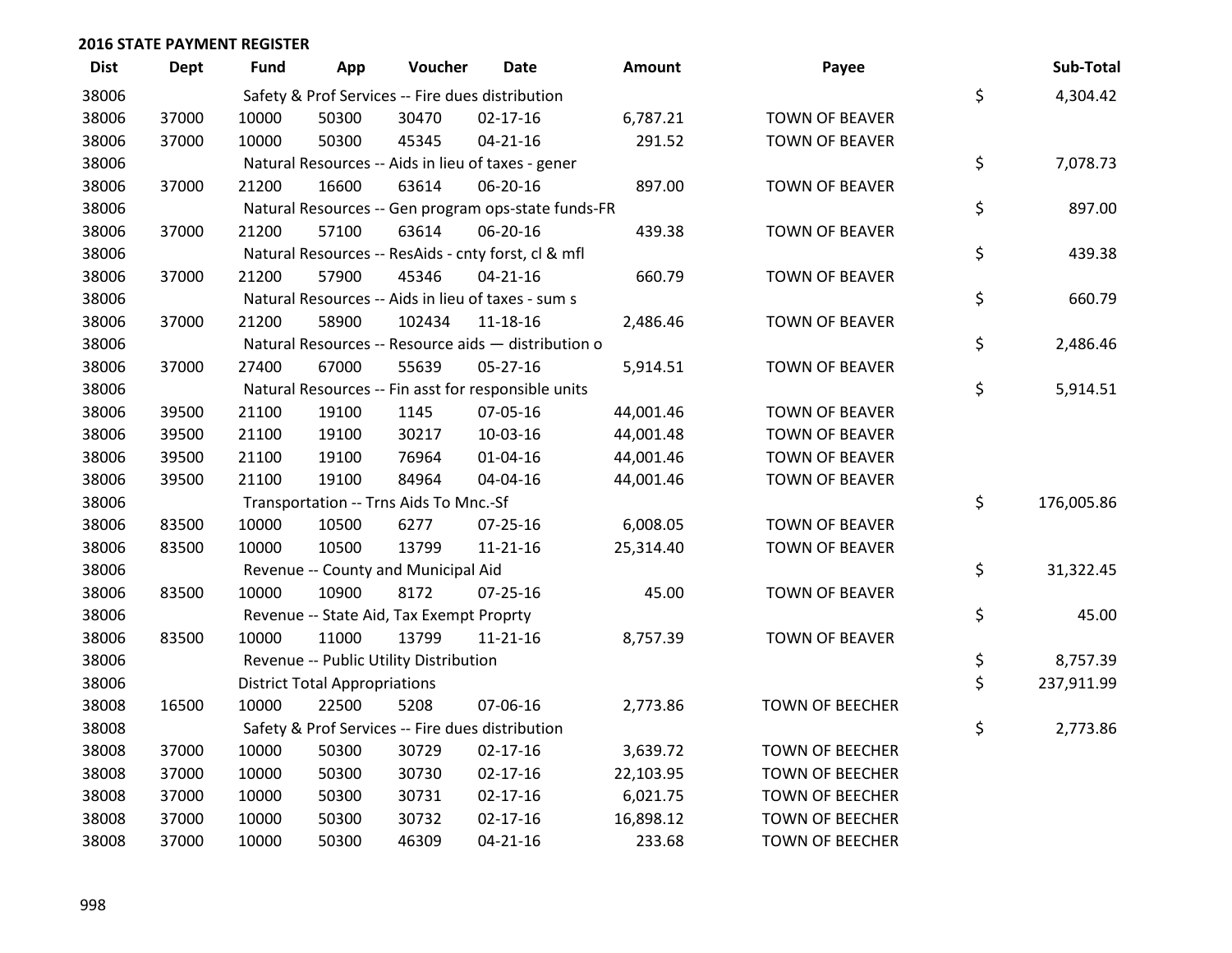| <b>Dist</b> | Dept  | Fund  | App                                  | Voucher                                  | <b>Date</b>                                         | <b>Amount</b> | Payee                   | Sub-Total        |
|-------------|-------|-------|--------------------------------------|------------------------------------------|-----------------------------------------------------|---------------|-------------------------|------------------|
| 38008       |       |       |                                      |                                          | Natural Resources -- Aids in lieu of taxes - gener  |               |                         | \$<br>48,897.22  |
| 38008       | 37000 | 21200 | 16600                                | 63615                                    | 06-20-16                                            | 2,405.73      | <b>TOWN OF BEECHER</b>  |                  |
| 38008       |       |       |                                      |                                          | Natural Resources -- Gen program ops-state funds-FR |               |                         | \$<br>2,405.73   |
| 38008       | 37000 | 21200 | 57100                                | 63615                                    | 06-20-16                                            | 3,616.96      | <b>TOWN OF BEECHER</b>  |                  |
| 38008       |       |       |                                      |                                          | Natural Resources -- ResAids - cnty forst, cl & mfl |               |                         | \$<br>3,616.96   |
| 38008       | 37000 | 21200 | 57900                                | 46308                                    | $04 - 21 - 16$                                      | 122.31        | <b>TOWN OF BEECHER</b>  |                  |
| 38008       | 37000 | 21200 | 57900                                | 46310                                    | $04 - 21 - 16$                                      | 558.79        | <b>TOWN OF BEECHER</b>  |                  |
| 38008       |       |       |                                      |                                          | Natural Resources -- Aids in lieu of taxes - sum s  |               |                         | \$<br>681.10     |
| 38008       | 37000 | 21200 | 58900                                | 102435                                   | 11-18-16                                            | 369.90        | <b>TOWN OF BEECHER</b>  |                  |
| 38008       |       |       |                                      |                                          | Natural Resources -- Resource aids - distribution o |               |                         | \$<br>369.90     |
| 38008       | 37000 | 27400 | 67000                                | 56403                                    | 05-27-16                                            | 1,748.38      | <b>TOWN OF BEECHER</b>  |                  |
| 38008       |       |       |                                      |                                          | Natural Resources -- Fin asst for responsible units |               |                         | \$<br>1,748.38   |
| 38008       | 39500 | 21100 | 19100                                | 1146                                     | 07-05-16                                            | 31,741.83     | <b>TOWN OF BEECHER</b>  |                  |
| 38008       | 39500 | 21100 | 19100                                | 30218                                    | 10-03-16                                            | 31,741.83     | <b>TOWN OF BEECHER</b>  |                  |
| 38008       | 39500 | 21100 | 19100                                | 76965                                    | 01-04-16                                            | 31,741.83     | <b>TOWN OF BEECHER</b>  |                  |
| 38008       | 39500 | 21100 | 19100                                | 84965                                    | 04-04-16                                            | 31,741.83     | <b>TOWN OF BEECHER</b>  |                  |
| 38008       |       |       |                                      | Transportation -- Trns Aids To Mnc.-Sf   |                                                     |               |                         | \$<br>126,967.32 |
| 38008       | 39500 | 21100 | 27800                                | 71875                                    | $01 - 21 - 16$                                      | 25,590.00     | <b>TREAS TN BEECHER</b> |                  |
| 38008       |       |       |                                      | Transportation -- Loc Rd Imp Prg St Fd   |                                                     |               |                         | \$<br>25,590.00  |
| 38008       | 83500 | 10000 | 10500                                | 6278                                     | 07-25-16                                            | 1,960.75      | <b>TOWN OF BEECHER</b>  |                  |
| 38008       | 83500 | 10000 | 10500                                | 13800                                    | $11 - 21 - 16$                                      | 11,085.54     | <b>TOWN OF BEECHER</b>  |                  |
| 38008       |       |       |                                      | Revenue -- County and Municipal Aid      |                                                     |               |                         | \$<br>13,046.29  |
| 38008       | 83500 | 10000 | 10900                                | 8173                                     | $07 - 25 - 16$                                      | 46.00         | <b>TOWN OF BEECHER</b>  |                  |
| 38008       |       |       |                                      | Revenue -- State Aid, Tax Exempt Proprty |                                                     |               |                         | \$<br>46.00      |
| 38008       | 83500 | 10000 | 11000                                | 13800                                    | $11 - 21 - 16$                                      | 26.64         | <b>TOWN OF BEECHER</b>  |                  |
| 38008       |       |       |                                      | Revenue -- Public Utility Distribution   |                                                     |               |                         | \$<br>26.64      |
| 38008       | 83500 | 10000 | 50100                                | 2590                                     | $01-29-16$                                          | 50.57         | <b>TOWN OF BEECHER</b>  |                  |
| 38008       |       |       |                                      | Revenue -- Payments for municipal svcs   |                                                     |               |                         | \$<br>50.57      |
| 38008       |       |       | <b>District Total Appropriations</b> |                                          |                                                     |               |                         | \$<br>226,219.97 |
| 38010       | 16500 | 10000 | 22500                                | 5209                                     | 07-07-16                                            | 2,097.72      | <b>TOWN OF DUNBAR</b>   |                  |
| 38010       |       |       |                                      |                                          | Safety & Prof Services -- Fire dues distribution    |               |                         | \$<br>2,097.72   |
| 38010       | 37000 | 10000 | 50300                                | 29295                                    | $02 - 12 - 16$                                      | 891.95        | <b>TOWN OF DUNBAR</b>   |                  |
| 38010       | 37000 | 10000 | 50300                                | 29296                                    | $02 - 12 - 16$                                      | 71,580.72     | <b>TOWN OF DUNBAR</b>   |                  |
| 38010       | 37000 | 10000 | 50300                                | 29297                                    | $02 - 12 - 16$                                      | 2,451.14      | <b>TOWN OF DUNBAR</b>   |                  |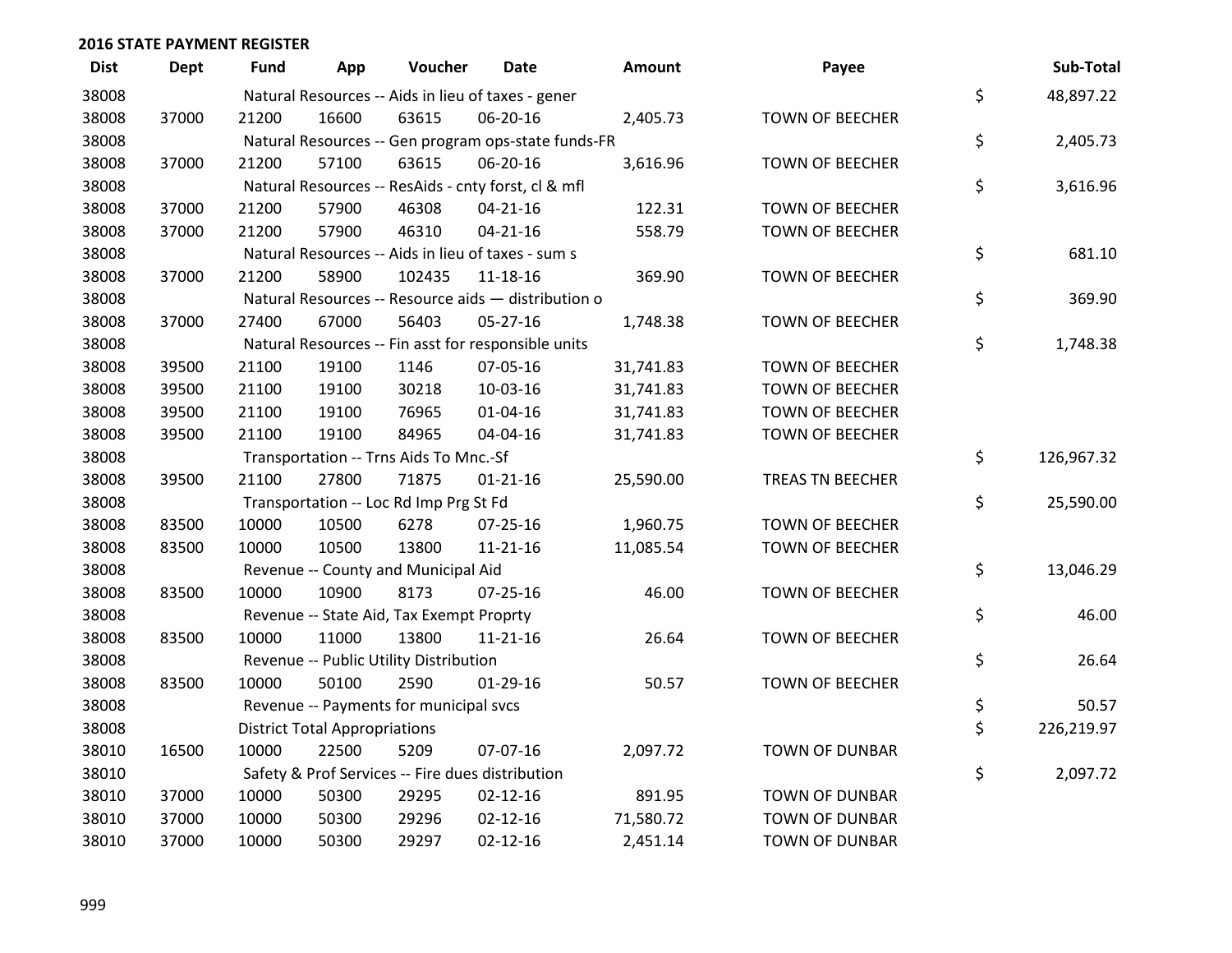| <b>Dist</b> | <b>Dept</b> | <b>Fund</b> | App                                  | Voucher                                             | Date           | Amount    | Payee                 | Sub-Total        |
|-------------|-------------|-------------|--------------------------------------|-----------------------------------------------------|----------------|-----------|-----------------------|------------------|
| 38010       | 37000       | 10000       | 50300                                | 46855                                               | $04 - 21 - 16$ | 130.59    | <b>TOWN OF DUNBAR</b> |                  |
| 38010       | 37000       | 10000       | 50300                                | 46857                                               | $04 - 21 - 16$ | 242.28    | <b>TOWN OF DUNBAR</b> |                  |
| 38010       |             |             |                                      | Natural Resources -- Aids in lieu of taxes - gener  |                |           |                       | \$<br>75,296.68  |
| 38010       | 37000       | 21200       | 16600                                | 63616                                               | 06-20-16       | 1,780.37  | <b>TOWN OF DUNBAR</b> |                  |
| 38010       |             |             |                                      | Natural Resources -- Gen program ops-state funds-FR |                |           |                       | \$<br>1,780.37   |
| 38010       | 37000       | 21200       | 57100                                | 63616                                               | 06-20-16       | 14,140.18 | <b>TOWN OF DUNBAR</b> |                  |
| 38010       |             |             |                                      | Natural Resources -- ResAids - cnty forst, cl & mfl |                |           |                       | \$<br>14,140.18  |
| 38010       | 37000       | 21200       | 57900                                | 46856                                               | $04 - 21 - 16$ | 570.70    | <b>TOWN OF DUNBAR</b> |                  |
| 38010       |             |             |                                      | Natural Resources -- Aids in lieu of taxes - sum s  |                |           |                       | \$<br>570.70     |
| 38010       | 37000       | 21200       | 58900                                | 102436                                              | 11-18-16       | 1,138.83  | <b>TOWN OF DUNBAR</b> |                  |
| 38010       | 37000       | 21200       | 58900                                | 102437                                              | 11-18-16       | 4,902.34  | <b>TOWN OF DUNBAR</b> |                  |
| 38010       |             |             |                                      | Natural Resources -- Resource aids - distribution o |                |           |                       | \$<br>6,041.17   |
| 38010       | 37000       | 27400       | 67000                                | 55543                                               | $05 - 27 - 16$ | 3,587.66  | <b>TOWN OF DUNBAR</b> |                  |
| 38010       |             |             |                                      | Natural Resources -- Fin asst for responsible units |                |           |                       | \$<br>3,587.66   |
| 38010       | 39500       | 21100       | 19100                                | 1147                                                | 07-05-16       | 47,172.34 | <b>TOWN OF DUNBAR</b> |                  |
| 38010       | 39500       | 21100       | 19100                                | 30219                                               | 10-03-16       | 47,172.36 | <b>TOWN OF DUNBAR</b> |                  |
| 38010       | 39500       | 21100       | 19100                                | 76966                                               | $01 - 04 - 16$ | 47,172.34 | <b>TOWN OF DUNBAR</b> |                  |
| 38010       | 39500       | 21100       | 19100                                | 84966                                               | 04-04-16       | 47,172.34 | <b>TOWN OF DUNBAR</b> |                  |
| 38010       |             |             |                                      | Transportation -- Trns Aids To Mnc.-Sf              |                |           |                       | \$<br>188,689.38 |
| 38010       | 83500       | 10000       | 10500                                | 6279                                                | $07 - 25 - 16$ | 3,400.11  | <b>TOWN OF DUNBAR</b> |                  |
| 38010       | 83500       | 10000       | 10500                                | 13801                                               | $11 - 21 - 16$ | 19,267.28 | <b>TOWN OF DUNBAR</b> |                  |
| 38010       |             |             |                                      | Revenue -- County and Municipal Aid                 |                |           |                       | \$<br>22,667.39  |
| 38010       | 83500       | 10000       | 10900                                | 8174                                                | $07 - 25 - 16$ | 7.00      | <b>TOWN OF DUNBAR</b> |                  |
| 38010       |             |             |                                      | Revenue -- State Aid, Tax Exempt Proprty            |                |           |                       | \$<br>7.00       |
| 38010       |             |             | <b>District Total Appropriations</b> |                                                     |                |           |                       | \$<br>314,878.25 |
| 38012       | 16500       | 10000       | 22500                                | 4259                                                | 06-27-16       | 2,324.18  | TOWN OF GOODMAN       |                  |
| 38012       |             |             |                                      | Safety & Prof Services -- Fire dues distribution    |                |           |                       | \$<br>2,324.18   |
| 38012       | 37000       | 10000       | 50300                                | 30766                                               | $02 - 17 - 16$ | 905.89    | TOWN OF GOODMAN       |                  |
| 38012       | 37000       | 10000       | 50300                                | 46442                                               | $04 - 21 - 16$ | 678.61    | TOWN OF GOODMAN       |                  |
| 38012       |             |             |                                      | Natural Resources -- Aids in lieu of taxes - gener  |                |           |                       | \$<br>1,584.50   |
| 38012       | 37000       | 21200       | 16600                                | 63617                                               | 06-20-16       | 5,213.23  | TOWN OF GOODMAN       |                  |
| 38012       |             |             |                                      | Natural Resources -- Gen program ops-state funds-FR |                |           |                       | \$<br>5,213.23   |
| 38012       | 37000       | 21200       | 57100                                | 63617                                               | 06-20-16       | 13,987.88 | TOWN OF GOODMAN       |                  |
| 38012       |             |             |                                      | Natural Resources -- ResAids - cnty forst, cl & mfl |                |           |                       | \$<br>13,987.88  |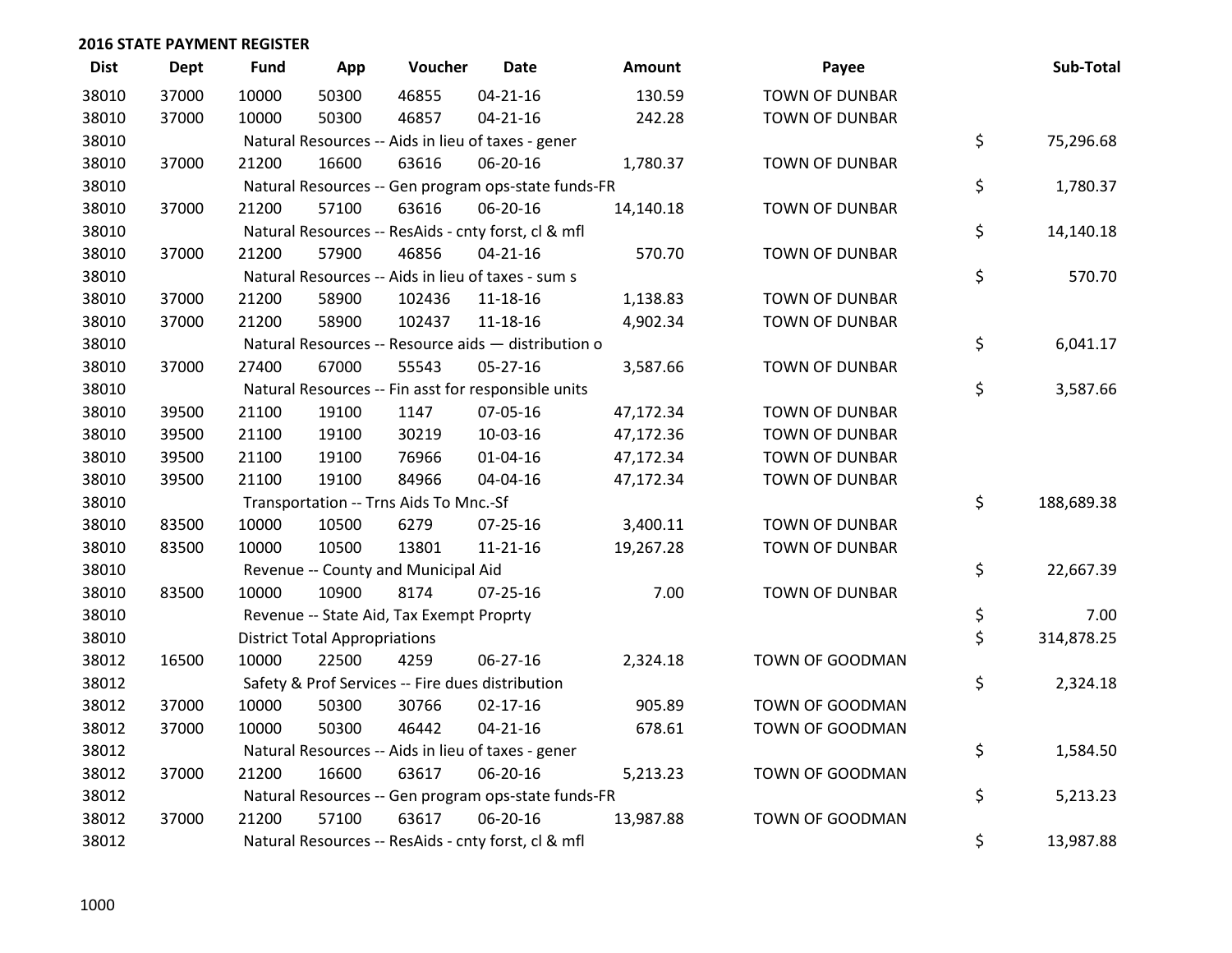| <b>Dist</b> | Dept  | <b>Fund</b> | App                                  | Voucher                                             | <b>Date</b>    | Amount    | Payee                 | Sub-Total        |
|-------------|-------|-------------|--------------------------------------|-----------------------------------------------------|----------------|-----------|-----------------------|------------------|
| 38012       | 37000 | 21200       | 57900                                | 46443                                               | $04 - 21 - 16$ | 3.37      | TOWN OF GOODMAN       |                  |
| 38012       |       |             |                                      | Natural Resources -- Aids in lieu of taxes - sum s  |                |           |                       | \$<br>3.37       |
| 38012       | 37000 | 21200       | 58900                                | 102438                                              | 11-18-16       | 19,166.46 | TOWN OF GOODMAN       |                  |
| 38012       |       |             |                                      | Natural Resources -- Resource aids - distribution o |                |           |                       | \$<br>19,166.46  |
| 38012       | 37000 | 27400       | 67000                                | 55908                                               | 05-27-16       | 924.06    | TOWN OF GOODMAN       |                  |
| 38012       |       |             |                                      | Natural Resources -- Fin asst for responsible units |                |           |                       | \$<br>924.06     |
| 38012       | 39500 | 21100       | 19100                                | 1148                                                | 07-05-16       | 27,800.25 | TOWN OF GOODMAN       |                  |
| 38012       | 39500 | 21100       | 19100                                | 30220                                               | 10-03-16       | 27,800.25 | TOWN OF GOODMAN       |                  |
| 38012       | 39500 | 21100       | 19100                                | 76967                                               | $01 - 04 - 16$ | 27,800.25 | TOWN OF GOODMAN       |                  |
| 38012       | 39500 | 21100       | 19100                                | 84967                                               | 04-04-16       | 27,800.25 | TOWN OF GOODMAN       |                  |
| 38012       |       |             |                                      | Transportation -- Trns Aids To Mnc.-Sf              |                |           |                       | \$<br>111,201.00 |
| 38012       | 83500 | 10000       | 10500                                | 6280                                                | $07 - 25 - 16$ | 4,758.41  | TOWN OF GOODMAN       |                  |
| 38012       | 83500 | 10000       | 10500                                | 13802                                               | 11-21-16       | 26,514.86 | TOWN OF GOODMAN       |                  |
| 38012       |       |             |                                      | Revenue -- County and Municipal Aid                 |                |           |                       | \$<br>31,273.27  |
| 38012       | 83500 | 10000       | 10900                                | 8175                                                | $07 - 25 - 16$ | 68.00     | TOWN OF GOODMAN       |                  |
| 38012       |       |             |                                      | Revenue -- State Aid, Tax Exempt Proprty            |                |           |                       | \$<br>68.00      |
| 38012       | 83500 | 10000       | 11000                                | 13802                                               | 11-21-16       | 457.52    | TOWN OF GOODMAN       |                  |
| 38012       |       |             |                                      | Revenue -- Public Utility Distribution              |                |           |                       | \$<br>457.52     |
| 38012       |       |             | <b>District Total Appropriations</b> |                                                     |                |           |                       | \$<br>186,203.47 |
| 38014       | 16500 | 10000       | 22500                                | 4260                                                | 06-27-16       | 4,479.08  | TOWN OF GROVER        |                  |
| 38014       |       |             |                                      | Safety & Prof Services -- Fire dues distribution    |                |           |                       | \$<br>4,479.08   |
| 38014       | 37000 | 21200       | 16600                                | 63618                                               | 06-20-16       | 411.64    | TOWN OF GROVER        |                  |
| 38014       |       |             |                                      | Natural Resources -- Gen program ops-state funds-FR |                |           |                       | \$<br>411.64     |
| 38014       | 37000 | 21200       | 57100                                | 63618                                               | 06-20-16       | 874.64    | <b>TOWN OF GROVER</b> |                  |
| 38014       |       |             |                                      | Natural Resources -- ResAids - cnty forst, cl & mfl |                |           |                       | \$<br>874.64     |
| 38014       | 37000 | 27400       | 67000                                | 55609                                               | $05-27-16$     | 8,655.61  | <b>TOWN OF GROVER</b> |                  |
| 38014       |       |             |                                      | Natural Resources -- Fin asst for responsible units |                |           |                       | \$<br>8,655.61   |
| 38014       | 39500 | 21100       | 19100                                | 1149                                                | 07-05-16       | 49,902.82 | <b>TOWN OF GROVER</b> |                  |
| 38014       | 39500 | 21100       | 19100                                | 30221                                               | 10-03-16       | 49,902.84 | <b>TOWN OF GROVER</b> |                  |
| 38014       | 39500 | 21100       | 19100                                | 76968                                               | $01 - 04 - 16$ | 49,902.82 | <b>TOWN OF GROVER</b> |                  |
| 38014       | 39500 | 21100       | 19100                                | 84968                                               | 04-04-16       | 49,902.82 | <b>TOWN OF GROVER</b> |                  |
| 38014       |       |             |                                      | Transportation -- Trns Aids To Mnc.-Sf              |                |           |                       | \$<br>199,611.30 |
| 38014       | 83500 | 10000       | 10500                                | 6281                                                | 07-25-16       | 10,365.88 | <b>TOWN OF GROVER</b> |                  |
| 38014       | 83500 | 10000       | 10500                                | 13803                                               | 11-21-16       | 58,920.53 | <b>TOWN OF GROVER</b> |                  |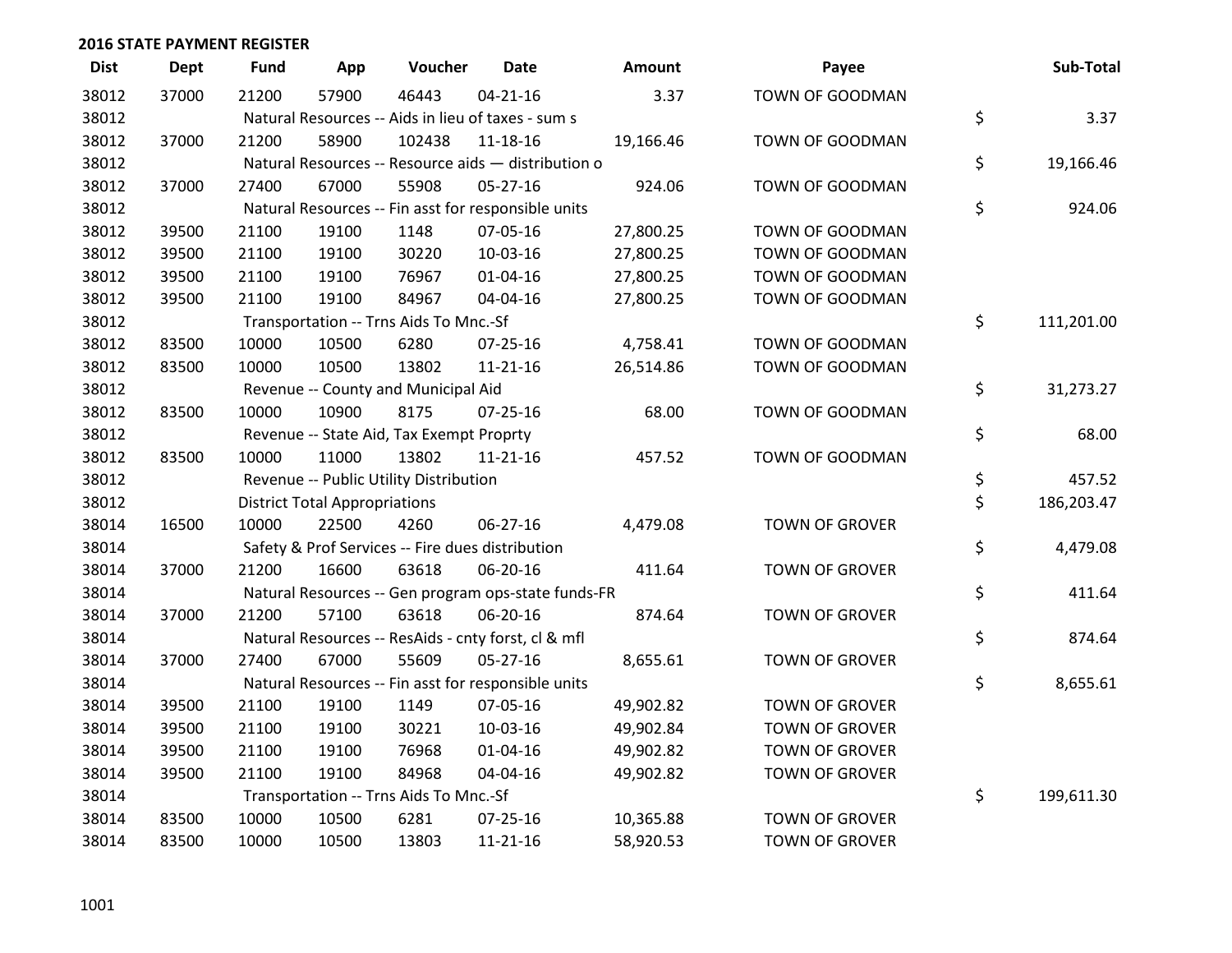| <b>Dist</b> | <b>Dept</b> | Fund  | App                                  | Voucher                                  | <b>Date</b>                                         | <b>Amount</b> | Payee                 | Sub-Total        |
|-------------|-------------|-------|--------------------------------------|------------------------------------------|-----------------------------------------------------|---------------|-----------------------|------------------|
| 38014       |             |       |                                      | Revenue -- County and Municipal Aid      |                                                     |               |                       | \$<br>69,286.41  |
| 38014       | 83500       | 10000 | 10900                                | 8176                                     | $07 - 25 - 16$                                      | 60.00         | <b>TOWN OF GROVER</b> |                  |
| 38014       |             |       |                                      | Revenue -- State Aid, Tax Exempt Proprty |                                                     |               |                       | \$<br>60.00      |
| 38014       | 83500       | 10000 | 11000                                | 13803                                    | $11 - 21 - 16$                                      | 103.95        | <b>TOWN OF GROVER</b> |                  |
| 38014       |             |       |                                      | Revenue -- Public Utility Distribution   |                                                     |               |                       | \$<br>103.95     |
| 38014       |             |       | <b>District Total Appropriations</b> |                                          |                                                     |               |                       | \$<br>283,482.63 |
| 38016       | 16500       | 10000 | 22500                                | 4261                                     | 06-27-16                                            | 4,469.67      | TOWN OF LAKE          |                  |
| 38016       |             |       |                                      |                                          | Safety & Prof Services -- Fire dues distribution    |               |                       | \$<br>4,469.67   |
| 38016       | 37000       | 21200 | 16600                                | 63619                                    | 06-20-16                                            | 2,173.20      | <b>TOWN OF LAKE</b>   |                  |
| 38016       |             |       |                                      |                                          | Natural Resources -- Gen program ops-state funds-FR |               |                       | \$<br>2,173.20   |
| 38016       | 37000       | 21200 | 57100                                | 63619                                    | 06-20-16                                            | 1,619.87      | <b>TOWN OF LAKE</b>   |                  |
| 38016       |             |       |                                      |                                          | Natural Resources -- ResAids - cnty forst, cl & mfl |               |                       | \$<br>1,619.87   |
| 38016       | 37000       | 21200 | 57900                                | 47067                                    | $04 - 21 - 16$                                      | 1,144.34      | <b>TOWN OF LAKE</b>   |                  |
| 38016       |             |       |                                      |                                          | Natural Resources -- Aids in lieu of taxes - sum s  |               |                       | \$<br>1,144.34   |
| 38016       | 37000       | 21200 | 58900                                | 102439                                   | $11 - 18 - 16$                                      | 914.78        | <b>TOWN OF LAKE</b>   |                  |
| 38016       |             |       |                                      |                                          | Natural Resources -- Resource aids - distribution o |               |                       | \$<br>914.78     |
| 38016       | 39500       | 21100 | 19100                                | 1150                                     | 07-05-16                                            | 34,175.04     | <b>TOWN OF LAKE</b>   |                  |
| 38016       | 39500       | 21100 | 19100                                | 30222                                    | 10-03-16                                            | 34,175.04     | <b>TOWN OF LAKE</b>   |                  |
| 38016       | 39500       | 21100 | 19100                                | 76969                                    | $01 - 04 - 16$                                      | 34,175.04     | <b>TOWN OF LAKE</b>   |                  |
| 38016       | 39500       | 21100 | 19100                                | 84969                                    | 04-04-16                                            | 34,175.04     | <b>TOWN OF LAKE</b>   |                  |
| 38016       |             |       |                                      | Transportation -- Trns Aids To Mnc.-Sf   |                                                     |               |                       | \$<br>136,700.16 |
| 38016       | 39500       | 21100 | 27800                                | 72919                                    | $02 - 02 - 16$                                      | 23,233.17     | <b>TREAS TN LAKE</b>  |                  |
| 38016       |             |       |                                      | Transportation -- Loc Rd Imp Prg St Fd   |                                                     |               |                       | \$<br>23,233.17  |
| 38016       | 83500       | 10000 | 10500                                | 6282                                     | $07 - 25 - 16$                                      | 3,951.25      | TOWN OF LAKE          |                  |
| 38016       | 83500       | 10000 | 10500                                | 13804                                    | $11 - 21 - 16$                                      | 22,390.40     | <b>TOWN OF LAKE</b>   |                  |
| 38016       |             |       |                                      | Revenue -- County and Municipal Aid      |                                                     |               |                       | \$<br>26,341.65  |
| 38016       | 83500       | 10000 | 10900                                | 8177                                     | $07 - 25 - 16$                                      | 29.00         | <b>TOWN OF LAKE</b>   |                  |
| 38016       |             |       |                                      | Revenue -- State Aid, Tax Exempt Proprty |                                                     |               |                       | \$<br>29.00      |
| 38016       |             |       | <b>District Total Appropriations</b> |                                          |                                                     |               |                       | \$<br>196,625.84 |
| 38018       | 16500       | 10000 | 22500                                | 4262                                     | $06 - 27 - 16$                                      | 3,147.57      | TOWN OF MIDDLE INLET  |                  |
| 38018       |             |       |                                      |                                          | Safety & Prof Services -- Fire dues distribution    |               |                       | \$<br>3,147.57   |
| 38018       | 37000       | 21200 | 16600                                | 63620                                    | 06-20-16                                            | 2,490.79      | TOWN OF MIDDLE INLET  |                  |
| 38018       |             |       |                                      |                                          | Natural Resources -- Gen program ops-state funds-FR |               |                       | \$<br>2,490.79   |
| 38018       | 37000       | 21200 | 57100                                | 63620                                    | 06-20-16                                            | 2,470.05      | TOWN OF MIDDLE INLET  |                  |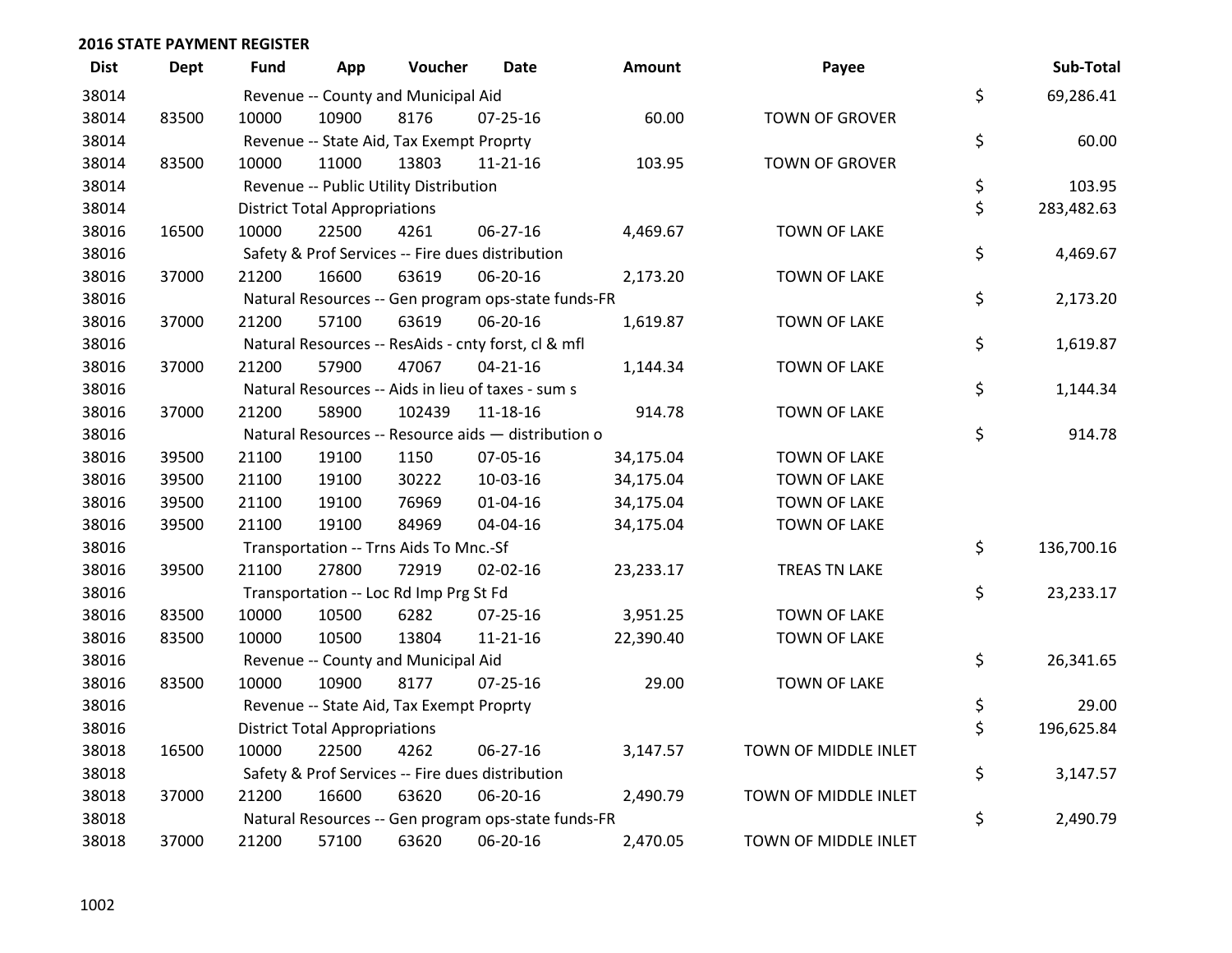| <b>Dist</b> | <b>Dept</b> | <b>Fund</b> | App                                  | Voucher                                  | <b>Date</b>                                         | Amount    | Payee                  | Sub-Total        |
|-------------|-------------|-------------|--------------------------------------|------------------------------------------|-----------------------------------------------------|-----------|------------------------|------------------|
| 38018       |             |             |                                      |                                          | Natural Resources -- ResAids - cnty forst, cl & mfl |           |                        | \$<br>2,470.05   |
| 38018       | 37000       | 21200       | 58900                                | 102440                                   | $11 - 18 - 16$                                      | 878.56    | TOWN OF MIDDLE INLET   |                  |
| 38018       |             |             |                                      |                                          | Natural Resources -- Resource aids - distribution o |           |                        | \$<br>878.56     |
| 38018       | 39500       | 21100       | 19100                                | 1151                                     | 07-05-16                                            | 33,492.42 | TOWN OF MIDDLE INLET   |                  |
| 38018       | 39500       | 21100       | 19100                                | 30223                                    | 10-03-16                                            | 33,492.42 | TOWN OF MIDDLE INLET   |                  |
| 38018       | 39500       | 21100       | 19100                                | 76970                                    | $01 - 04 - 16$                                      | 33,492.42 | TOWN OF MIDDLE INLET   |                  |
| 38018       | 39500       | 21100       | 19100                                | 84970                                    | 04-04-16                                            | 33,492.42 | TOWN OF MIDDLE INLET   |                  |
| 38018       |             |             |                                      | Transportation -- Trns Aids To Mnc.-Sf   |                                                     |           |                        | \$<br>133,969.68 |
| 38018       | 83500       | 10000       | 10500                                | 6283                                     | $07 - 25 - 16$                                      | 1,550.85  | TOWN OF MIDDLE INLET   |                  |
| 38018       | 83500       | 10000       | 10500                                | 13805                                    | $11 - 21 - 16$                                      | 8,788.16  | TOWN OF MIDDLE INLET   |                  |
| 38018       |             |             |                                      | Revenue -- County and Municipal Aid      |                                                     |           |                        | \$<br>10,339.01  |
| 38018       | 83500       | 10000       | 10900                                | 8178                                     | $07 - 25 - 16$                                      | 6.00      | TOWN OF MIDDLE INLET   |                  |
| 38018       |             |             |                                      | Revenue -- State Aid, Tax Exempt Proprty |                                                     |           |                        | \$<br>6.00       |
| 38018       |             |             | <b>District Total Appropriations</b> |                                          |                                                     |           |                        | \$<br>153,301.66 |
| 38020       | 16500       | 10000       | 22500                                | 4263                                     | 06-27-16                                            | 2,496.88  | TOWN OF NIAGARA        |                  |
| 38020       |             |             |                                      |                                          | Safety & Prof Services -- Fire dues distribution    |           |                        | \$<br>2,496.88   |
| 38020       | 37000       | 10000       | 50300                                | 30797                                    | $02 - 17 - 16$                                      | 45,445.47 | <b>TOWN OF NIAGARA</b> |                  |
| 38020       |             |             |                                      |                                          | Natural Resources -- Aids in lieu of taxes - gener  |           |                        | \$<br>45,445.47  |
| 38020       | 37000       | 21200       | 16600                                | 63621                                    | 06-20-16                                            | 843.70    | TOWN OF NIAGARA        |                  |
| 38020       |             |             |                                      |                                          | Natural Resources -- Gen program ops-state funds-FR |           |                        | \$<br>843.70     |
| 38020       | 37000       | 21200       | 57100                                | 63621                                    | 06-20-16                                            | 6,812.84  | <b>TOWN OF NIAGARA</b> |                  |
| 38020       |             |             |                                      |                                          | Natural Resources -- ResAids - cnty forst, cl & mfl |           |                        | \$<br>6,812.84   |
| 38020       | 37000       | 21200       | 58900                                | 102441                                   | 11-18-16                                            | 467.27    | <b>TOWN OF NIAGARA</b> |                  |
| 38020       |             |             |                                      |                                          | Natural Resources -- Resource aids - distribution o |           |                        | \$<br>467.27     |
| 38020       | 37000       | 27400       | 67000                                | 55503                                    | $05 - 27 - 16$                                      | 1,350.00  | <b>TOWN OF NIAGARA</b> |                  |
| 38020       |             |             |                                      |                                          | Natural Resources -- Fin asst for responsible units |           |                        | \$<br>1,350.00   |
| 38020       | 39500       | 21100       | 19100                                | 1152                                     | 07-05-16                                            | 34,692.51 | TOWN OF NIAGARA        |                  |
| 38020       | 39500       | 21100       | 19100                                | 30224                                    | 10-03-16                                            | 34,692.51 | <b>TOWN OF NIAGARA</b> |                  |
| 38020       | 39500       | 21100       | 19100                                | 76971                                    | $01 - 04 - 16$                                      | 34,692.51 | <b>TOWN OF NIAGARA</b> |                  |
| 38020       | 39500       | 21100       | 19100                                | 84971                                    | 04-04-16                                            | 34,692.51 | TOWN OF NIAGARA        |                  |
| 38020       |             |             |                                      | Transportation -- Trns Aids To Mnc.-Sf   |                                                     |           |                        | \$<br>138,770.04 |
| 38020       | 83500       | 10000       | 10500                                | 6284                                     | 07-25-16                                            | 4,555.04  | <b>TOWN OF NIAGARA</b> |                  |
| 38020       | 83500       | 10000       | 10500                                | 13806                                    | $11 - 21 - 16$                                      | 24,875.18 | <b>TOWN OF NIAGARA</b> |                  |
| 38020       |             |             |                                      | Revenue -- County and Municipal Aid      |                                                     |           |                        | \$<br>29,430.22  |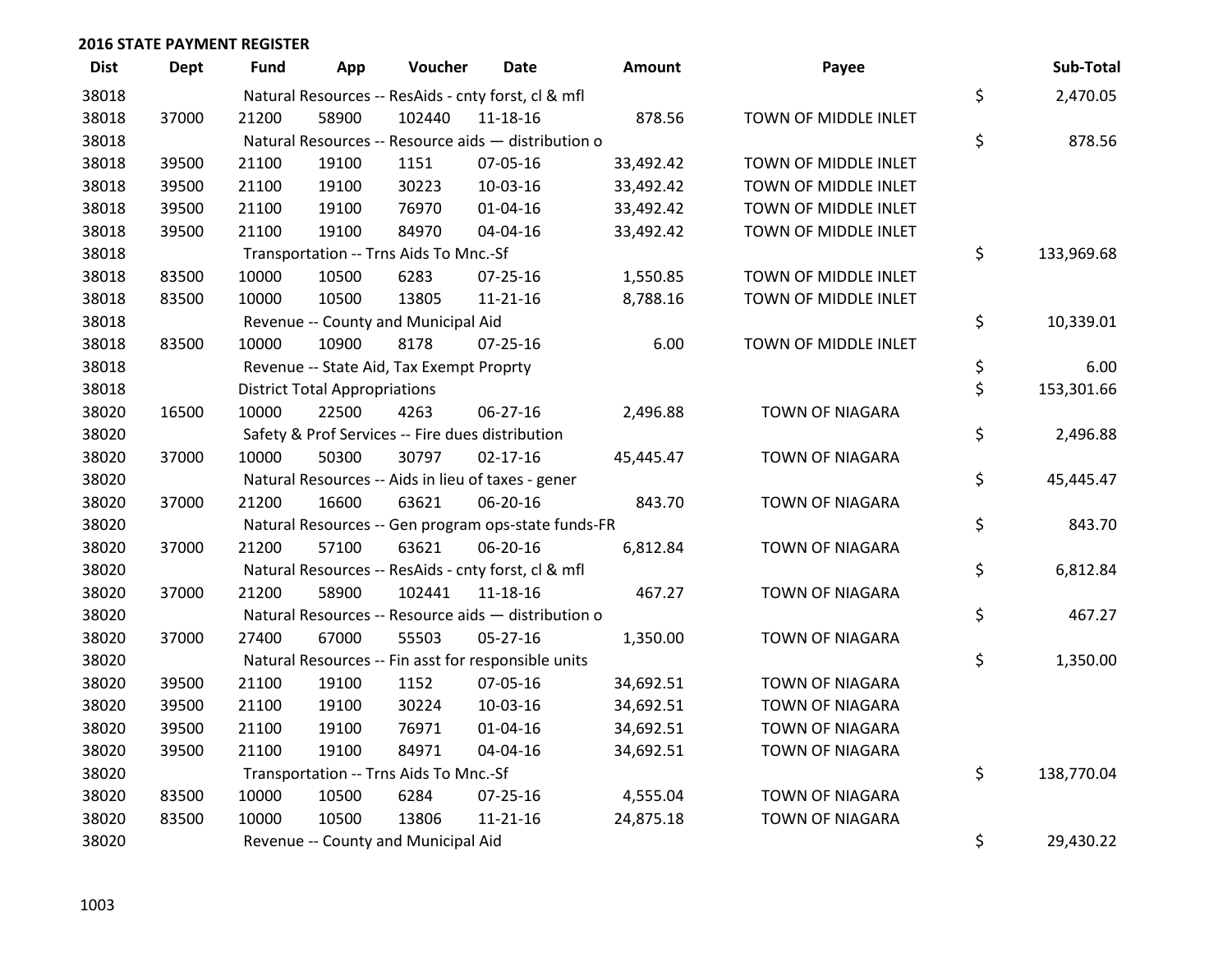| <b>Dist</b> | <b>Dept</b> | <b>Fund</b> | App                                  | Voucher                                          | <b>Date</b>                                         | Amount    | Payee                  | Sub-Total        |
|-------------|-------------|-------------|--------------------------------------|--------------------------------------------------|-----------------------------------------------------|-----------|------------------------|------------------|
| 38020       | 83500       | 10000       | 10900                                | 8179                                             | $07 - 25 - 16$                                      | 6.00      | <b>TOWN OF NIAGARA</b> |                  |
| 38020       |             |             |                                      | Revenue -- State Aid, Tax Exempt Proprty         |                                                     |           |                        | \$<br>6.00       |
| 38020       | 83500       | 10000       | 11000                                | 13806                                            | $11 - 21 - 16$                                      | 982.80    | TOWN OF NIAGARA        |                  |
| 38020       |             |             |                                      | Revenue -- Public Utility Distribution           |                                                     |           |                        | \$<br>982.80     |
| 38020       |             |             | <b>District Total Appropriations</b> |                                                  |                                                     |           |                        | \$<br>226,605.22 |
| 38022       | 16500       | 10000       | 22500                                | 4264                                             | 06-27-16                                            | 2,667.32  | <b>TOWN OF PEMBINE</b> |                  |
| 38022       |             |             |                                      | Safety & Prof Services -- Fire dues distribution |                                                     |           |                        | \$<br>2,667.32   |
| 38022       | 37000       | 10000       | 50300                                | 30804                                            | $02 - 17 - 16$                                      | 437.14    | <b>TOWN OF PEMBINE</b> |                  |
| 38022       | 37000       | 10000       | 50300                                | 30805                                            | $02 - 17 - 16$                                      | 4,704.29  | <b>TOWN OF PEMBINE</b> |                  |
| 38022       | 37000       | 10000       | 50300                                | 30806                                            | $02 - 17 - 16$                                      | 47,193.54 | TOWN OF PEMBINE        |                  |
| 38022       |             |             |                                      |                                                  | Natural Resources -- Aids in lieu of taxes - gener  |           |                        | \$<br>52,334.97  |
| 38022       | 37000       | 21200       | 16600                                | 63622                                            | 06-20-16                                            | 2,108.97  | TOWN OF PEMBINE        |                  |
| 38022       |             |             |                                      |                                                  | Natural Resources -- Gen program ops-state funds-FR |           |                        | \$<br>2,108.97   |
| 38022       | 37000       | 21200       | 57100                                | 63622                                            | 06-20-16                                            | 6,469.39  | TOWN OF PEMBINE        |                  |
| 38022       |             |             |                                      |                                                  | Natural Resources -- ResAids - cnty forst, cl & mfl |           |                        | \$<br>6,469.39   |
| 38022       | 37000       | 21200       | 58900                                | 102442                                           | 11-18-16                                            | 928.21    | <b>TOWN OF PEMBINE</b> |                  |
| 38022       |             |             |                                      |                                                  | Natural Resources -- Resource aids - distribution o |           |                        | \$<br>928.21     |
| 38022       | 37000       | 27400       | 67000                                | 56363                                            | 05-27-16                                            | 4,081.55  | TOWN OF PEMBINE        |                  |
| 38022       |             |             |                                      |                                                  | Natural Resources -- Fin asst for responsible units |           |                        | \$<br>4,081.55   |
| 38022       | 39500       | 21100       | 19100                                | 1153                                             | 07-05-16                                            | 42,346.36 | <b>TOWN OF PEMBINE</b> |                  |
| 38022       | 39500       | 21100       | 19100                                | 30225                                            | 10-03-16                                            | 42,346.37 | <b>TOWN OF PEMBINE</b> |                  |
| 38022       | 39500       | 21100       | 19100                                | 76972                                            | $01 - 04 - 16$                                      | 42,346.36 | <b>TOWN OF PEMBINE</b> |                  |
| 38022       | 39500       | 21100       | 19100                                | 84972                                            | 04-04-16                                            | 42,346.36 | TOWN OF PEMBINE        |                  |
| 38022       |             |             |                                      | Transportation -- Trns Aids To Mnc.-Sf           |                                                     |           |                        | \$<br>169,385.45 |
| 38022       | 83500       | 10000       | 10500                                | 6285                                             | $07 - 25 - 16$                                      | 3,067.64  | <b>TOWN OF PEMBINE</b> |                  |
| 38022       | 83500       | 10000       | 10500                                | 13807                                            | 11-21-16                                            | 17,383.32 | TOWN OF PEMBINE        |                  |
| 38022       |             |             |                                      | Revenue -- County and Municipal Aid              |                                                     |           |                        | \$<br>20,450.96  |
| 38022       | 83500       | 10000       | 10900                                | 8180                                             | $07 - 25 - 16$                                      | 111.00    | <b>TOWN OF PEMBINE</b> |                  |
| 38022       |             |             |                                      | Revenue -- State Aid, Tax Exempt Proprty         |                                                     |           |                        | \$<br>111.00     |
| 38022       | 83500       | 10000       | 50100                                | 2591                                             | $01-29-16$                                          | 290.39    | TOWN OF PEMBINE        |                  |
| 38022       |             |             |                                      | Revenue -- Payments for municipal svcs           |                                                     |           |                        | \$<br>290.39     |
| 38022       |             |             | <b>District Total Appropriations</b> |                                                  |                                                     |           |                        | \$<br>258,828.21 |
| 38024       | 16500       | 10000       | 22500                                | 4265                                             | 06-27-16                                            | 11,955.73 | PESHTIGO, TOWN OF      |                  |
| 38024       |             |             |                                      | Safety & Prof Services -- Fire dues distribution |                                                     |           |                        | \$<br>11,955.73  |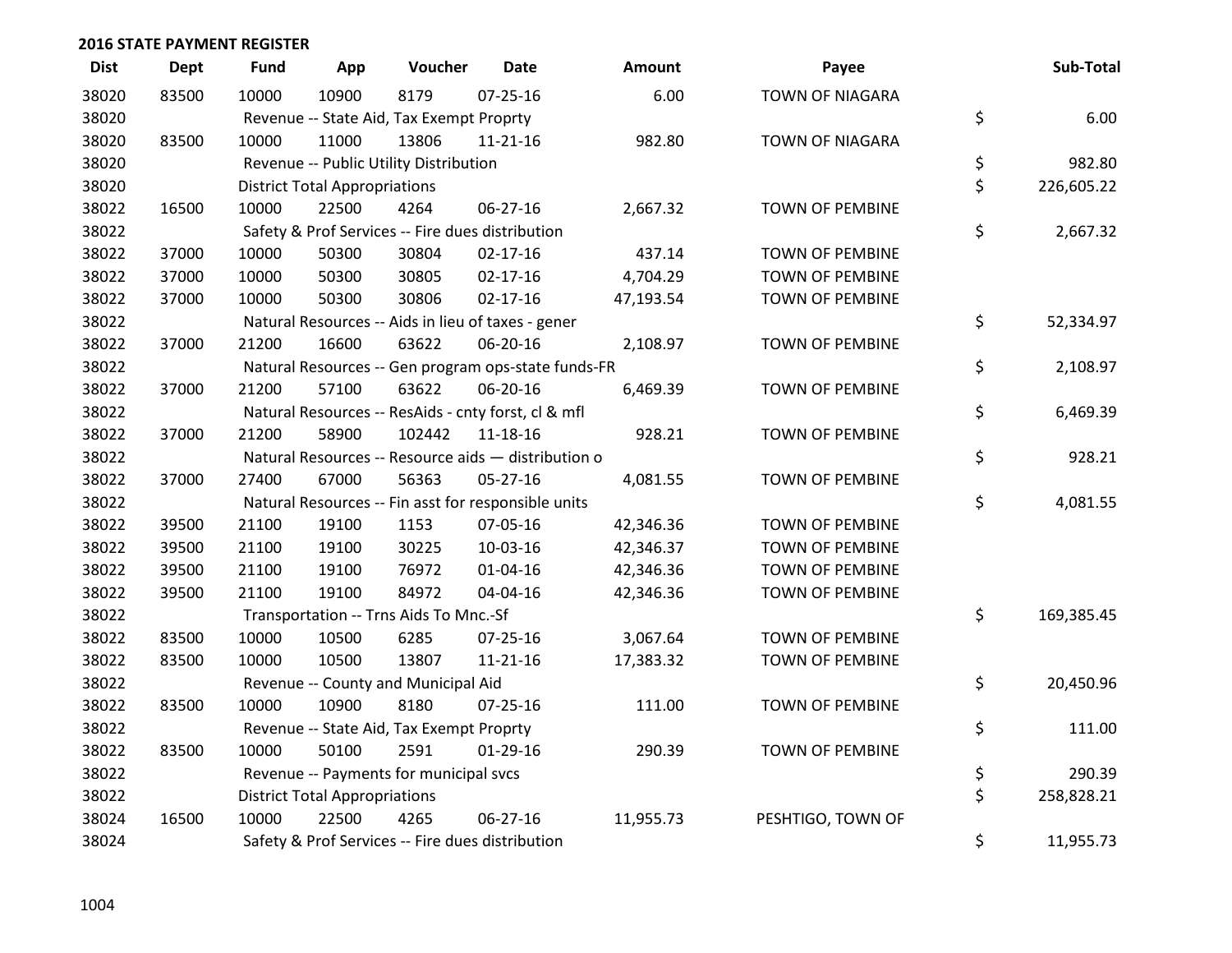| <b>Dist</b> | <b>Dept</b> | <b>Fund</b> | App                                  | Voucher                                             | <b>Date</b>    | <b>Amount</b> | Payee                      | Sub-Total        |
|-------------|-------------|-------------|--------------------------------------|-----------------------------------------------------|----------------|---------------|----------------------------|------------------|
| 38024       | 37000       | 10000       | 50300                                | 30674                                               | $02 - 17 - 16$ | 5,559.52      | PESHTIGO, TOWN OF          |                  |
| 38024       | 37000       | 10000       | 50300                                | 30675                                               | $02 - 17 - 16$ | 16.00         | PESHTIGO, TOWN OF          |                  |
| 38024       | 37000       | 10000       | 50300                                | 30676                                               | $02 - 17 - 16$ | 14,505.15     | PESHTIGO, TOWN OF          |                  |
| 38024       | 37000       | 10000       | 50300                                | 30677                                               | $02 - 17 - 16$ | 28,243.26     | PESHTIGO, TOWN OF          |                  |
| 38024       | 37000       | 10000       | 50300                                | 46124                                               | $04 - 21 - 16$ | 73.51         | PESHTIGO, TOWN OF          |                  |
| 38024       | 37000       | 10000       | 50300                                | 46126                                               | $04 - 21 - 16$ | 497.39        | PESHTIGO, TOWN OF          |                  |
| 38024       | 37000       | 10000       | 50300                                | 46127                                               | $04 - 21 - 16$ | 95.47         | PESHTIGO, TOWN OF          |                  |
| 38024       |             |             |                                      | Natural Resources -- Aids in lieu of taxes - gener  |                |               |                            | \$<br>48,990.30  |
| 38024       | 37000       | 21200       | 16600                                | 63623                                               | 06-20-16       | 842.42        | PESHTIGO, TOWN OF          |                  |
| 38024       |             |             |                                      | Natural Resources -- Gen program ops-state funds-FR |                |               |                            | \$<br>842.42     |
| 38024       | 37000       | 21200       | 57100                                | 63623                                               | 06-20-16       | 520.74        | PESHTIGO, TOWN OF          |                  |
| 38024       |             |             |                                      | Natural Resources -- ResAids - cnty forst, cl & mfl |                |               |                            | \$<br>520.74     |
| 38024       | 37000       | 21200       | 57900                                | 46125                                               | $04 - 21 - 16$ | 3,169.81      | PESHTIGO, TOWN OF          |                  |
| 38024       | 37000       | 21200       | 57900                                | 46128                                               | $04 - 21 - 16$ | 21.99         | PESHTIGO, TOWN OF          |                  |
| 38024       |             |             |                                      | Natural Resources -- Aids in lieu of taxes - sum s  |                |               |                            | \$<br>3,191.80   |
| 38024       | 37000       | 27400       | 67000                                | 56213                                               | 05-27-16       | 7,925.09      | PESHTIGO, TOWN OF          |                  |
| 38024       |             |             |                                      | Natural Resources -- Fin asst for responsible units |                |               |                            | \$<br>7,925.09   |
| 38024       | 39500       | 21100       | 19100                                | 1154                                                | 07-05-16       | 48,086.17     | PESHTIGO, TOWN OF          |                  |
| 38024       | 39500       | 21100       | 19100                                | 30226                                               | 10-03-16       | 48,086.19     | PESHTIGO, TOWN OF          |                  |
| 38024       | 39500       | 21100       | 19100                                | 76973                                               | 01-04-16       | 48,086.17     | TOWN OF PESHTIGO           |                  |
| 38024       | 39500       | 21100       | 19100                                | 84973                                               | 04-04-16       | 48,086.17     | TOWN OF PESHTIGO           |                  |
| 38024       |             |             |                                      | Transportation -- Trns Aids To Mnc.-Sf              |                |               |                            | \$<br>192,344.70 |
| 38024       | 83500       | 10000       | 10500                                | 6286                                                | 07-25-16       | 48,881.03     | PESHTIGO, TOWN OF          |                  |
| 38024       | 83500       | 10000       | 10500                                | 13808                                               | $11 - 21 - 16$ | 72,879.85     | PESHTIGO, TOWN OF          |                  |
| 38024       |             |             |                                      | Revenue -- County and Municipal Aid                 |                |               |                            | \$<br>121,760.88 |
| 38024       | 83500       | 10000       | 10900                                | 8181                                                | $07 - 25 - 16$ | 117.00        | PESHTIGO, TOWN OF          |                  |
| 38024       |             |             |                                      | Revenue -- State Aid, Tax Exempt Proprty            |                |               |                            | \$<br>117.00     |
| 38024       | 83500       | 10000       | 11000                                | 13808                                               | $11 - 21 - 16$ | 212,203.63    | PESHTIGO, TOWN OF          |                  |
| 38024       |             |             |                                      | Revenue -- Public Utility Distribution              |                |               |                            | \$<br>212,203.63 |
| 38024       |             |             | <b>District Total Appropriations</b> |                                                     |                |               |                            | \$<br>599,852.29 |
| 38026       | 16500       | 10000       | 22500                                | 4266                                                | 06-27-16       | 5,660.51      | TOWN OF PORTERFIELD        |                  |
| 38026       |             |             |                                      | Safety & Prof Services -- Fire dues distribution    |                |               |                            | \$<br>5,660.51   |
| 38026       | 37000       | 10000       | 50300                                | 30555                                               | $02 - 17 - 16$ | 46,369.47     | TOWN OF PORTERFIELD        |                  |
| 38026       | 37000       | 10000       | 50300                                | 45603                                               | $04 - 21 - 16$ | 14.57         | <b>TOWN OF PORTERFIELD</b> |                  |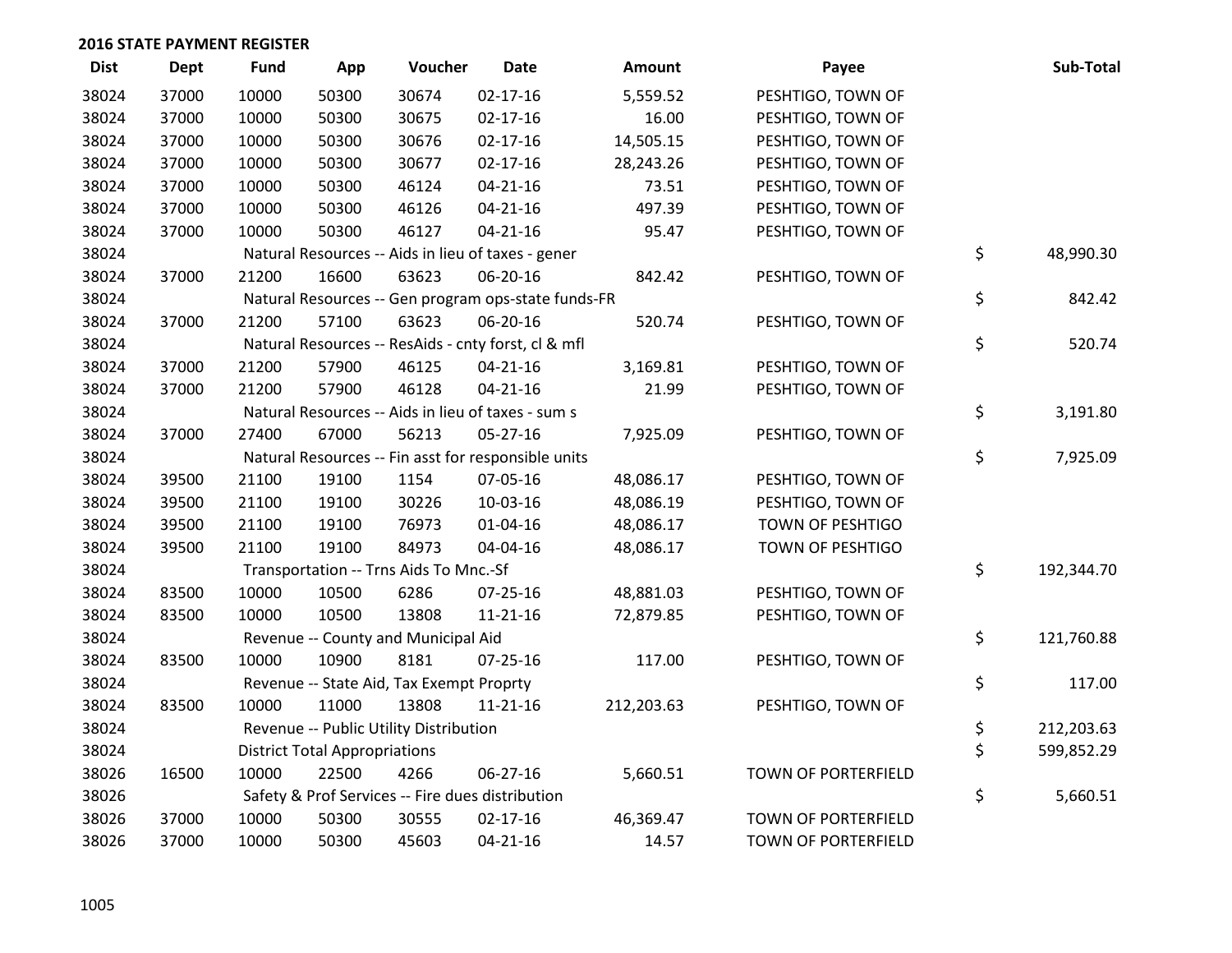| <b>Dist</b> | <b>Dept</b> | Fund  | App                                  | Voucher                                             | Date           | <b>Amount</b> | Payee                | Sub-Total        |
|-------------|-------------|-------|--------------------------------------|-----------------------------------------------------|----------------|---------------|----------------------|------------------|
| 38026       |             |       |                                      | Natural Resources -- Aids in lieu of taxes - gener  |                |               |                      | \$<br>46,384.04  |
| 38026       | 37000       | 21200 | 16600                                | 63624                                               | 06-20-16       | 1,337.44      | TOWN OF PORTERFIELD  |                  |
| 38026       |             |       |                                      | Natural Resources -- Gen program ops-state funds-FR |                |               |                      | \$<br>1,337.44   |
| 38026       | 37000       | 21200 | 57100                                | 63624                                               | 06-20-16       | 647.36        | TOWN OF PORTERFIELD  |                  |
| 38026       |             |       |                                      | Natural Resources -- ResAids - cnty forst, cl & mfl |                |               |                      | \$<br>647.36     |
| 38026       | 37000       | 27400 | 67000                                | 55897                                               | $05-27-16$     | 6,615.19      | TOWN OF PORTERFIELD  |                  |
| 38026       |             |       |                                      | Natural Resources -- Fin asst for responsible units |                |               |                      | \$<br>6,615.19   |
| 38026       | 37000       | 27400 | 67300                                | 55897                                               | 05-27-16       | 521.96        | TOWN OF PORTERFIELD  |                  |
| 38026       |             |       |                                      | Natural Resources -- Recycling consolidation grants |                |               |                      | \$<br>521.96     |
| 38026       | 39500       | 21100 | 19100                                | 1155                                                | 07-05-16       | 39,239.64     | TOWN OF PORTERFIELD  |                  |
| 38026       | 39500       | 21100 | 19100                                | 30227                                               | 10-03-16       | 39,239.64     | TOWN OF PORTERFIELD  |                  |
| 38026       | 39500       | 21100 | 19100                                | 76974                                               | $01 - 04 - 16$ | 39,239.64     | TOWN OF PORTERFIELD  |                  |
| 38026       | 39500       | 21100 | 19100                                | 84974                                               | 04-04-16       | 39,239.64     | TOWN OF PORTERFIELD  |                  |
| 38026       |             |       |                                      | Transportation -- Trns Aids To Mnc.-Sf              |                |               |                      | \$<br>156,958.56 |
| 38026       | 83500       | 10000 | 10500                                | 6287                                                | $07 - 25 - 16$ | 5,808.51      | TOWN OF PORTERFIELD  |                  |
| 38026       | 83500       | 10000 | 10500                                | 13809                                               | $11 - 21 - 16$ | 32,755.26     | TOWN OF PORTERFIELD  |                  |
| 38026       |             |       |                                      | Revenue -- County and Municipal Aid                 |                |               |                      | \$<br>38,563.77  |
| 38026       | 83500       | 10000 | 10900                                | 8182                                                | $07 - 25 - 16$ | 64.00         | TOWN OF PORTERFIELD  |                  |
| 38026       |             |       |                                      | Revenue -- State Aid, Tax Exempt Proprty            |                |               |                      | \$<br>64.00      |
| 38026       | 83500       | 10000 | 11000                                | 13809                                               | $11 - 21 - 16$ | 152.34        | TOWN OF PORTERFIELD  |                  |
| 38026       |             |       |                                      | Revenue -- Public Utility Distribution              |                |               |                      | \$<br>152.34     |
| 38026       | 83500       | 52100 | 36300                                | 3180                                                | 03-29-16       | 288.86        | TOWN OF PORTERFIELD  |                  |
| 38026       |             |       |                                      | Revenue -- Lottery & Gaming Credit                  |                |               |                      | \$<br>288.86     |
| 38026       |             |       | <b>District Total Appropriations</b> |                                                     |                |               |                      | \$<br>257,194.03 |
| 38028       | 16500       | 10000 | 22500                                | 4267                                                | 06-27-16       | 3,457.95      | <b>TOWN OF POUND</b> |                  |
| 38028       |             |       |                                      | Safety & Prof Services -- Fire dues distribution    |                |               |                      | \$<br>3,457.95   |
| 38028       | 37000       | 10000 | 50300                                | 47084                                               | $04 - 21 - 16$ | 62.12         | TOWN OF POUND        |                  |
| 38028       |             |       |                                      | Natural Resources -- Aids in lieu of taxes - gener  |                |               |                      | \$<br>62.12      |
| 38028       | 37000       | 21200 | 16600                                | 63625                                               | 06-20-16       | 536.88        | TOWN OF POUND        |                  |
| 38028       |             |       |                                      | Natural Resources -- Gen program ops-state funds-FR |                |               |                      | \$<br>536.88     |
| 38028       | 37000       | 21200 | 57100                                | 63625                                               | 06-20-16       | 241.26        | TOWN OF POUND        |                  |
| 38028       |             |       |                                      | Natural Resources -- ResAids - cnty forst, cl & mfl |                |               |                      | \$<br>241.26     |
| 38028       | 37000       | 21200 | 57900                                | 47085                                               | $04 - 21 - 16$ | 30.92         | TOWN OF POUND        |                  |
| 38028       |             |       |                                      | Natural Resources -- Aids in lieu of taxes - sum s  |                |               |                      | \$<br>30.92      |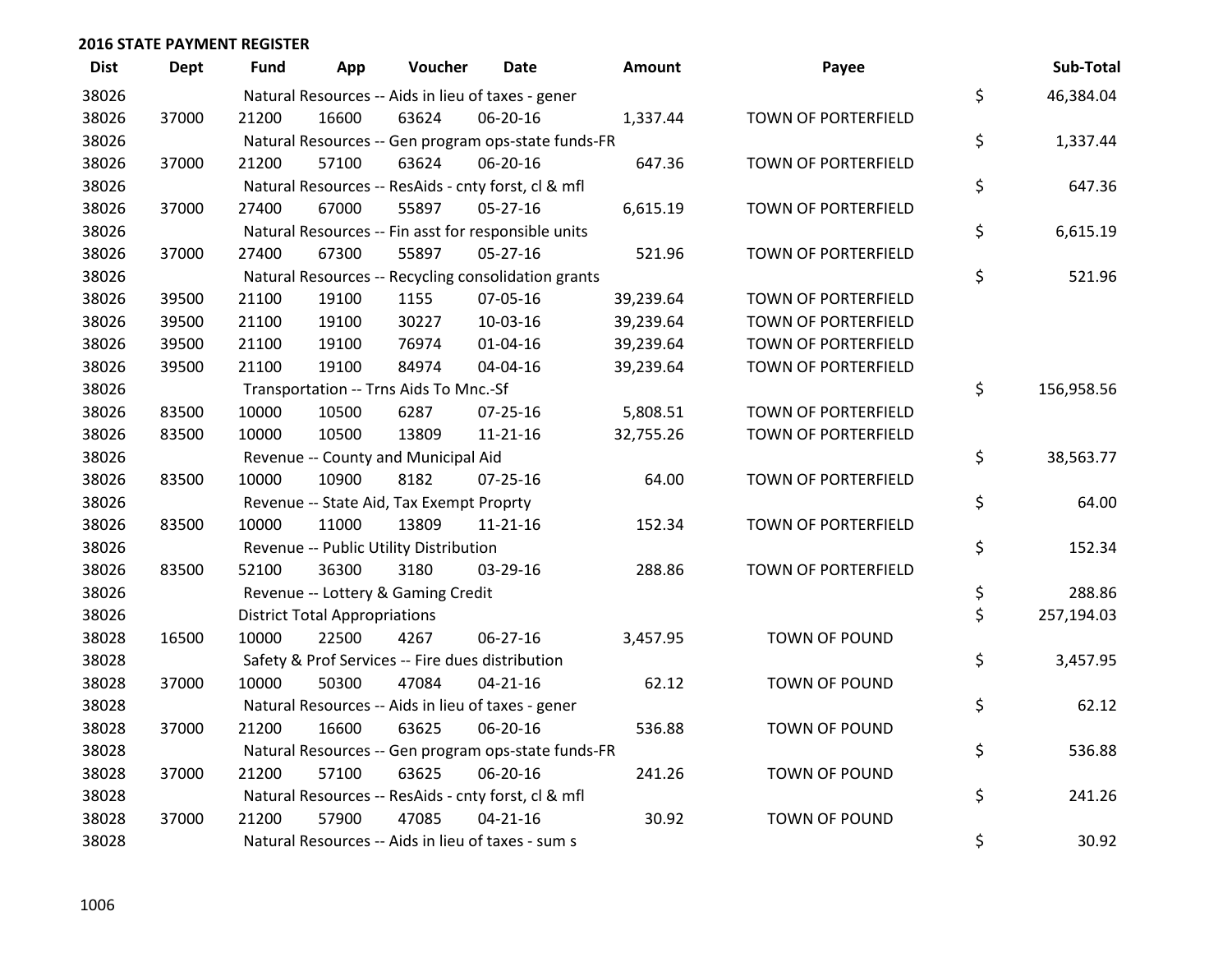| <b>Dist</b> | <b>Dept</b> | <b>Fund</b> | App                                  | Voucher                                  | <b>Date</b>                                         | <b>Amount</b> | Payee                | Sub-Total        |
|-------------|-------------|-------------|--------------------------------------|------------------------------------------|-----------------------------------------------------|---------------|----------------------|------------------|
| 38028       | 37000       | 27400       | 67000                                | 56289                                    | $05 - 27 - 16$                                      | 2,925.19      | <b>TOWN OF POUND</b> |                  |
| 38028       |             |             |                                      |                                          | Natural Resources -- Fin asst for responsible units |               |                      | \$<br>2,925.19   |
| 38028       | 39500       | 21100       | 19100                                | 1156                                     | 07-05-16                                            | 37,593.64     | TOWN OF POUND        |                  |
| 38028       | 39500       | 21100       | 19100                                | 30228                                    | 10-03-16                                            | 37,593.66     | TOWN OF POUND        |                  |
| 38028       | 39500       | 21100       | 19100                                | 76975                                    | $01 - 04 - 16$                                      | 37,593.64     | TOWN OF POUND        |                  |
| 38028       | 39500       | 21100       | 19100                                | 84975                                    | 04-04-16                                            | 37,593.64     | TOWN OF POUND        |                  |
| 38028       |             |             |                                      | Transportation -- Trns Aids To Mnc.-Sf   |                                                     |               |                      | \$<br>150,374.58 |
| 38028       | 83500       | 10000       | 10500                                | 6288                                     | $07 - 25 - 16$                                      | 9,960.42      | TOWN OF POUND        |                  |
| 38028       | 83500       | 10000       | 10500                                | 13810                                    | $11 - 21 - 16$                                      | 55,713.77     | TOWN OF POUND        |                  |
| 38028       |             |             |                                      | Revenue -- County and Municipal Aid      |                                                     |               |                      | \$<br>65,674.19  |
| 38028       | 83500       | 10000       | 10900                                | 8183                                     | $07 - 25 - 16$                                      | 8.00          | TOWN OF POUND        |                  |
| 38028       |             |             |                                      | Revenue -- State Aid, Tax Exempt Proprty |                                                     |               |                      | \$<br>8.00       |
| 38028       | 83500       | 10000       | 11000                                | 13810                                    | 11-21-16                                            | 722.37        | TOWN OF POUND        |                  |
| 38028       |             |             |                                      | Revenue -- Public Utility Distribution   |                                                     |               |                      | \$<br>722.37     |
| 38028       |             |             | <b>District Total Appropriations</b> |                                          |                                                     |               |                      | \$<br>224,033.46 |
| 38030       | 16500       | 10000       | 22500                                | 4268                                     | 06-27-16                                            | 3,569.81      | TOWN OF SILVER CLIFF |                  |
| 38030       |             |             |                                      |                                          | Safety & Prof Services -- Fire dues distribution    |               |                      | \$<br>3,569.81   |
| 38030       | 37000       | 10000       | 50300                                | 30907                                    | $02 - 17 - 16$                                      | 23,053.50     | TOWN OF SILVER CLIFF |                  |
| 38030       |             |             |                                      |                                          | Natural Resources -- Aids in lieu of taxes - gener  |               |                      | \$<br>23,053.50  |
| 38030       | 37000       | 21200       | 16600                                | 63626                                    | 06-20-16                                            | 3,370.85      | TOWN OF SILVER CLIFF |                  |
| 38030       |             |             |                                      |                                          | Natural Resources -- Gen program ops-state funds-FR |               |                      | \$<br>3,370.85   |
| 38030       | 37000       | 21200       | 57100                                | 63626                                    | 06-20-16                                            | 13,355.76     | TOWN OF SILVER CLIFF |                  |
| 38030       |             |             |                                      |                                          | Natural Resources -- ResAids - cnty forst, cl & mfl |               |                      | \$<br>13,355.76  |
| 38030       | 37000       | 21200       | 57900                                | 46917                                    | $04 - 21 - 16$                                      | 35.20         | TOWN OF SILVER CLIFF |                  |
| 38030       | 37000       | 21200       | 57900                                | 46918                                    | $04 - 21 - 16$                                      | 10.84         | TOWN OF SILVER CLIFF |                  |
| 38030       |             |             |                                      |                                          | Natural Resources -- Aids in lieu of taxes - sum s  |               |                      | \$<br>46.04      |
| 38030       | 37000       | 21200       | 58900                                | 102443                                   | 11-18-16                                            | 3,082.02      | TOWN OF SILVER CLIFF |                  |
| 38030       | 37000       | 21200       | 58900                                | 102444                                   | 11-18-16                                            | 1,099.41      | TOWN OF SILVER CLIFF |                  |
| 38030       |             |             |                                      |                                          | Natural Resources -- Resource aids - distribution o |               |                      | \$<br>4,181.43   |
| 38030       | 39500       | 21100       | 19100                                | 1157                                     | 07-05-16                                            | 44,893.27     | TOWN OF SILVER CLIFF |                  |
| 38030       | 39500       | 21100       | 19100                                | 30229                                    | 10-03-16                                            | 44,893.29     | TOWN OF SILVER CLIFF |                  |
| 38030       | 39500       | 21100       | 19100                                | 76976                                    | $01 - 04 - 16$                                      | 44,893.27     | TOWN OF SILVER CLIFF |                  |
| 38030       | 39500       | 21100       | 19100                                | 84976                                    | 04-04-16                                            | 44,893.27     | TOWN OF SILVER CLIFF |                  |
| 38030       |             |             |                                      | Transportation -- Trns Aids To Mnc.-Sf   |                                                     |               |                      | \$<br>179,573.10 |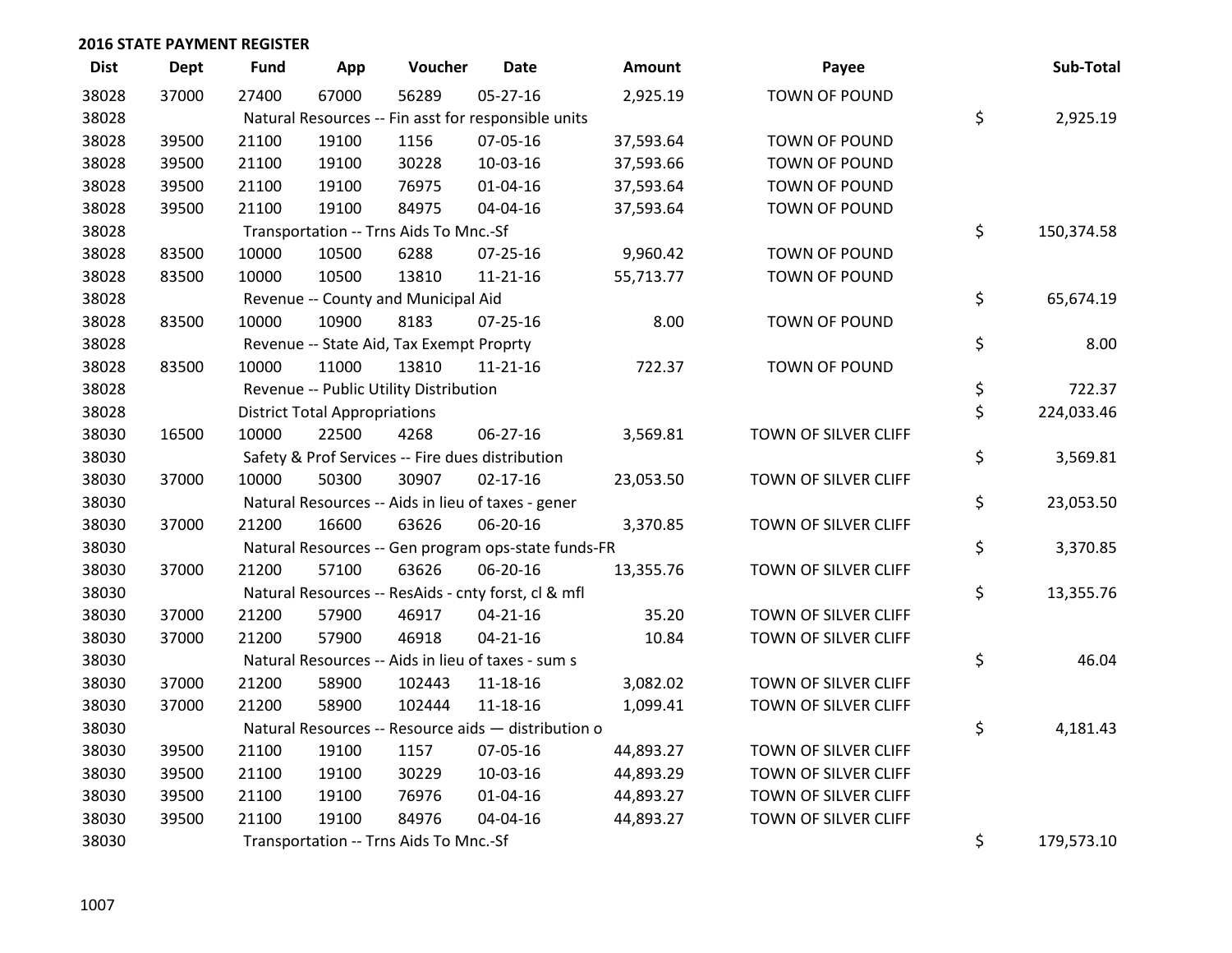| <b>Dist</b> | <b>Dept</b> | <b>Fund</b> | App                                  | Voucher                                             | Date           | <b>Amount</b> | Payee                | Sub-Total        |
|-------------|-------------|-------------|--------------------------------------|-----------------------------------------------------|----------------|---------------|----------------------|------------------|
| 38030       | 83500       | 10000       | 10500                                | 6289                                                | $07 - 25 - 16$ | 1,416.12      | TOWN OF SILVER CLIFF |                  |
| 38030       | 83500       | 10000       | 10500                                | 13811                                               | $11 - 21 - 16$ | 7,732.76      | TOWN OF SILVER CLIFF |                  |
| 38030       |             |             |                                      | Revenue -- County and Municipal Aid                 |                |               |                      | \$<br>9,148.88   |
| 38030       | 83500       | 10000       | 10900                                | 8184                                                | $07 - 25 - 16$ | 4.00          | TOWN OF SILVER CLIFF |                  |
| 38030       |             |             |                                      | Revenue -- State Aid, Tax Exempt Proprty            |                |               |                      | \$<br>4.00       |
| 38030       | 83500       | 10000       | 11000                                | 13811                                               | $11 - 21 - 16$ | 335.09        | TOWN OF SILVER CLIFF |                  |
| 38030       |             |             |                                      | Revenue -- Public Utility Distribution              |                |               |                      | \$<br>335.09     |
| 38030       |             |             | <b>District Total Appropriations</b> |                                                     |                |               |                      | \$<br>236,638.46 |
| 38032       | 16500       | 10000       | 22500                                | 4269                                                | 06-27-16       | 16,911.85     | TOWN OF STEPHENSON   |                  |
| 38032       |             |             |                                      | Safety & Prof Services -- Fire dues distribution    |                |               |                      | \$<br>16,911.85  |
| 38032       | 37000       | 10000       | 50300                                | 29247                                               | $02 - 12 - 16$ | 378,727.78    | TOWN OF STEPHENSON   |                  |
| 38032       | 37000       | 10000       | 50300                                | 29248                                               | $02 - 12 - 16$ | 90,876.71     | TOWN OF STEPHENSON   |                  |
| 38032       |             |             |                                      | Natural Resources -- Aids in lieu of taxes - gener  |                |               |                      | \$<br>469,604.49 |
| 38032       | 37000       | 21200       | 16600                                | 63627                                               | 06-20-16       | 4,767.50      | TOWN OF STEPHENSON   |                  |
| 38032       |             |             |                                      | Natural Resources -- Gen program ops-state funds-FR |                |               |                      | \$<br>4,767.50   |
| 38032       | 37000       | 21200       | 57100                                | 63627                                               | 06-20-16       | 7,423.95      | TOWN OF STEPHENSON   |                  |
| 38032       |             |             |                                      | Natural Resources -- ResAids - cnty forst, cl & mfl |                |               |                      | \$<br>7,423.95   |
| 38032       | 37000       | 21200       | 57900                                | 46679                                               | $04 - 21 - 16$ | 158.40        | TOWN OF STEPHENSON   |                  |
| 38032       |             |             |                                      | Natural Resources -- Aids in lieu of taxes - sum s  |                |               |                      | \$<br>158.40     |
| 38032       | 37000       | 21200       | 58900                                | 102445                                              | $11 - 18 - 16$ | 2,484.30      | TOWN OF STEPHENSON   |                  |
| 38032       |             |             |                                      | Natural Resources -- Resource aids - distribution o |                |               |                      | \$<br>2,484.30   |
| 38032       | 39500       | 21100       | 19100                                | 1158                                                | 07-05-16       | 116,772.06    | TOWN OF STEPHENSON   |                  |
| 38032       | 39500       | 21100       | 19100                                | 30230                                               | 10-03-16       | 116,772.06    | TOWN OF STEPHENSON   |                  |
| 38032       | 39500       | 21100       | 19100                                | 76977                                               | $01 - 04 - 16$ | 116,772.06    | TOWN OF STEPHENSON   |                  |
| 38032       | 39500       | 21100       | 19100                                | 84977                                               | 04-04-16       | 116,772.06    | TOWN OF STEPHENSON   |                  |
| 38032       |             |             |                                      | Transportation -- Trns Aids To Mnc.-Sf              |                |               |                      | \$<br>467,088.24 |
| 38032       | 83500       | 10000       | 10500                                | 6290                                                | 07-25-16       | 8,850.54      | TOWN OF STEPHENSON   |                  |
| 38032       | 83500       | 10000       | 10500                                | 13812                                               | $11 - 21 - 16$ | 32,706.67     | TOWN OF STEPHENSON   |                  |
| 38032       |             |             |                                      | Revenue -- County and Municipal Aid                 |                |               |                      | \$<br>41,557.21  |
| 38032       | 83500       | 10000       | 10900                                | 8185                                                | $07 - 25 - 16$ | 31.00         | TOWN OF STEPHENSON   |                  |
| 38032       |             |             |                                      | Revenue -- State Aid, Tax Exempt Proprty            |                |               |                      | \$<br>31.00      |
| 38032       | 83500       | 10000       | 11000                                | 13812                                               | $11 - 21 - 16$ | 19,171.14     | TOWN OF STEPHENSON   |                  |
| 38032       |             |             |                                      | Revenue -- Public Utility Distribution              |                |               |                      | \$<br>19,171.14  |
| 38032       | 83500       | 10000       | 50100                                | 2592                                                | 01-29-16       | 840.93        | TOWN OF STEPHENSON   |                  |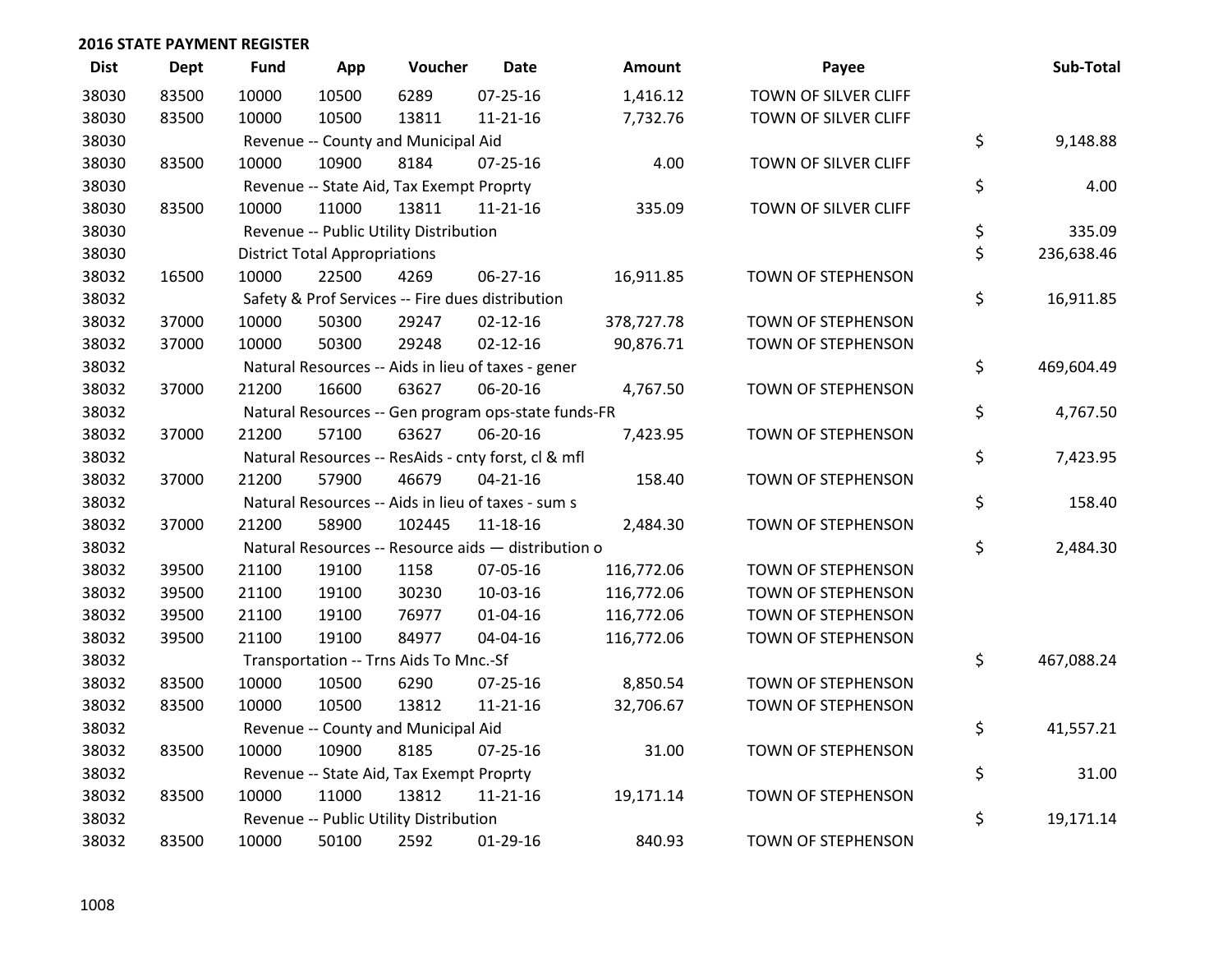| <b>Dist</b> | <b>Dept</b> | <b>Fund</b> | App                                  | Voucher                                  | Date                                                | Amount    | Payee                 | Sub-Total          |
|-------------|-------------|-------------|--------------------------------------|------------------------------------------|-----------------------------------------------------|-----------|-----------------------|--------------------|
| 38032       |             |             |                                      | Revenue -- Payments for municipal svcs   |                                                     |           |                       | \$<br>840.93       |
| 38032       | 83500       | 52100       | 36300                                | 3181                                     | 03-29-16                                            | 144.72    | TOWN OF STEPHENSON    |                    |
| 38032       |             |             |                                      | Revenue -- Lottery & Gaming Credit       |                                                     |           |                       | \$<br>144.72       |
| 38032       |             |             | <b>District Total Appropriations</b> |                                          |                                                     |           |                       | \$<br>1,030,183.73 |
| 38034       | 16500       | 10000       | 22500                                | 4270                                     | 06-27-16                                            | 2,204.48  | <b>TOWN OF WAGNER</b> |                    |
| 38034       |             |             |                                      |                                          | Safety & Prof Services -- Fire dues distribution    |           |                       | \$<br>2,204.48     |
| 38034       | 37000       | 21200       | 16600                                | 63628                                    | 06-20-16                                            | 3,452.36  | <b>TOWN OF WAGNER</b> |                    |
| 38034       |             |             |                                      |                                          | Natural Resources -- Gen program ops-state funds-FR |           |                       | \$<br>3,452.36     |
| 38034       | 37000       | 21200       | 57100                                | 63628                                    | 06-20-16                                            | 1,663.80  | <b>TOWN OF WAGNER</b> |                    |
| 38034       |             |             |                                      |                                          | Natural Resources -- ResAids - cnty forst, cl & mfl |           |                       | \$<br>1,663.80     |
| 38034       | 37000       | 21200       | 58900                                | 102446                                   | 11-18-16                                            | 672.52    | <b>TOWN OF WAGNER</b> |                    |
| 38034       |             |             |                                      |                                          | Natural Resources -- Resource aids - distribution o |           |                       | \$<br>672.52       |
| 38034       | 37000       | 27400       | 67000                                | 55805                                    | $05 - 27 - 16$                                      | 1,287.67  | <b>TOWN OF WAGNER</b> |                    |
| 38034       |             |             |                                      |                                          | Natural Resources -- Fin asst for responsible units |           |                       | \$<br>1,287.67     |
| 38034       | 37000       | 27400       | 67300                                | 55805                                    | 05-27-16                                            | 182.02    | <b>TOWN OF WAGNER</b> |                    |
| 38034       |             |             |                                      |                                          | Natural Resources -- Recycling consolidation grants |           |                       | \$<br>182.02       |
| 38034       | 39500       | 21100       | 19100                                | 1159                                     | 07-05-16                                            | 31,048.20 | <b>TOWN OF WAGNER</b> |                    |
| 38034       | 39500       | 21100       | 19100                                | 30231                                    | 10-03-16                                            | 31,048.20 | TOWN OF WAGNER        |                    |
| 38034       | 39500       | 21100       | 19100                                | 76978                                    | $01 - 04 - 16$                                      | 31,048.20 | <b>TOWN OF WAGNER</b> |                    |
| 38034       | 39500       | 21100       | 19100                                | 84978                                    | 04-04-16                                            | 31,048.20 | <b>TOWN OF WAGNER</b> |                    |
| 38034       |             |             |                                      | Transportation -- Trns Aids To Mnc.-Sf   |                                                     |           |                       | \$<br>124,192.80   |
| 38034       | 83500       | 10000       | 10500                                | 6291                                     | 07-25-16                                            | 1,862.60  | <b>TOWN OF WAGNER</b> |                    |
| 38034       | 83500       | 10000       | 10500                                | 13813                                    | $11 - 21 - 16$                                      | 10,373.97 | <b>TOWN OF WAGNER</b> |                    |
| 38034       |             |             |                                      | Revenue -- County and Municipal Aid      |                                                     |           |                       | \$<br>12,236.57    |
| 38034       | 83500       | 10000       | 10900                                | 8186                                     | $07 - 25 - 16$                                      | 3.00      | <b>TOWN OF WAGNER</b> |                    |
| 38034       |             |             |                                      | Revenue -- State Aid, Tax Exempt Proprty |                                                     |           |                       | \$<br>3.00         |
| 38034       | 83500       | 10000       | 11000                                | 13813                                    | 11-21-16                                            | 168.82    | <b>TOWN OF WAGNER</b> |                    |
| 38034       |             |             |                                      | Revenue -- Public Utility Distribution   |                                                     |           |                       | \$<br>168.82       |
| 38034       |             |             | <b>District Total Appropriations</b> |                                          |                                                     |           |                       | \$<br>146,064.04   |
| 38036       | 16500       | 10000       | 22500                                | 4271                                     | 06-27-16                                            | 4,728.80  | TOWN OF WAUSAUKEE     |                    |
| 38036       |             |             |                                      |                                          | Safety & Prof Services -- Fire dues distribution    |           |                       | \$<br>4,728.80     |
| 38036       | 37000       | 10000       | 50300                                | 30522                                    | $02 - 17 - 16$                                      | 27.28     | TOWN OF WAUSAUKEE     |                    |
| 38036       | 37000       | 10000       | 50300                                | 30523                                    | $02 - 17 - 16$                                      | 827.97    | TOWN OF WAUSAUKEE     |                    |
| 38036       | 37000       | 10000       | 50300                                | 30524                                    | $02 - 17 - 16$                                      | 9,389.29  | TOWN OF WAUSAUKEE     |                    |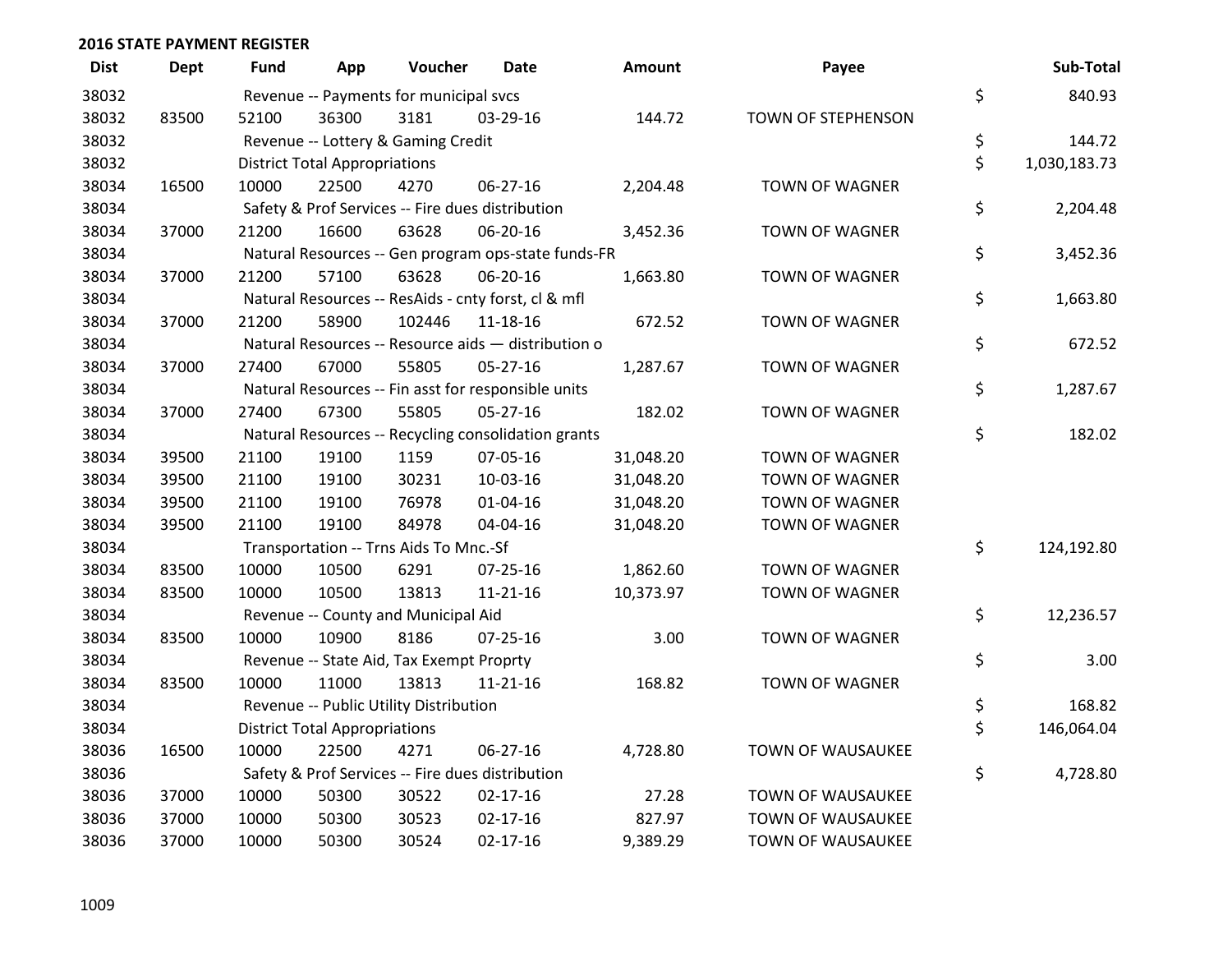| <b>Dist</b> | <b>Dept</b> | <b>Fund</b> | App                                  | Voucher                                             | Date           | <b>Amount</b> | Payee                     | Sub-Total        |
|-------------|-------------|-------------|--------------------------------------|-----------------------------------------------------|----------------|---------------|---------------------------|------------------|
| 38036       | 37000       | 10000       | 50300                                | 45518                                               | $04 - 21 - 16$ | 4.74          | TOWN OF WAUSAUKEE         |                  |
| 38036       | 37000       | 10000       | 50300                                | 45520                                               | $04 - 21 - 16$ | 243.95        | TOWN OF WAUSAUKEE         |                  |
| 38036       |             |             |                                      | Natural Resources -- Aids in lieu of taxes - gener  |                |               |                           | \$<br>10,493.23  |
| 38036       | 37000       | 21200       | 16600                                | 63629                                               | 06-20-16       | 4,017.42      | <b>TOWN OF WAUSAUKEE</b>  |                  |
| 38036       |             |             |                                      | Natural Resources -- Gen program ops-state funds-FR |                |               |                           | \$<br>4,017.42   |
| 38036       | 37000       | 21200       | 57100                                | 63629                                               | 06-20-16       | 2,147.74      | TOWN OF WAUSAUKEE         |                  |
| 38036       |             |             |                                      | Natural Resources -- ResAids - cnty forst, cl & mfl |                |               |                           | \$<br>2,147.74   |
| 38036       | 37000       | 21200       | 57900                                | 45519                                               | $04 - 21 - 16$ | 36.26         | <b>TOWN OF WAUSAUKEE</b>  |                  |
| 38036       |             |             |                                      | Natural Resources -- Aids in lieu of taxes - sum s  |                |               |                           | \$<br>36.26      |
| 38036       | 37000       | 21200       | 58900                                | 102447                                              | 11-18-16       | 1,867.13      | TOWN OF WAUSAUKEE         |                  |
| 38036       |             |             |                                      | Natural Resources -- Resource aids - distribution o |                |               |                           | \$<br>1,867.13   |
| 38036       | 39500       | 21100       | 19100                                | 1160                                                | 07-05-16       | 54,378.39     | <b>TOWN OF WAUSAUKEE</b>  |                  |
| 38036       | 39500       | 21100       | 19100                                | 30232                                               | 10-03-16       | 54,378.39     | <b>TOWN OF WAUSAUKEE</b>  |                  |
| 38036       | 39500       | 21100       | 19100                                | 76979                                               | $01 - 04 - 16$ | 54,378.39     | TOWN OF WAUSAUKEE         |                  |
| 38036       | 39500       | 21100       | 19100                                | 84979                                               | 04-04-16       | 54,378.39     | TOWN OF WAUSAUKEE         |                  |
| 38036       |             |             |                                      | Transportation -- Trns Aids To Mnc.-Sf              |                |               |                           | \$<br>217,513.56 |
| 38036       | 83500       | 10000       | 10500                                | 6292                                                | $07 - 25 - 16$ | 3,667.47      | TOWN OF WAUSAUKEE         |                  |
| 38036       | 83500       | 10000       | 10500                                | 13814                                               | $11 - 21 - 16$ | 20,782.34     | TOWN OF WAUSAUKEE         |                  |
| 38036       |             |             |                                      | Revenue -- County and Municipal Aid                 |                |               |                           | \$<br>24,449.81  |
| 38036       | 83500       | 10000       | 10900                                | 8187                                                | 07-25-16       | 10.00         | TOWN OF WAUSAUKEE         |                  |
| 38036       |             |             |                                      | Revenue -- State Aid, Tax Exempt Proprty            |                |               |                           | \$<br>10.00      |
| 38036       |             |             | <b>District Total Appropriations</b> |                                                     |                |               |                           | \$<br>265,263.95 |
| 38111       | 16500       | 10000       | 22500                                | 4272                                                | 06-27-16       | 1,634.56      | VILLAGE OF COLEMAN        |                  |
| 38111       |             |             |                                      | Safety & Prof Services -- Fire dues distribution    |                |               |                           | \$<br>1,634.56   |
| 38111       | 37000       | 27400       | 67000                                | 55484                                               | 05-27-16       | 1,575.40      | VILLAGE OF COLEMAN        |                  |
| 38111       |             |             |                                      | Natural Resources -- Fin asst for responsible units |                |               |                           | \$<br>1,575.40   |
| 38111       | 39500       | 21100       | 19100                                | 1161                                                | 07-05-16       | 11,177.59     | VILLAGE OF COLEMAN        |                  |
| 38111       | 39500       | 21100       | 19100                                | 30233                                               | 10-03-16       | 11,177.60     | <b>VILLAGE OF COLEMAN</b> |                  |
| 38111       | 39500       | 21100       | 19100                                | 76980                                               | $01 - 04 - 16$ | 11,177.59     | <b>VILLAGE OF COLEMAN</b> |                  |
| 38111       | 39500       | 21100       | 19100                                | 84980                                               | 04-04-16       | 11,177.59     | VILLAGE OF COLEMAN        |                  |
| 38111       |             |             |                                      | Transportation -- Trns Aids To Mnc.-Sf              |                |               |                           | \$<br>44,710.37  |
| 38111       | 45500       | 10000       | 23100                                | 13375                                               | 07-01-16       | 160.00        | <b>VILLAGE OF COLEMAN</b> |                  |
| 38111       |             |             |                                      | Justice -- Law enforcement train, local             |                |               |                           | \$<br>160.00     |
| 38111       | 83500       | 10000       | 10500                                | 6293                                                | $07 - 25 - 16$ | 36,429.85     | <b>VILLAGE OF COLEMAN</b> |                  |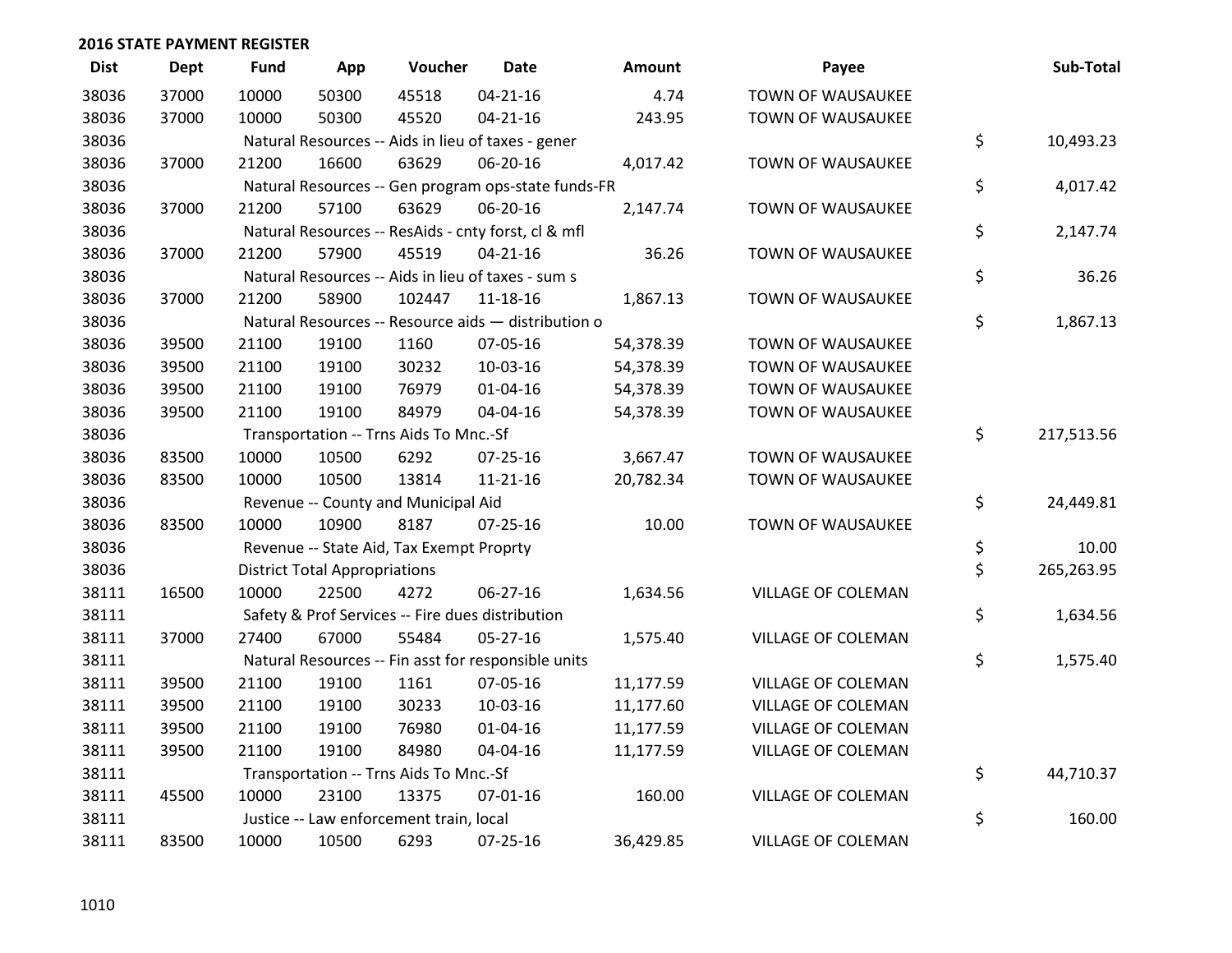| <b>Dist</b> | <b>Dept</b> | <b>Fund</b> | App                                  | Voucher                                  | <b>Date</b>                                      | Amount     | Payee                     | Sub-Total        |
|-------------|-------------|-------------|--------------------------------------|------------------------------------------|--------------------------------------------------|------------|---------------------------|------------------|
| 38111       | 83500       | 10000       | 10500                                | 13815                                    | $11 - 21 - 16$                                   | 144,345.48 | VILLAGE OF COLEMAN        |                  |
| 38111       |             |             |                                      | Revenue -- County and Municipal Aid      |                                                  |            |                           | \$<br>180,775.33 |
| 38111       | 83500       | 10000       | 10900                                | 8188                                     | $07 - 25 - 16$                                   | 2,043.00   | VILLAGE OF COLEMAN        |                  |
| 38111       | 83500       | 10000       | 10900                                | 9738                                     | 07-25-16                                         | 2,367.00   | VILLAGE OF COLEMAN        |                  |
| 38111       |             |             |                                      | Revenue -- State Aid, Tax Exempt Proprty |                                                  |            |                           | \$<br>4,410.00   |
| 38111       |             |             | <b>District Total Appropriations</b> |                                          |                                                  |            |                           | \$<br>233,265.66 |
| 38121       | 16500       | 10000       | 22500                                | 4273                                     | 06-27-16                                         | 3,111.78   | <b>VILLAGE OF CRIVITZ</b> |                  |
| 38121       |             |             |                                      |                                          | Safety & Prof Services -- Fire dues distribution |            |                           | \$<br>3,111.78   |
| 38121       | 39500       | 21100       | 19100                                | 1162                                     | 07-05-16                                         | 13,529.29  | <b>VILLAGE OF CRIVITZ</b> |                  |
| 38121       | 39500       | 21100       | 19100                                | 30234                                    | 10-03-16                                         | 13,529.31  | <b>VILLAGE OF CRIVITZ</b> |                  |
| 38121       | 39500       | 21100       | 19100                                | 76981                                    | $01 - 04 - 16$                                   | 13,529.29  | <b>VILLAGE OF CRIVITZ</b> |                  |
| 38121       | 39500       | 21100       | 19100                                | 84981                                    | 04-04-16                                         | 13,529.29  | <b>VILLAGE OF CRIVITZ</b> |                  |
| 38121       |             |             |                                      | Transportation -- Trns Aids To Mnc.-Sf   |                                                  |            |                           | \$<br>54,117.18  |
| 38121       | 83500       | 10000       | 10500                                | 6294                                     | $07 - 25 - 16$                                   | 39,969.21  | <b>VILLAGE OF CRIVITZ</b> |                  |
| 38121       | 83500       | 10000       | 10500                                | 13816                                    | 11-21-16                                         | 147,114.24 | <b>VILLAGE OF CRIVITZ</b> |                  |
| 38121       |             |             |                                      | Revenue -- County and Municipal Aid      |                                                  |            |                           | \$<br>187,083.45 |
| 38121       | 83500       | 10000       | 10900                                | 8189                                     | 07-25-16                                         | 809.00     | <b>VILLAGE OF CRIVITZ</b> |                  |
| 38121       | 83500       | 10000       | 10900                                | 9739                                     | 07-25-16                                         | 3,337.00   | <b>VILLAGE OF CRIVITZ</b> |                  |
| 38121       |             |             |                                      | Revenue -- State Aid, Tax Exempt Proprty |                                                  |            |                           | \$<br>4,146.00   |
| 38121       | 83500       | 10000       | 11000                                | 13816                                    | 11-21-16                                         | 1,299.50   | <b>VILLAGE OF CRIVITZ</b> |                  |
| 38121       |             |             |                                      | Revenue -- Public Utility Distribution   |                                                  |            |                           | \$<br>1,299.50   |
| 38121       | 83500       | 52100       | 36300                                | 3182                                     | 03-29-16                                         | 264.35     | <b>VILLAGE OF CRIVITZ</b> |                  |
| 38121       |             |             |                                      | Revenue -- Lottery & Gaming Credit       |                                                  |            |                           | \$<br>264.35     |
| 38121       |             |             | <b>District Total Appropriations</b> |                                          |                                                  |            |                           | \$<br>250,022.26 |
| 38171       | 16500       | 10000       | 22500                                | 4274                                     | 06-27-16                                         | 811.06     | <b>VILLAGE OF POUND</b>   |                  |
| 38171       |             |             |                                      |                                          | Safety & Prof Services -- Fire dues distribution |            |                           | \$<br>811.06     |
| 38171       | 39500       | 21100       | 19100                                | 1163                                     | 07-05-16                                         | 4,903.57   | <b>VILLAGE OF POUND</b>   |                  |
| 38171       | 39500       | 21100       | 19100                                | 30235                                    | 10-03-16                                         | 4,903.58   | <b>VILLAGE OF POUND</b>   |                  |
| 38171       | 39500       | 21100       | 19100                                | 76982                                    | $01 - 04 - 16$                                   | 4,903.57   | <b>VILLAGE OF POUND</b>   |                  |
| 38171       | 39500       | 21100       | 19100                                | 84982                                    | 04-04-16                                         | 4,903.57   | <b>VILLAGE OF POUND</b>   |                  |
| 38171       |             |             |                                      | Transportation -- Trns Aids To Mnc.-Sf   |                                                  |            |                           | \$<br>19,614.29  |
| 38171       | 83500       | 10000       | 10500                                | 6295                                     | $07 - 25 - 16$                                   | 23,287.45  | <b>VILLAGE OF POUND</b>   |                  |
| 38171       | 83500       | 10000       | 10500                                | 13817                                    | $11 - 21 - 16$                                   | 133,043.82 | <b>VILLAGE OF POUND</b>   |                  |
| 38171       |             |             |                                      | Revenue -- County and Municipal Aid      |                                                  |            |                           | \$<br>156,331.27 |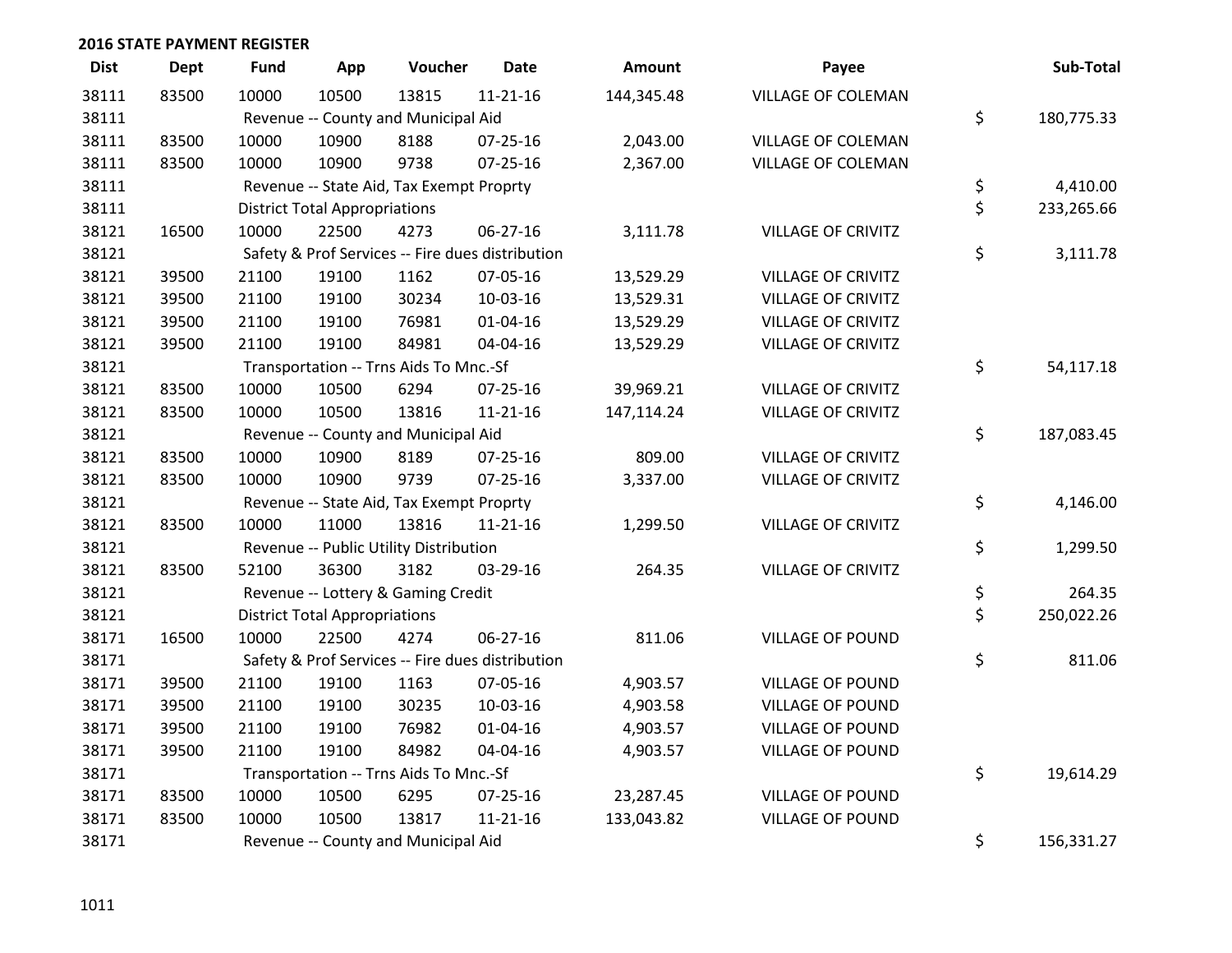| <b>Dist</b> | <b>Dept</b> | <b>Fund</b> | App                                  | Voucher                                         | <b>Date</b>                                         | Amount     | Payee                       | Sub-Total        |
|-------------|-------------|-------------|--------------------------------------|-------------------------------------------------|-----------------------------------------------------|------------|-----------------------------|------------------|
| 38171       | 83500       | 10000       | 10900                                | 8190                                            | $07 - 25 - 16$                                      | 138.00     | <b>VILLAGE OF POUND</b>     |                  |
| 38171       |             |             |                                      | Revenue -- State Aid, Tax Exempt Proprty        |                                                     |            |                             | \$<br>138.00     |
| 38171       | 83500       | 10000       | 11000                                | 13817                                           | $11 - 21 - 16$                                      | 2,236.31   | <b>VILLAGE OF POUND</b>     |                  |
| 38171       |             |             |                                      | Revenue -- Public Utility Distribution          |                                                     |            |                             | \$<br>2,236.31   |
| 38171       |             |             | <b>District Total Appropriations</b> |                                                 |                                                     |            |                             | \$<br>179,130.93 |
| 38191       | 16500       | 10000       | 22500                                | 4275                                            | 06-27-16                                            | 1,087.55   | VILLAGE OF WAUSAUKEE        |                  |
| 38191       |             |             |                                      |                                                 | Safety & Prof Services -- Fire dues distribution    |            |                             | \$<br>1,087.55   |
| 38191       | 37000       | 10000       | 50300                                | 28803                                           | $02 - 12 - 16$                                      | 515.04     | <b>VILLAGE OF WAUSAUKEE</b> |                  |
| 38191       |             |             |                                      |                                                 | Natural Resources -- Aids in lieu of taxes - gener  |            |                             | \$<br>515.04     |
| 38191       | 37000       | 21200       | 57900                                | 45312                                           | $04 - 21 - 16$                                      | 2.08       | <b>VILLAGE OF WAUSAUKEE</b> |                  |
| 38191       |             |             |                                      |                                                 | Natural Resources -- Aids in lieu of taxes - sum s  |            |                             | \$<br>2.08       |
| 38191       | 37000       | 27400       | 67000                                | 55658                                           | $05 - 27 - 16$                                      | 1,478.49   | VILLAGE OF WAUSAUKEE        |                  |
| 38191       |             |             |                                      |                                                 | Natural Resources -- Fin asst for responsible units |            |                             | \$<br>1,478.49   |
| 38191       | 39500       | 21100       | 19100                                | 1164                                            | 07-05-16                                            | 7,238.30   | <b>VILLAGE OF WAUSAUKEE</b> |                  |
| 38191       | 39500       | 21100       | 19100                                | 30236                                           | 10-03-16                                            | 7,238.30   | <b>VILLAGE OF WAUSAUKEE</b> |                  |
| 38191       | 39500       | 21100       | 19100                                | 76983                                           | $01 - 04 - 16$                                      | 7,238.30   | <b>VILLAGE OF WAUSAUKEE</b> |                  |
| 38191       | 39500       | 21100       | 19100                                | 84983                                           | 04-04-16                                            | 7,238.30   | VILLAGE OF WAUSAUKEE        |                  |
| 38191       |             |             |                                      | Transportation -- Trns Aids To Mnc.-Sf          |                                                     |            |                             | \$<br>28,953.20  |
| 38191       | 39500       | 21100       | 27800                                | 83768                                           | 06-03-16                                            | 26,362.40  | TREAS VIL WAUSAUKEE         |                  |
| 38191       |             |             |                                      | Transportation -- Loc Rd Imp Prg St Fd          |                                                     |            |                             | \$<br>26,362.40  |
| 38191       | 50500       | 10000       | 74300                                | 37630                                           | $12 - 27 - 16$                                      | 110,795.56 | VILLAGE OF WAUSAUKEE        |                  |
| 38191       |             |             |                                      | Administration -- Federal aid, local assistance |                                                     |            |                             | \$<br>110,795.56 |
| 38191       | 83500       | 10000       | 10500                                | 6296                                            | $07 - 25 - 16$                                      | 20,317.57  | VILLAGE OF WAUSAUKEE        |                  |
| 38191       | 83500       | 10000       | 10500                                | 13818                                           | $11 - 21 - 16$                                      | 110,391.06 | VILLAGE OF WAUSAUKEE        |                  |
| 38191       |             |             |                                      | Revenue -- County and Municipal Aid             |                                                     |            |                             | \$<br>130,708.63 |
| 38191       | 83500       | 10000       | 10900                                | 8191                                            | $07 - 25 - 16$                                      | 2,316.00   | <b>VILLAGE OF WAUSAUKEE</b> |                  |
| 38191       |             |             |                                      | Revenue -- State Aid, Tax Exempt Proprty        |                                                     |            |                             | \$<br>2,316.00   |
| 38191       | 83500       | 10000       | 11000                                | 13818                                           | $11 - 21 - 16$                                      | 6,423.41   | VILLAGE OF WAUSAUKEE        |                  |
| 38191       |             |             |                                      | Revenue -- Public Utility Distribution          |                                                     |            |                             | \$<br>6,423.41   |
| 38191       | 83500       | 10000       | 50100                                | 2593                                            | $01-29-16$                                          | 1,037.26   | VILLAGE OF WAUSAUKEE        |                  |
| 38191       |             |             |                                      | Revenue -- Payments for municipal svcs          |                                                     |            |                             | \$<br>1,037.26   |
| 38191       | 83500       | 52100       | 36300                                | 3183                                            | 03-29-16                                            | 64.33      | <b>VILLAGE OF WAUSAUKEE</b> |                  |
| 38191       |             |             |                                      | Revenue -- Lottery & Gaming Credit              |                                                     |            |                             | \$<br>64.33      |
| 38191       |             |             | <b>District Total Appropriations</b> |                                                 |                                                     |            |                             | \$<br>309,743.95 |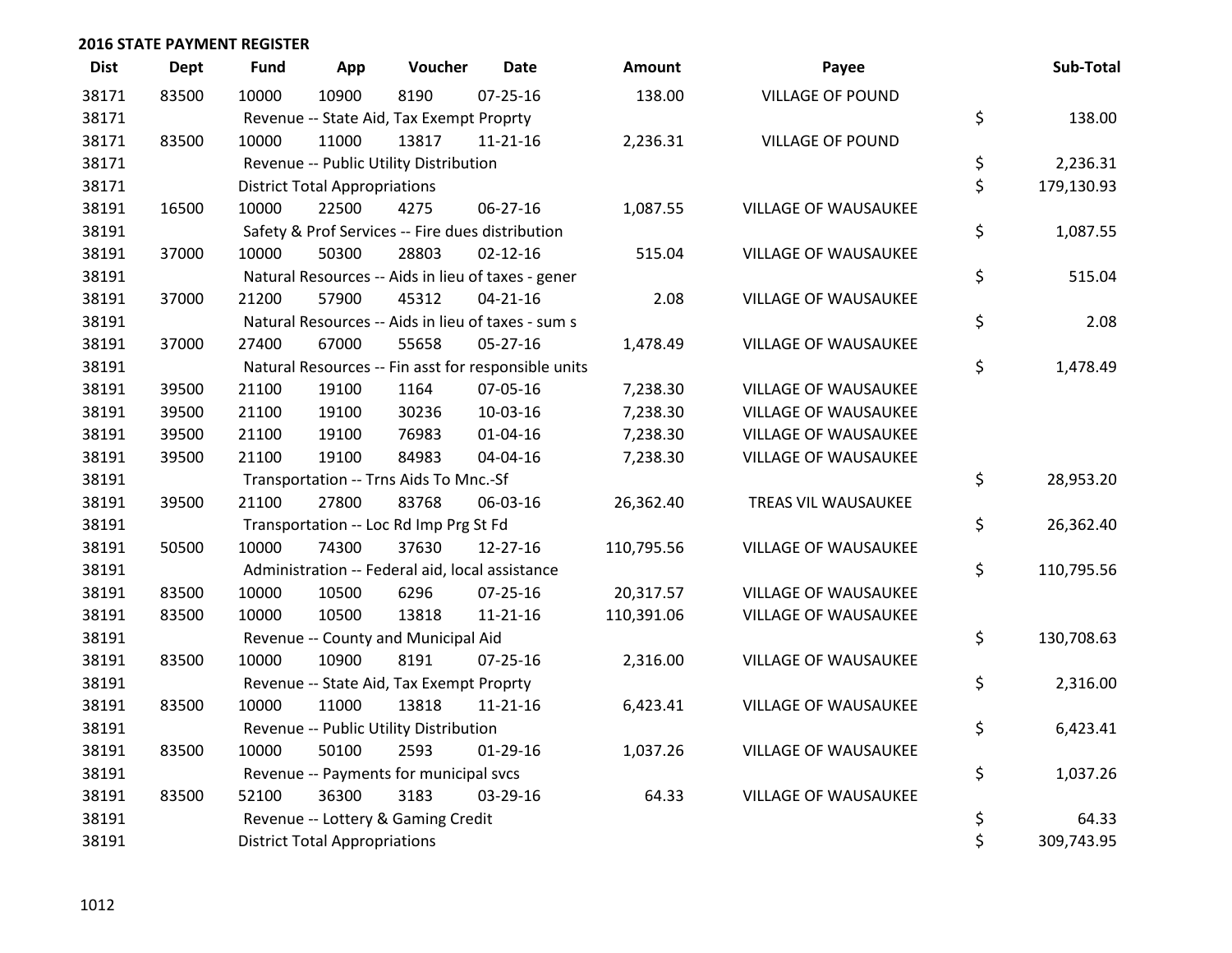| <b>Dist</b> | <b>Dept</b> | <b>Fund</b> | App          | Voucher                                 | <b>Date</b>                                         | Amount     | Payee                    | Sub-Total          |
|-------------|-------------|-------------|--------------|-----------------------------------------|-----------------------------------------------------|------------|--------------------------|--------------------|
| 38251       | 16500       | 10000       | 22500        | 4276                                    | 06-27-16                                            | 25,893.53  | <b>CITY OF MARINETTE</b> |                    |
| 38251       |             |             |              |                                         | Safety & Prof Services -- Fire dues distribution    |            |                          | \$<br>25,893.53    |
| 38251       | 37000       | 10000       | 44100        | 16137                                   | $01 - 04 - 16$                                      | 104,232.57 | <b>CITY OF MARINETTE</b> |                    |
| 38251       | 37000       | 10000       | 44100        | 21637                                   | 02-04-16                                            | 260,382.80 | <b>CITY OF MARINETTE</b> |                    |
| 38251       | 37000       | 10000       | 44100        | 37491                                   | 04-01-16                                            | 17,629.67  | <b>CITY OF MARINETTE</b> |                    |
| 38251       | 37000       | 10000       | 44100        | 77545                                   | 08-03-16                                            | 2,519.40   | <b>CITY OF MARINETTE</b> |                    |
| 38251       | 37000       | 10000       | 44100        | 80661                                   | 08-05-16                                            | 44,536.52  | <b>CITY OF MARINETTE</b> |                    |
| 38251       | 37000       | 10000       | 44100        | 97058                                   | 10-05-16                                            | 19,641.62  | <b>CITY OF MARINETTE</b> |                    |
| 38251       | 37000       | 10000       | 44100        | 97609                                   | $10-11-16$                                          | 88,572.85  | <b>CITY OF MARINETTE</b> |                    |
| 38251       | 37000       | 10000       | 44100        | 114441                                  | 12-15-16                                            | 490,336.51 | <b>CITY OF MARINETTE</b> |                    |
| 38251       | 37000       | 10000       | 44100        | 114446                                  | 12-15-16                                            | 57,279.61  | <b>CITY OF MARINETTE</b> |                    |
| 38251       |             |             |              | Natural Resources -- GPO-federal funds  |                                                     |            |                          | \$<br>1,085,131.55 |
| 38251       | 37000       | 27400       | 67000        | 55697                                   | 05-27-16                                            | 40,483.40  | <b>CITY OF MARINETTE</b> |                    |
| 38251       |             |             |              |                                         | Natural Resources -- Fin asst for responsible units |            |                          | \$<br>40,483.40    |
| 38251       | 37000       | 36300       | <b>TA100</b> | 89934                                   | 09-09-16                                            | 303,189.00 | <b>CITY OF MARINETTE</b> |                    |
| 38251       |             |             |              | Natural Resources -- LAND ACQUISITION   |                                                     |            |                          | \$<br>303,189.00   |
| 38251       | 38000       | 10000       | 12800        | 859                                     | 02-02-16                                            | 20,000.00  | <b>CITY OF MARINETTE</b> |                    |
| 38251       |             |             |              | Tourism -- Mktg: gaming revenue         |                                                     |            |                          | \$<br>20,000.00    |
| 38251       | 38000       | 10000       | 12900        | 725                                     | $01-19-16$                                          | 4,620.00   | <b>CITY OF MARINETTE</b> |                    |
| 38251       | 38000       | 10000       | 12900        | 774                                     | 02-01-16                                            | 4,620.00   | <b>CITY OF MARINETTE</b> |                    |
| 38251       | 38000       | 10000       | 12900        | 956                                     | 03-11-16                                            | 6,941.00   | <b>CITY OF MARINETTE</b> |                    |
| 38251       | 38000       | 10000       | 12900        | 2052                                    | 08-29-16                                            | 5,572.00   | <b>CITY OF MARINETTE</b> |                    |
| 38251       |             |             |              | Tourism -- Grants-regional tourist info |                                                     |            |                          | \$<br>21,753.00    |
| 38251       | 39500       | 21100       | 16200        | 2086                                    | 07-05-16                                            | 16,579.01  | <b>CITY OF MARINETTE</b> |                    |
| 38251       | 39500       | 21100       | 16200        | 29188                                   | 10-03-16                                            | 16,579.01  | <b>CITY OF MARINETTE</b> |                    |
| 38251       |             |             |              | Transportation -- Conn Hwy Aids St Fds  |                                                     |            |                          | \$<br>33,158.02    |
| 38251       | 39500       | 21100       | 17700        | 6071                                    | 08-01-16                                            | 20,011.00  | <b>CITY OF MARINETTE</b> |                    |
| 38251       | 39500       | 21100       | 17700        | 32905                                   | 10-06-16                                            | 20,011.00  | <b>CITY OF MARINETTE</b> |                    |
| 38251       | 39500       | 21100       | 17700        | 69108                                   | 12-30-16                                            | 12,007.00  | <b>CITY OF MARINETTE</b> |                    |
| 38251       |             |             |              | Transportation -- Tc, Trns Oper Aid Sf  |                                                     |            |                          | \$<br>52,029.00    |
| 38251       | 39500       | 21100       | 18200        | 33750                                   | 10-04-16                                            | 88,252.00  | <b>CITY OF MARINETTE</b> |                    |
| 38251       | 39500       | 21100       | 18200        | 57894                                   | 12-05-16                                            | 44,889.00  | <b>CITY OF MARINETTE</b> |                    |
| 38251       |             |             |              | Transportation -- Trnst/Trns-Rel Aid F  |                                                     |            |                          | \$<br>133,141.00   |
| 38251       | 39500       | 21100       | 18500        | 58262                                   | 12-05-16                                            | 1,089.92   | <b>CITY OF MARINETTE</b> |                    |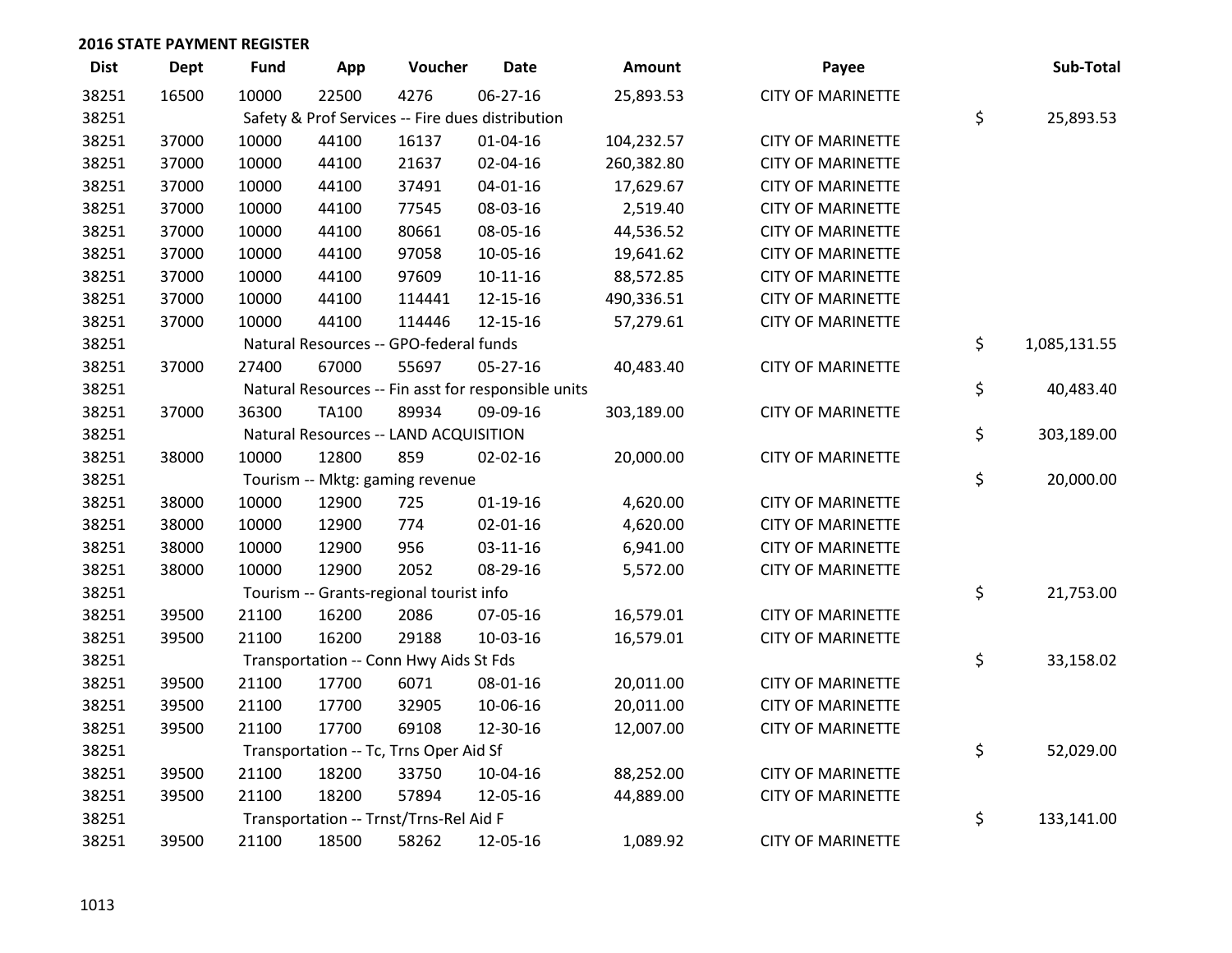| <b>Dist</b> | <b>Dept</b> | <b>Fund</b> | App   | Voucher                                | <b>Date</b>    | Amount     | Payee                       | Sub-Total        |
|-------------|-------------|-------------|-------|----------------------------------------|----------------|------------|-----------------------------|------------------|
| 38251       | 39500       | 21100       | 18500 | 58282                                  | 12-05-16       | 1,378.98   | <b>CITY OF MARINETTE</b>    |                  |
| 38251       | 39500       | 21100       | 18500 | 58335                                  | 12-05-16       | 3,484.41   | <b>CITY OF MARINETTE</b>    |                  |
| 38251       | 39500       | 21100       | 18500 | 58830                                  | 12-05-16       | 1,678.70   | <b>CITY OF MARINETTE</b>    |                  |
| 38251       | 39500       | 21100       | 18500 | 58844                                  | 12-05-16       | 1,126.62   | <b>CITY OF MARINETTE</b>    |                  |
| 38251       | 39500       | 21100       | 18500 | 58877                                  | 12-05-16       | 678.00     | <b>CITY OF MARINETTE</b>    |                  |
| 38251       | 39500       | 21100       | 18500 | 60563                                  | 12-12-16       | 2,063.30   | <b>CITY OF MARINETTE</b>    |                  |
| 38251       | 39500       | 21100       | 18500 | 60585                                  | 12-12-16       | 2,824.18   | <b>CITY OF MARINETTE</b>    |                  |
| 38251       | 39500       | 21100       | 18500 | 60623                                  | 12-12-16       | 1,390.20   | <b>CITY OF MARINETTE</b>    |                  |
| 38251       |             |             |       | Transportation -- Hwy Sfty Loc Aid Ffd |                |            |                             | \$<br>15,714.31  |
| 38251       | 39500       | 21100       | 19100 | 1165                                   | 07-05-16       | 146,887.71 | <b>CITY OF MARINETTE</b>    |                  |
| 38251       | 39500       | 21100       | 19100 | 30237                                  | 10-03-16       | 146,887.73 | <b>CITY OF MARINETTE</b>    |                  |
| 38251       |             |             |       | Transportation -- Trns Aids To Mnc.-Sf |                |            |                             | \$<br>293,775.44 |
| 38251       | 39500       | 21100       | 16200 | 78053                                  | $01 - 04 - 16$ | 16,579.01  | <b>CITY OF MARINETTE</b>    |                  |
| 38251       | 39500       | 21100       | 16200 | 82053                                  | 04-04-16       | 16,579.01  | <b>CITY OF MARINETTE</b>    |                  |
| 38251       |             |             |       | Transportation -- Conn Hwy Aids St Fds |                |            |                             | \$<br>33,158.02  |
| 38251       | 39500       | 21100       | 17700 | 72038                                  | $01 - 04 - 16$ | 12,903.00  | <b>CITY OF MARINETTE</b>    |                  |
| 38251       | 39500       | 21100       | 17700 | 90037                                  | 05-27-16       | 20,011.00  | <b>CITY OF MARINETTE</b>    |                  |
| 38251       |             |             |       | Transportation -- Tc, Trns Oper Aid Sf |                |            |                             | \$<br>32,914.00  |
| 38251       | 39500       | 21100       | 18200 | 74720                                  | 02-25-16       | 47,882.00  | TREAS CITY MARINETTE        |                  |
| 38251       |             |             |       | Transportation -- Trnst/Trns-Rel Aid F |                |            |                             | \$<br>47,882.00  |
| 38251       | 39500       | 21100       | 18500 | 71715                                  | $01 - 22 - 16$ | 537.50     | TREAS CITY MARINETTE        |                  |
| 38251       | 39500       | 21100       | 18500 | 71715                                  | $01 - 22 - 16$ | 1,940.12   | TREAS CITY MARINETTE        |                  |
| 38251       | 39500       | 21100       | 18500 | 75459                                  | 03-03-16       | 587.60     | TREAS CITY MARINETTE        |                  |
| 38251       | 39500       | 21100       | 18500 | 78421                                  | 04-06-16       | 1,227.45   | TREAS CITY MARINETTE        |                  |
| 38251       | 39500       | 21100       | 18500 | 79416                                  | $04 - 18 - 16$ | 1,633.14   | <b>TREAS CITY MARINETTE</b> |                  |
| 38251       | 39500       | 21100       | 18500 | 82614                                  | 05-23-16       | 691.85     | TREAS CITY MARINETTE        |                  |
| 38251       | 39500       | 21100       | 18500 | 82614                                  | 05-23-16       | 1,931.82   | TREAS CITY MARINETTE        |                  |
| 38251       | 39500       | 21100       | 18500 | 82614                                  | 05-23-16       | 2,070.66   | <b>TREAS CITY MARINETTE</b> |                  |
| 38251       | 39500       | 21100       | 18500 | 83480                                  | 06-03-16       | 4,000.00   | TREAS CITY MARINETTE        |                  |
| 38251       | 39500       | 21100       | 18500 | 85370                                  | 06-22-16       | 987.00     | TREAS CITY MARINETTE        |                  |
| 38251       | 39500       | 21100       | 18500 | 85370                                  | 06-22-16       | 1,541.52   | TREAS CITY MARINETTE        |                  |
| 38251       | 39500       | 21100       | 18500 | 85370                                  | 06-22-16       | 1,955.92   | TREAS CITY MARINETTE        |                  |
| 38251       | 39500       | 21100       | 18500 | 86823                                  | 07-08-16       | 1,225.26   | <b>TREAS CITY MARINETTE</b> |                  |
| 38251       | 39500       | 21100       | 18500 | 88116                                  | 07-19-16       | 1,740.08   | <b>TREAS CITY MARINETTE</b> |                  |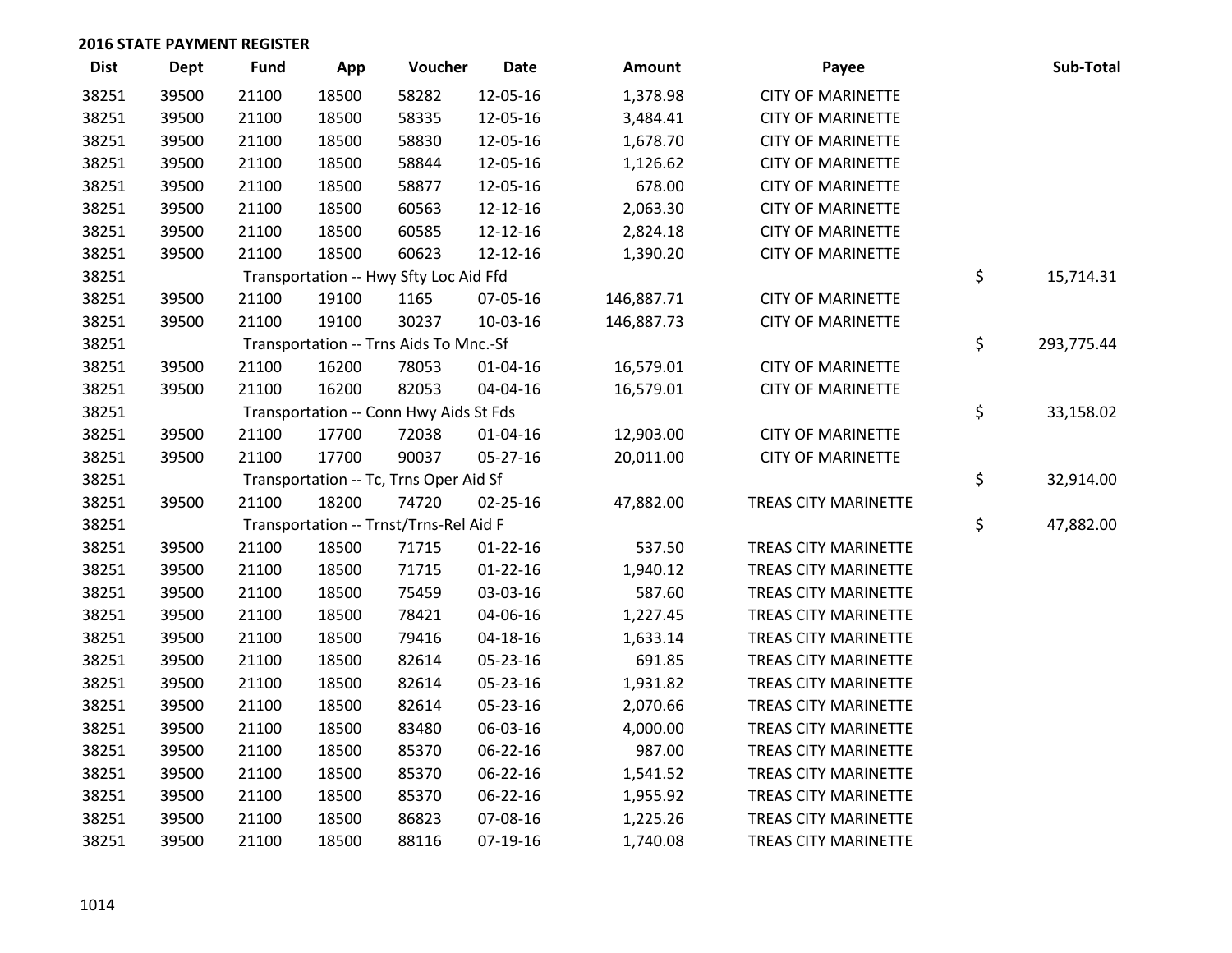| <b>Dist</b> | <b>Dept</b> | <b>Fund</b>                            | App                                    | Voucher                                             | <b>Date</b>    | <b>Amount</b> | Payee                       |    | Sub-Total    |  |
|-------------|-------------|----------------------------------------|----------------------------------------|-----------------------------------------------------|----------------|---------------|-----------------------------|----|--------------|--|
| 38251       | 39500       | 21100                                  | 18500                                  | 88116                                               | $07-19-16$     | 6,365.30      | <b>TREAS CITY MARINETTE</b> |    |              |  |
| 38251       |             | Transportation -- Hwy Sfty Loc Aid Ffd |                                        |                                                     |                |               |                             |    | 28,435.22    |  |
| 38251       | 39500       | 21100                                  | 19100                                  | 76984                                               | $01 - 04 - 16$ | 146,887.71    | <b>CITY OF MARINETTE</b>    |    |              |  |
| 38251       | 39500       | 21100                                  | 19100                                  | 84984                                               | 04-04-16       | 146,887.71    | <b>CITY OF MARINETTE</b>    |    |              |  |
| 38251       |             |                                        | Transportation -- Trns Aids To Mnc.-Sf |                                                     |                |               |                             |    |              |  |
| 38251       | 39500       | 21100                                  | 27800                                  | 75155                                               | $02 - 25 - 16$ | 18,267.74     | <b>TREAS CITY MARINETTE</b> |    |              |  |
| 38251       |             |                                        |                                        | Transportation -- Loc Rd Imp Prg St Fd              |                |               |                             | \$ | 18,267.74    |  |
| 38251       | 45500       | 10000                                  | 23100                                  | 20997                                               | 12-16-16       | 3,360.00      | <b>CITY OF MARINETTE</b>    |    |              |  |
| 38251       |             |                                        |                                        | Justice -- Law enforcement train, local             |                |               |                             | \$ | 3,360.00     |  |
| 38251       | 46500       | 10000                                  | 30600                                  | 5491                                                | 02-04-16       | 4,156.32      | <b>CITY OF MARINETTE</b>    |    |              |  |
| 38251       | 46500       | 10000                                  | 30600                                  | 8223                                                | $04 - 11 - 16$ | 4,156.32      | <b>CITY OF MARINETTE</b>    |    |              |  |
| 38251       | 46500       | 10000                                  | 30600                                  | 11369                                               | 06-15-16       | 4,156.32      | <b>CITY OF MARINETTE</b>    |    |              |  |
| 38251       | 46500       | 10000                                  | 30600                                  | 17747                                               | $11 - 14 - 16$ | 4,156.32      | <b>CITY OF MARINETTE</b>    |    |              |  |
| 38251       |             |                                        |                                        | Military Affairs -- Regional emergency response tm  |                |               |                             | \$ | 16,625.28    |  |
| 38251       | 83500       | 10000                                  | 10500                                  | 6297                                                | $07 - 25 - 16$ | 829,575.44    | <b>CITY OF MARINETTE</b>    |    |              |  |
| 38251       | 83500       | 10000                                  | 10500                                  | 13819                                               | $11 - 21 - 16$ | 3,832,196.04  | <b>CITY OF MARINETTE</b>    |    |              |  |
| 38251       |             |                                        | Revenue -- County and Municipal Aid    |                                                     |                |               |                             |    |              |  |
| 38251       | 83500       | 10000                                  | 10900                                  | 8192                                                | $07 - 25 - 16$ | 45,897.00     | <b>CITY OF MARINETTE</b>    |    |              |  |
| 38251       | 83500       | 10000                                  | 10900                                  | 9740                                                | $07 - 25 - 16$ | 64,745.00     | <b>CITY OF MARINETTE</b>    |    |              |  |
| 38251       |             |                                        |                                        | Revenue -- State Aid, Tax Exempt Proprty            |                |               |                             | \$ | 110,642.00   |  |
| 38251       | 83500       | 10000                                  | 11000                                  | 13819                                               | $11 - 21 - 16$ | 29,443.02     | <b>CITY OF MARINETTE</b>    |    |              |  |
| 38251       |             |                                        | Revenue -- Public Utility Distribution |                                                     |                |               |                             |    | 29,443.02    |  |
| 38251       | 83500       | 10000                                  | 50100                                  | 2594                                                | $01-29-16$     | 61,473.85     | <b>CITY OF MARINETTE</b>    |    |              |  |
| 38251       |             |                                        |                                        | Revenue -- Payments for municipal svcs              |                |               |                             | \$ | 61,473.85    |  |
| 38251       | 83500       | 52100                                  | 36300                                  | 3184                                                | 03-29-16       | 24,116.04     | <b>CITY OF MARINETTE</b>    |    |              |  |
| 38251       |             |                                        |                                        | Revenue -- Lottery & Gaming Credit                  |                |               |                             | \$ | 24,116.04    |  |
| 38251       |             | <b>District Total Appropriations</b>   |                                        |                                                     |                |               |                             |    | 7,386,132.32 |  |
| 38261       | 16500       | 10000                                  | 22500                                  | 4277                                                | 06-27-16       | 2,927.14      | <b>CITY OF NIAGARA</b>      |    |              |  |
| 38261       |             |                                        |                                        | Safety & Prof Services -- Fire dues distribution    |                |               |                             | \$ | 2,927.14     |  |
| 38261       | 37000       | 27400                                  | 67000                                  | 55739                                               | 05-27-16       | 6,953.71      | <b>CITY OF NIAGARA</b>      |    |              |  |
| 38261       |             |                                        |                                        | Natural Resources -- Fin asst for responsible units |                |               |                             | \$ | 6,953.71     |  |
| 38261       | 39500       | 21100                                  | 16200                                  | 2087                                                | 07-05-16       | 12,615.86     | <b>CITY OF NIAGARA</b>      |    |              |  |
| 38261       | 39500       | 21100                                  | 16200                                  | 29189                                               | 10-03-16       | 12,615.86     | <b>CITY OF NIAGARA</b>      |    |              |  |
| 38261       |             | Transportation -- Conn Hwy Aids St Fds |                                        |                                                     |                |               |                             | \$ | 25,231.72    |  |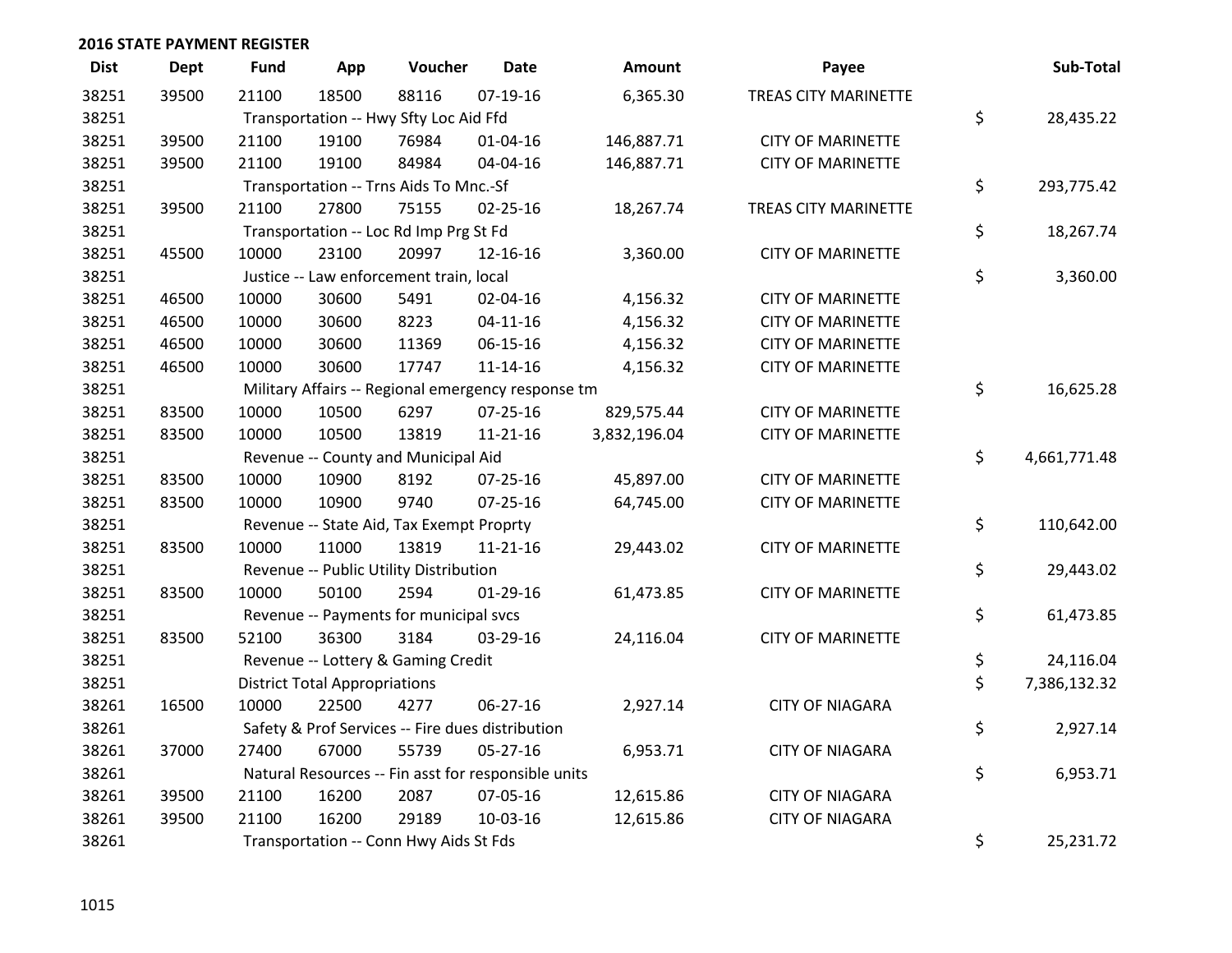| <b>Dist</b> | Dept  | <b>Fund</b>                                     | App                                    | Voucher                                        | <b>Date</b>                                         | Amount     | Payee                   |    | Sub-Total    |
|-------------|-------|-------------------------------------------------|----------------------------------------|------------------------------------------------|-----------------------------------------------------|------------|-------------------------|----|--------------|
| 38261       | 39500 | 21100                                           | 19100                                  | 1166                                           | 07-05-16                                            | 31,964.03  | <b>CITY OF NIAGARA</b>  |    |              |
| 38261       | 39500 | 21100                                           | 19100                                  | 30238                                          | 10-03-16                                            | 31,964.03  | <b>CITY OF NIAGARA</b>  |    |              |
| 38261       |       |                                                 | Transportation -- Trns Aids To Mnc.-Sf | \$                                             | 63,928.06                                           |            |                         |    |              |
| 38261       | 39500 | 21100                                           | 16200                                  | 78054                                          | $01 - 04 - 16$                                      | 12,615.86  | <b>CITY OF NIAGARA</b>  |    |              |
| 38261       | 39500 | 21100                                           | 16200                                  | 82054                                          | 04-04-16                                            | 12,615.86  | <b>CITY OF NIAGARA</b>  |    |              |
| 38261       |       |                                                 |                                        | Transportation -- Conn Hwy Aids St Fds         |                                                     |            |                         | \$ | 25,231.72    |
| 38261       | 39500 | 21100                                           | 17400                                  | 75601                                          | 03-07-16                                            | 273,722.63 | TREAS CITY NIAGARA      |    |              |
| 38261       |       |                                                 |                                        | Transportation -- Disastr Damag Aid Sf         |                                                     |            |                         | \$ | 273,722.63   |
| 38261       | 39500 | 21100                                           | 19100                                  | 76985                                          | 01-04-16                                            | 31,964.03  | <b>CITY OF NIAGARA</b>  |    |              |
| 38261       | 39500 | 21100                                           | 19100                                  | 84985                                          | 04-04-16                                            | 31,964.03  | <b>CITY OF NIAGARA</b>  |    |              |
| 38261       |       |                                                 |                                        | Transportation -- Trns Aids To Mnc.-Sf         |                                                     |            |                         | \$ | 63,928.06    |
| 38261       | 45500 | 10000                                           | 23100                                  | 21004                                          | 12-20-16                                            | 480.00     | <b>CITY OF NIAGARA</b>  |    |              |
| 38261       |       |                                                 |                                        | Justice -- Law enforcement train, local        |                                                     |            |                         | \$ | 480.00       |
| 38261       | 46500 | 27200                                           | 36500                                  | 3971                                           | 01-08-16                                            | 84,013.77  | <b>CITY OF NIAGARA</b>  |    |              |
| 38261       |       |                                                 |                                        | Military Affairs -- Major disaster assist; PIF |                                                     |            |                         | \$ | 84,013.77    |
| 38261       | 50500 | 10000                                           | 74300                                  | 34158                                          | 11-09-16                                            | 27,131.00  | <b>CITY OF NIAGARA</b>  |    |              |
| 38261       | 50500 | 10000                                           | 74300                                  | 35970                                          | 12-06-16                                            | 63,412.00  | <b>CITY OF NIAGARA</b>  |    |              |
| 38261       |       | Administration -- Federal aid, local assistance |                                        |                                                |                                                     |            |                         |    | 90,543.00    |
| 38261       | 83500 | 10000                                           | 10500                                  | 6298                                           | $07 - 25 - 16$                                      | 118,696.58 | <b>CITY OF NIAGARA</b>  |    |              |
| 38261       | 83500 | 10000                                           | 10500                                  | 13820                                          | $11 - 21 - 16$                                      | 515,652.88 | <b>CITY OF NIAGARA</b>  |    |              |
| 38261       |       |                                                 |                                        | Revenue -- County and Municipal Aid            |                                                     |            |                         | \$ | 634,349.46   |
| 38261       | 83500 | 10000                                           | 10900                                  | 8193                                           | $07 - 25 - 16$                                      | 3,005.00   | <b>CITY OF NIAGARA</b>  |    |              |
| 38261       |       |                                                 |                                        | Revenue -- State Aid, Tax Exempt Proprty       |                                                     |            |                         | \$ | 3,005.00     |
| 38261       | 83500 | 10000                                           | 11000                                  | 13820                                          | $11 - 21 - 16$                                      | 3,052.53   | <b>CITY OF NIAGARA</b>  |    |              |
| 38261       |       |                                                 |                                        | Revenue -- Public Utility Distribution         |                                                     |            |                         | \$ | 3,052.53     |
| 38261       |       |                                                 | <b>District Total Appropriations</b>   |                                                |                                                     |            |                         | \$ | 1,277,366.80 |
| 38271       | 16500 | 10000                                           | 22500                                  | 4278                                           | 06-27-16                                            | 7,525.76   | <b>CITY OF PESHTIGO</b> |    |              |
| 38271       |       |                                                 |                                        |                                                | Safety & Prof Services -- Fire dues distribution    |            |                         | \$ | 7,525.76     |
| 38271       | 37000 | 21200                                           | 58700                                  | 41527                                          | 04-05-16                                            | 5,000.00   | <b>CITY OF PESHTIGO</b> |    |              |
| 38271       |       |                                                 |                                        |                                                | Natural Resources -- ResAids - urban forestry grant |            |                         | \$ | 5,000.00     |
| 38271       | 37000 | 27400                                           | 67000                                  | 56129                                          | $05 - 27 - 16$                                      | 15,588.74  | <b>CITY OF PESHTIGO</b> |    |              |
| 38271       |       |                                                 |                                        |                                                | Natural Resources -- Fin asst for responsible units |            |                         | \$ | 15,588.74    |
| 38271       | 39500 | 21100                                           | 19100                                  | 1167                                           | 07-05-16                                            | 49,974.16  | <b>CITY OF PESHTIGO</b> |    |              |
| 38271       | 39500 | 21100                                           | 19100                                  | 30239                                          | 10-03-16                                            | 49,974.17  | <b>CITY OF PESHTIGO</b> |    |              |